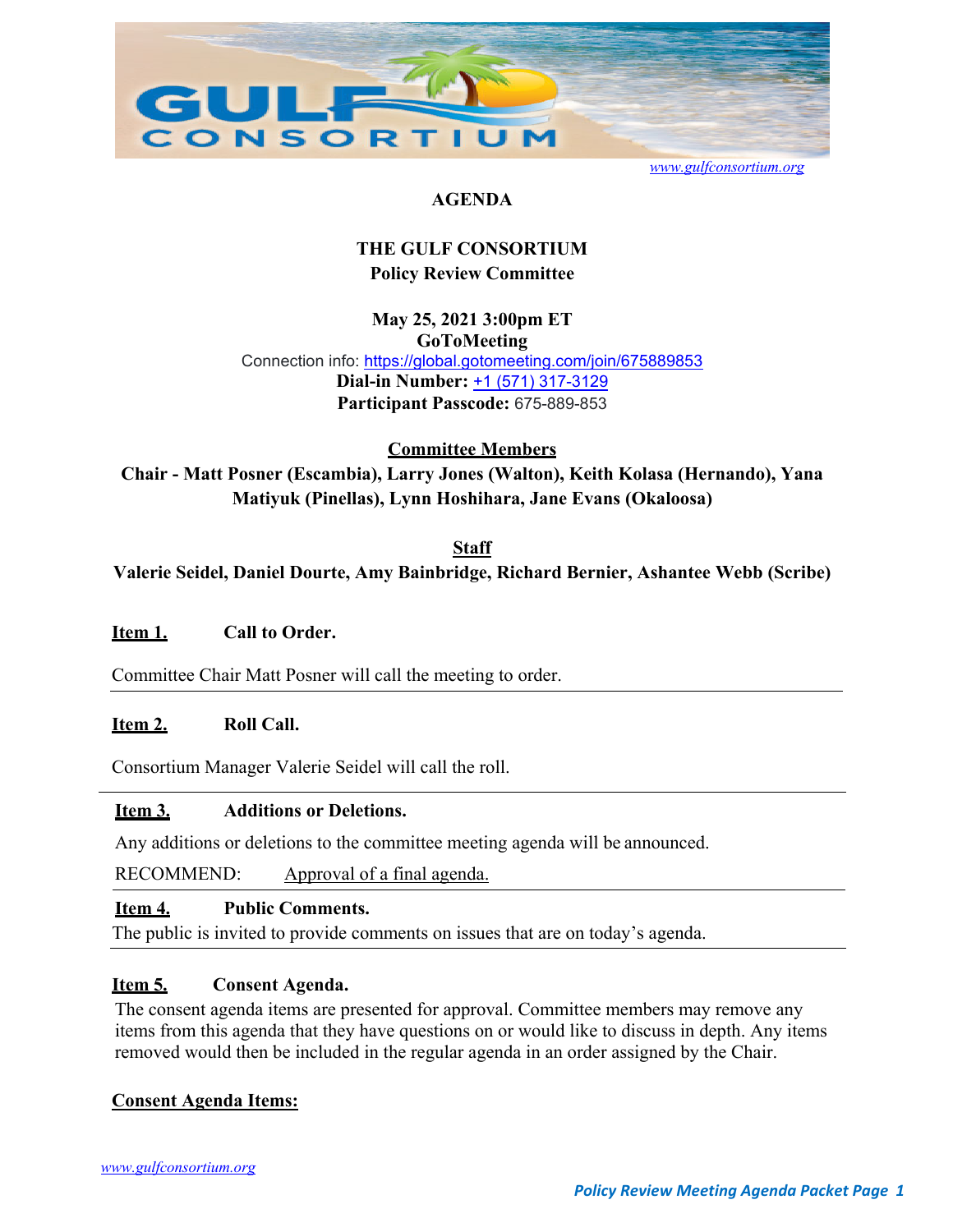### **Procedures Review Comm. Agenda Page 2.**

• Minutes of the May 19, 2021 Policy Review Committee Meeting (please see backup pages 7- 9)

## RECOMMEND: Approve Policy Review Committee Meeting Minutes

## **Item 6. Review of Procurement Policy Revisions.**

Staff will review redlined version of the Gulf Consortium Procurement Policy and discuss proposed updates to policy and procedure. (please see backup pages 11-51)

RECOMMEND: Approval of the proposed Procurement Policy revisions to the full Board.

## **Item 7. Review of Procedures Review Policy Revisions.**

Staff will review redlined version of the Gulf Consortium Procedures Review Policy and discuss proposed updates to policy and procedure. (please see backup pages 53-57)

RECOMMEND: Approval of the proposed Procedures Review Policy revisions to the full Board.

## **Item 8. Review of Communications and Public Records Policy Revisions.**

Staff will review redlined version of the Gulf Consortium Communications and Public Records Policy and discuss proposed updates to policy and procedure. (please see backup pages 59-69)

RECOMMEND: Approval of the proposed Communications and Public Records Policy revisions to the full Board.

## **Item 9. Review of Conduct Policy Revisions.**

Staff will review redlined version of the Gulf Consortium Conduct Policy and discuss proposed updates to policy and procedure. (please see backup pages 71-79)

RECOMMEND: Approval of the proposed Conduct Policy revisions to the full Board.

## **Item 10. Public Comments.**

The public is invited to provide comments on issues that are NOT on today's agenda.

## **Item 11. Committee Member Comments.**

Members of the Policy Review Committee are invited to provide comments on relevant issues.

## **Item 12. Adjournment.**

*If a person decides to appeal any decision made by the board, agency, or commission with respect to any matter considered at such meeting or hearing, he or she will need a record of the proceedings, and that, for such purpose, he or she may need to ensure that a verbatim record of the proceedings is made, which record includes the testimony and evidence upon which the appeal is to be based.*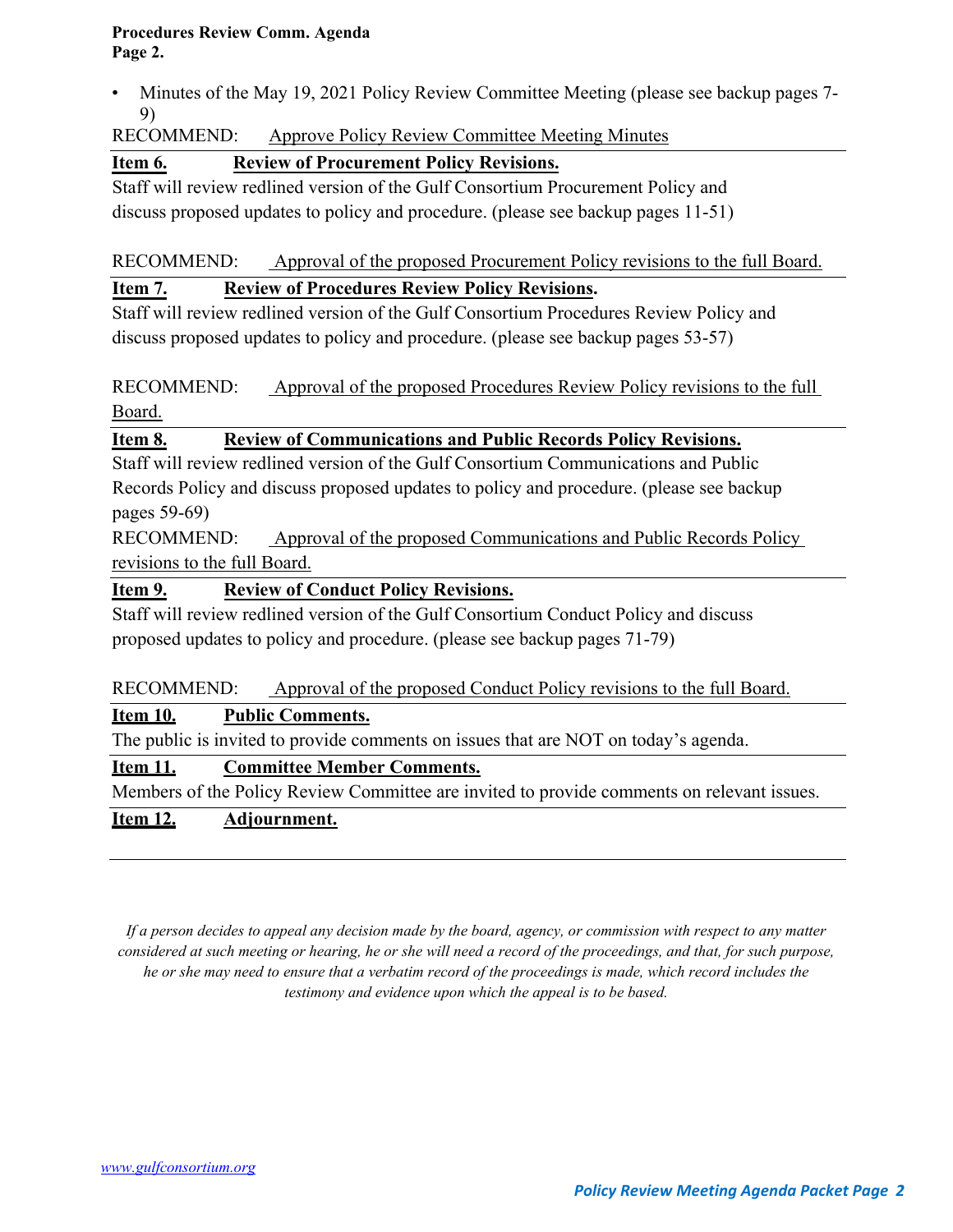# **AGENDA ITEM 4**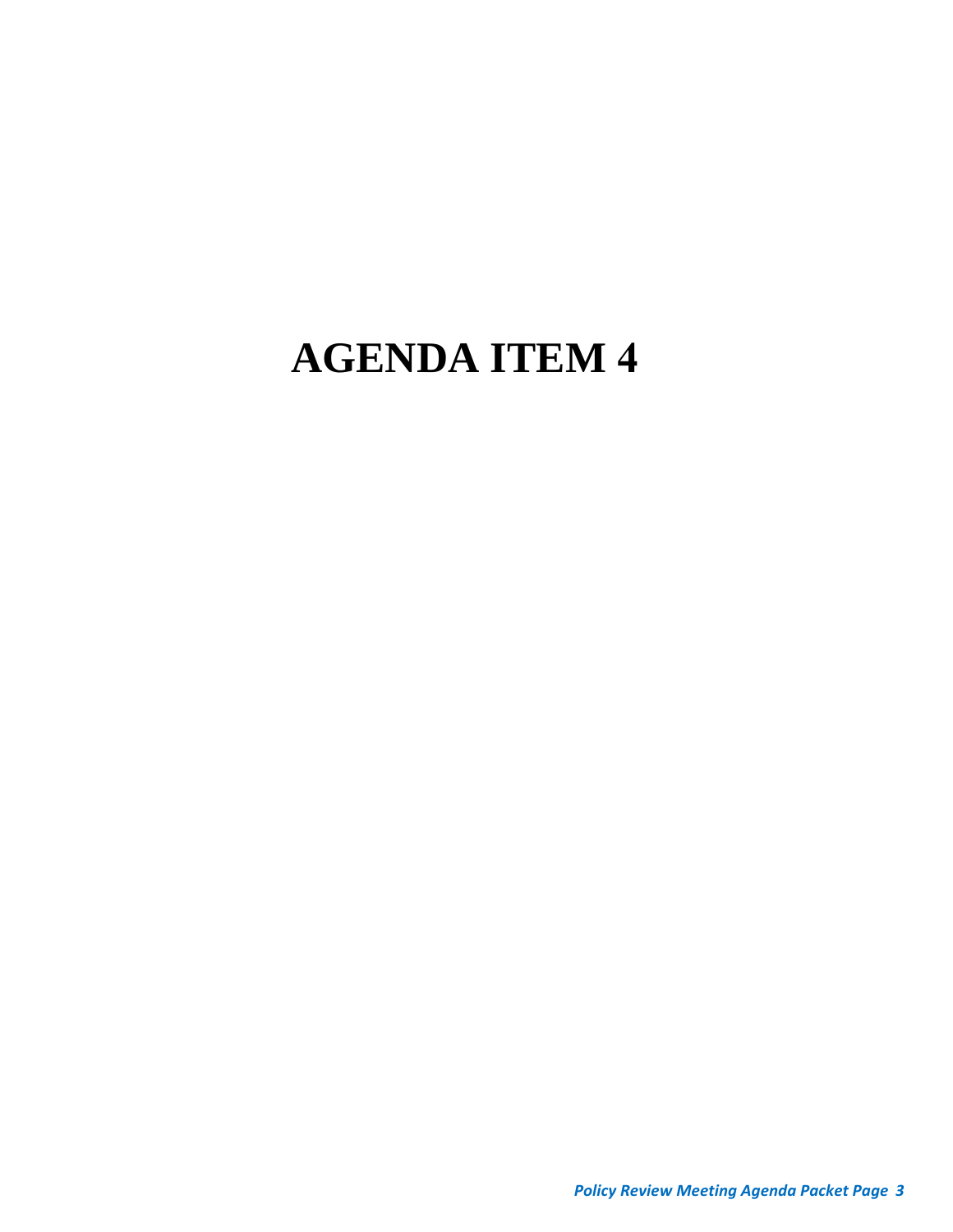## **Gulf Consortium Policy Review Committee Meeting May 25, 2021**

## **Agenda Item 4 Public Comments**

## **Statement of Issue:**

The public is invited to provide comments on issues that are on today's agenda.

## **Attachments:**

None

## **Prepared by:**

Ashantee Webb The Balmoral Group General Manager On: May 13, 2021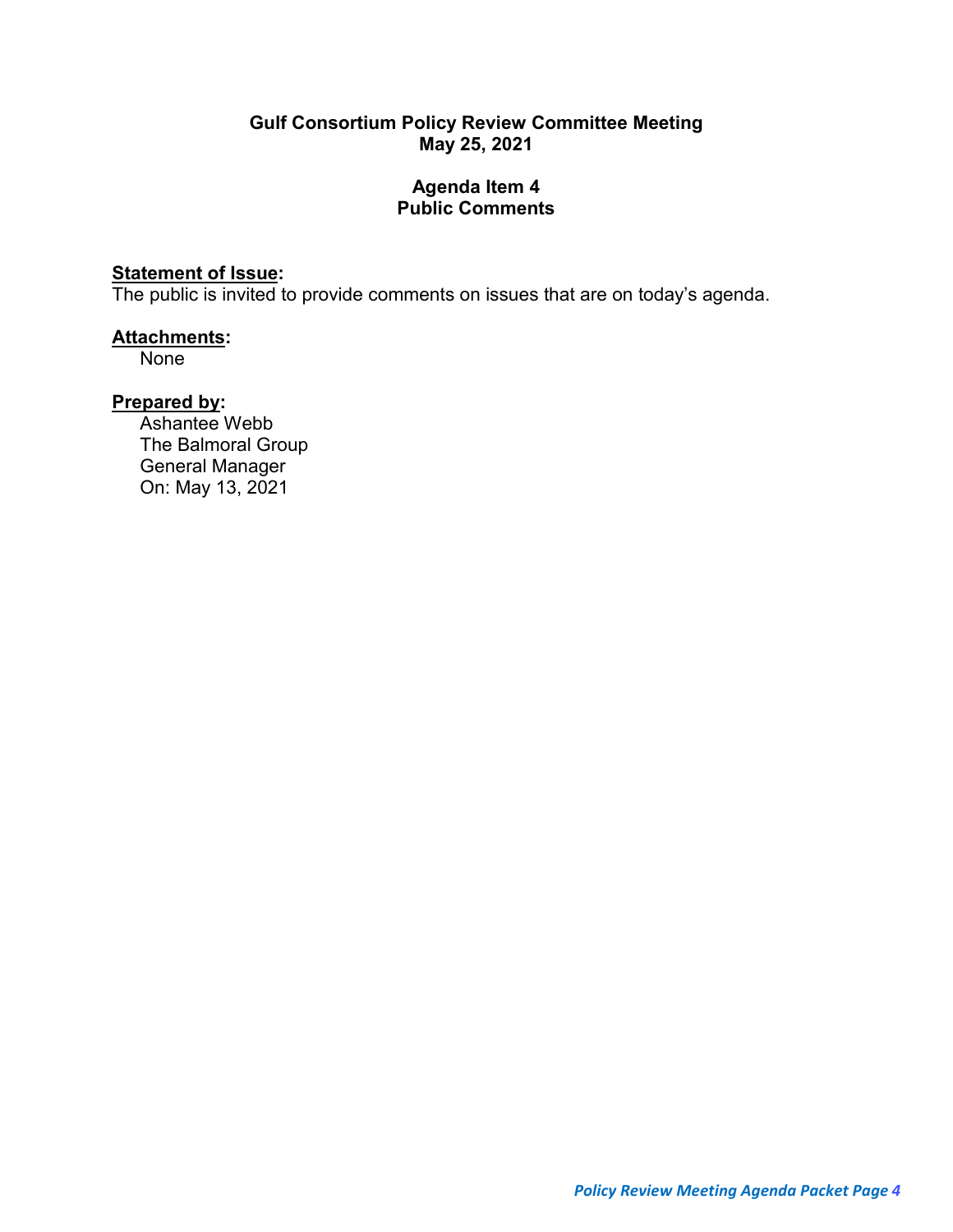# **AGENDA ITEM 5**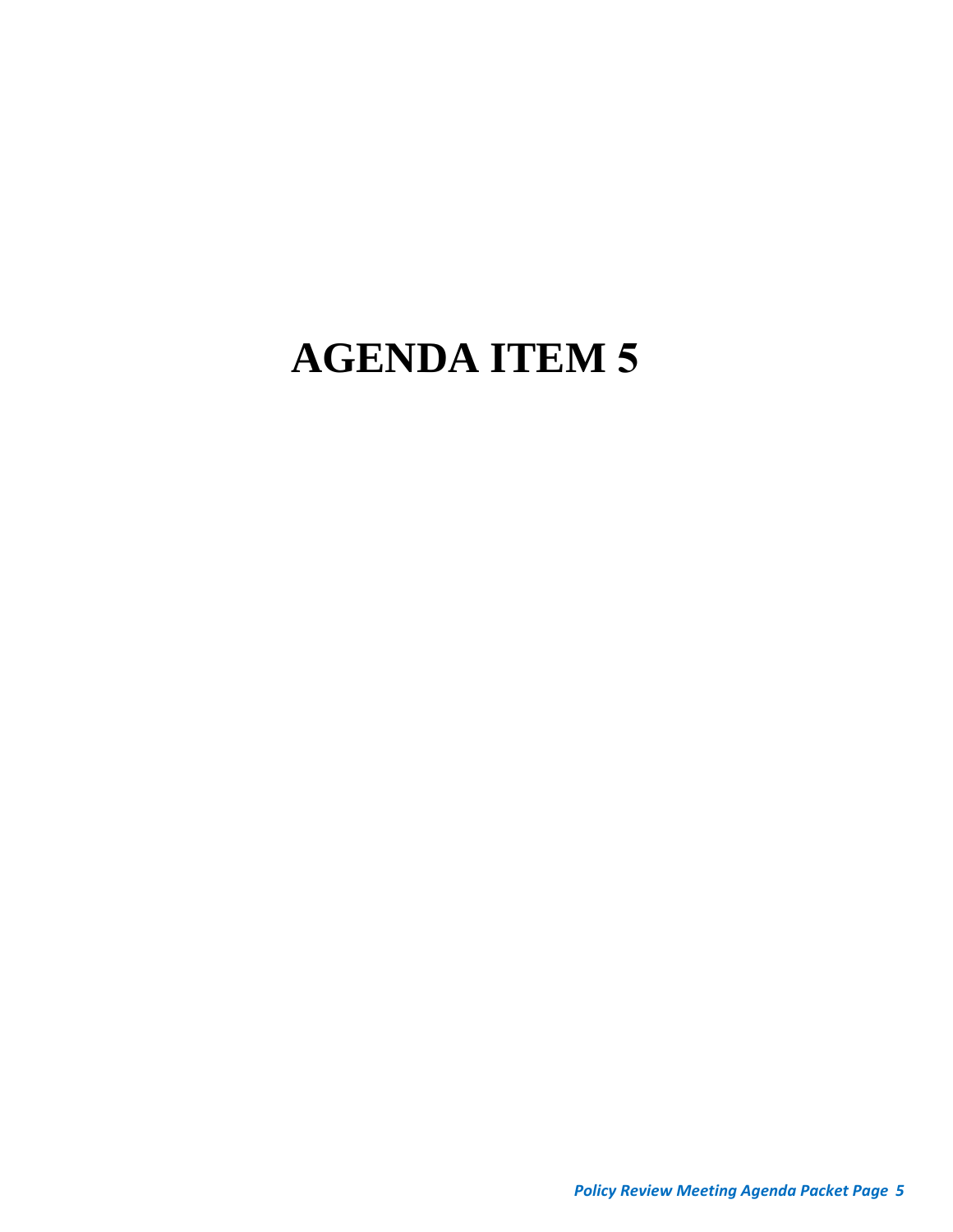## **Gulf Consortium Policy Review Committee Meeting May 25, 2021**

## **Agenda Item 5 Approval of May 19, 2021 Minutes**

## **Statement of Issue:**

Request to approve the minutes of the **May 19, 2021** meeting of the Gulf Consortium Policy Review Committee.

## **Options:**

(1) Approve the May 19, 2021 minutes as presented; or

(2) Amend and then approve the minutes.

## **Recommendation:**

Motion to approve Option 1.

## **Prepared by:**

Ashantee Webb, The Balmoral Group On: May 19, 2021

## **Attachment:**

Draft Minutes, May 19, 2021 meeting of the Gulf Consortium Policy Review Committee.

## **Action Taken:**

Motion to: \_\_\_\_\_\_\_\_\_\_\_\_\_\_\_\_\_\_\_\_\_\_\_, Made by: \_\_\_\_\_\_\_\_\_\_\_\_\_\_\_\_\_\_\_\_\_;

Seconded by: \_\_\_\_\_\_\_\_\_\_\_\_\_\_\_\_\_\_\_\_\_\_\_\_.

Approved\_\_\_\_; Approved as amended\_\_\_\_\_\_; Defeated\_\_\_\_\_\_\_\_\_.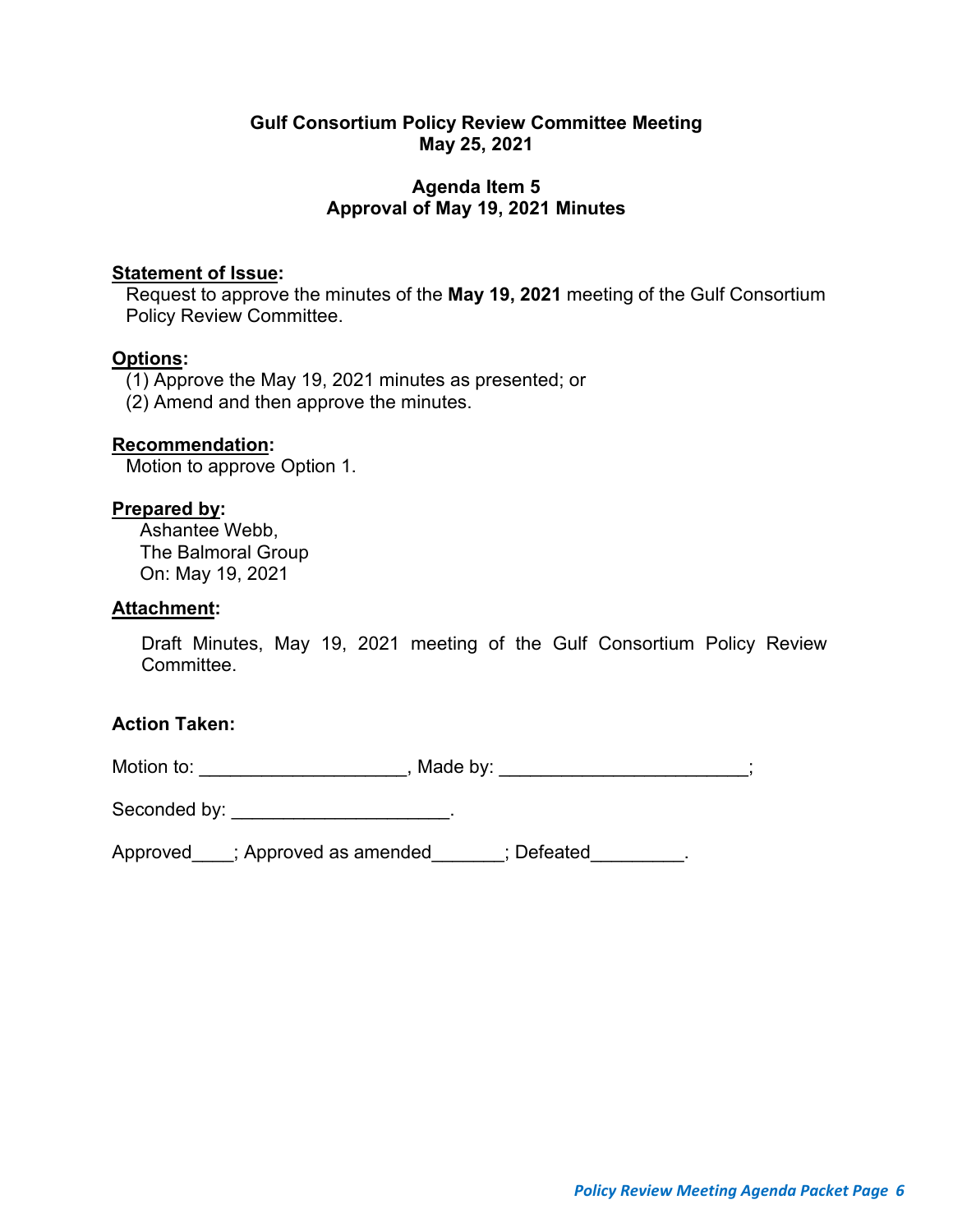## **Gulf Consortium Policy Review Committee Meeting May 19, 2021 Time 10:00a.m. (Eastern) Teleconference**

**Members in Attendance:** Chair ‐ Matt Posner (Escambia), Jane Evans (Okaloosa), Keith Kolasa (Hernando), Lynn Hoshihara

**Also in Attendance: Staff:** Dan Dourte, Ashantee Webb

### **Agenda Item #1 – Call to Order**

Chairman Matt Posner called the meeting to order at 10:02 am.

### **Agenda Item #2 – Roll Call**

All attendees were present except for Commissioner Larry Jones (Walton) and Commissioner Yana Matiyuk (Pinellas).

### **Agenda Item #3 – Addition or Deletions**

Chairman Posner asked if there were any additions or deletions to the agenda. Hearing no additions or deletions Chairman Posner takes a motion for approval. Lynn Hoshihara made the motion to approve, Commissioner Keith Kolasa (Hernando) seconded. Chairman Posner asks the committee if there is any debate, discussion, or opposition. Hearing none Chairman Posner proceeds to agenda item 4.

### **ACTION: POLICY REVIEW COMMITTEE APPROVED**

### **Agenda Item #4 – Public Comment**

Chairman Posner asked if there is anybody on the conference call that wishes to make public comment. Hearing none Chairman Posner proceeds to agenda item 5.

### **Agenda Item #5 – Consent Agenda**

Chairman Posner asked the committee if there are any additions or changes to the March  $11<sup>th</sup>$ , 2021 Policy Review Committee meeting minutes. Hearing none Chairman Posner takes a motion for approval. Commissioner Keith Kolasa (Hernando) makes a motion to approve, Lynn Hoshihara seconded. Chairman Posner asked if there is any debate, discussion, or opposition to the motion. Hearing none Chairman Posner proceeds to agenda item 6.

### **ACTION: POLICY REVIEW COMMITTEE APPROVED**

### **Agenda Item #6 – Review of Accounting and Finance Procedures Revisions.**

Dan Dourte informs the committee that there are not very many major changes of the Accounting and Financial Management Policy. On page 10 of the policy there are a few minor corrections regarding approving invoices. These corrections clarify that the supporting documentation that goes to RESTORE council will also go to the clerk as part of the payment requests. Craig Diamond was removed as the approved signatory and Dan Dourte was added as a Project Manager. On page 17 of the Accounting and Financial Management Policy there is a labeling change from Finance Director to Finance Manager. There are a couple changes on the monthly reconciliation process. The Finance Manager downloads bank activity and the correction is clarifying how that happens. The track changes coloring will also be changed so that it is uniform when it goes to the full Gulf Consortium Board. On page 19 of the policy the excerpt used to say that the Financial statements were reviewed by the Finance Committee on a quarterly basis. This was removed, because the financial statements are reviewed in conjunction with the board meetings. Dan Dourte asks the committee if they have any questions regarding the corrections that have been made to the Accounting and Finance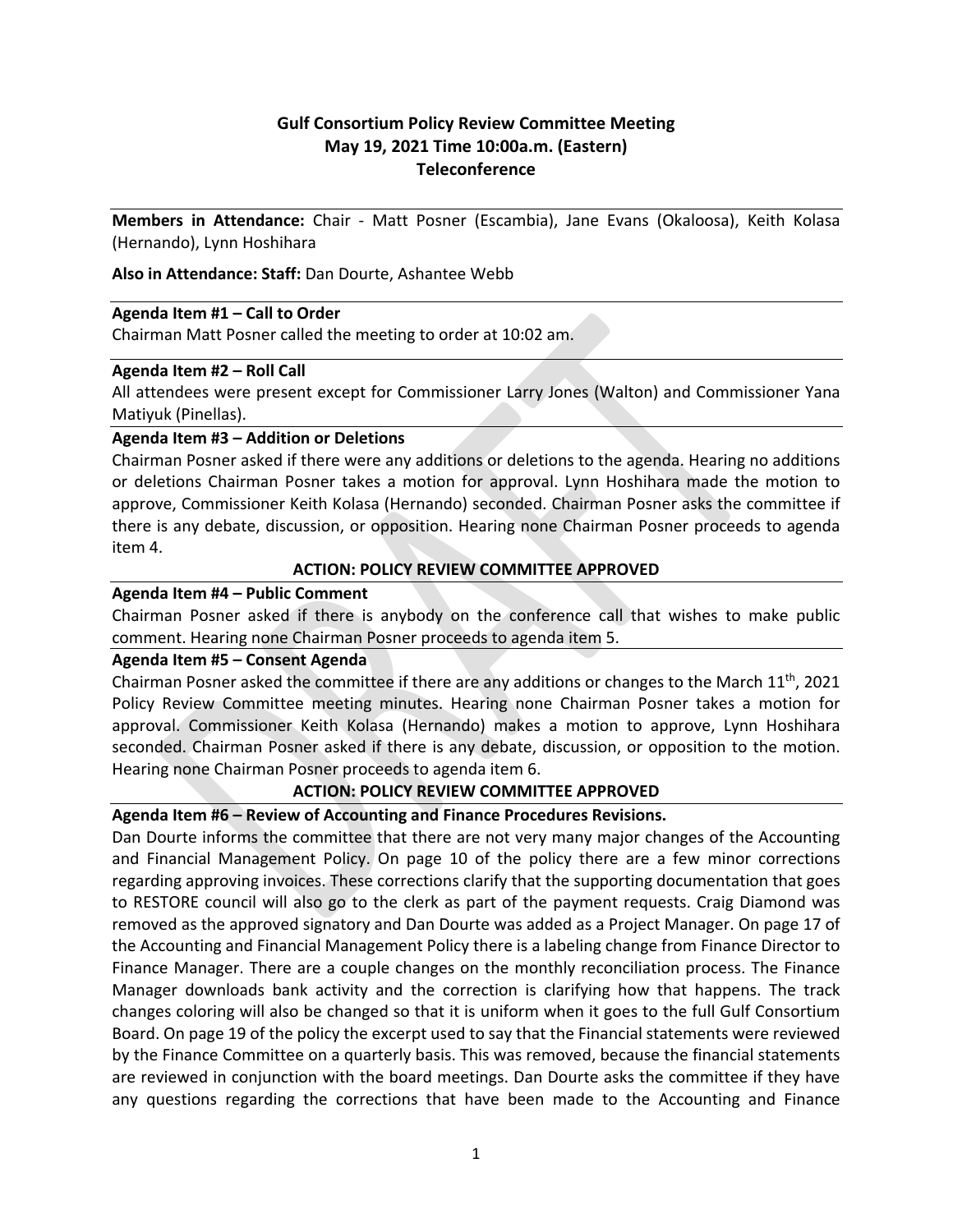Management Policy. Hearing none Chairman Posner takes a motion for approval. Commissioner Keith Kolasa (Hernando) makes a motion to approve, Jane Evans (Okaloosa) seconded. Chairman Posner asks if there is any debate, discussion, or opposition. Hearing none Chairman Posner proceeds to agenda item 7.

### **ACTION: POLICY REVIEW COMMITTEE APPROVED**

### **Agenda Item #7 – Review of Grant Manual Revisions.**

Dan Dourte informs the committee that a few more changes have been made to the Grant Manual as shown by the changes in page numbering. On page 7 of the Grant manual a sentence was added related to governing of federal and state laws. This sentence is clarifying that thisis not an exhaustive list of the state and federal lawsthat are in play. On page 8 of the manual in roles and responsibilities, some language was added to clarify the role of the board in approving Grant Awards, if there are major departures from RESTORE council's typical terms and conditions. On page 9 of the manual a Grant Specialist was added to the excerpt to clarify that it isn't just the Grant Administrator that is doing the efforts. On Page 11 of the manual a section was added regarding Risk Assessment to document that the Gulf Consortium is preforming a thorough Risk Assessment on itself and the counties that are subrecipients of the Gulf Consortium. The full rubric of the Risk Assessment tool is included in Appendix 3 of the manual. Jane Evans (Okaloosa) asks if the Gulf Consortium talks about how they monitor based upon the Risk Assessment. Dan Dourte clarifies that there is some overlap between the Grant Manual and the Subrecipient Policy. Most of the monitoring particulars is included in the Subrecipient Policy, but in general the monitoring relates to the Risk Assessment in that on a case by case basis more frequent Performance reports and Financial Reports will be required of county subrecipients. The Gulf Consortium requests these reports when they are required by RESTORE council, unless a county is higher risk than average. On page 12 of the manual under Implementation Milestones, a few sentences were added referencing SEP Amendments and clarifying when an SEP Amendment is needed. A SEP Amendment is needed if there is a change in scope or revisions requiring an increase in funds for a new activity or a bigger project. The Gulf Consortium wanted to make it clear that a change in cost at Grant Application time if a county is applying for funds that exceed the budgeted amounts in the SEP that doesn't require an SEP amendment in theory. In practice, this is becoming difficult. RESTORE council wants to ensure that if there is a cost increase that is above the estimated amount in the SEP for a project, that this doesn't diminish any other projects in the county. In the upcoming SEP Amendment that will be done later in the year, some language will be added to. Dan Dourte asks the committee if this an issue for NYIP. Jane Evans (Okaloosa) states that every time an NYIP is done, the county will have to do a clean‐up and overall review of the projects that are on the NYIP. Commissioner Keith Kolasa (Hernando) states that all of the county's projects in NYIP that have been done so far have had a higher increase in budget. On page 13 under section GM 3.3.5 – Certifications; The Gulf Consortium wanted to clarify that there is a Certification and Assurances form and a separate Construction Assurances form for construction projects. These forms will now be included in board packets when there are new Grant Applications for review. These are signed only by The Gulf Consortium Chair and cannot be delegated to anyone else. On Page 14 of the manual The Gulf Consortium explained that the Finance Manager is electronically signing a tracking log to verify that a Risk Assessment and a Cost Analysis has been done. On page 16 of the manual in Section 4.3 – Award Approval and Subrecipient Agreement Procedures is where some of the language from Section 2 was moved. There is a change to recognize that if The Gulf Consortium receives an award from RESTORE Council with no major departures from typical terms and conditions the General Manager can accept the award. Subrecipient agreements can be approved only by the Chair of the Gulf Consortium. If there are major differences, then a new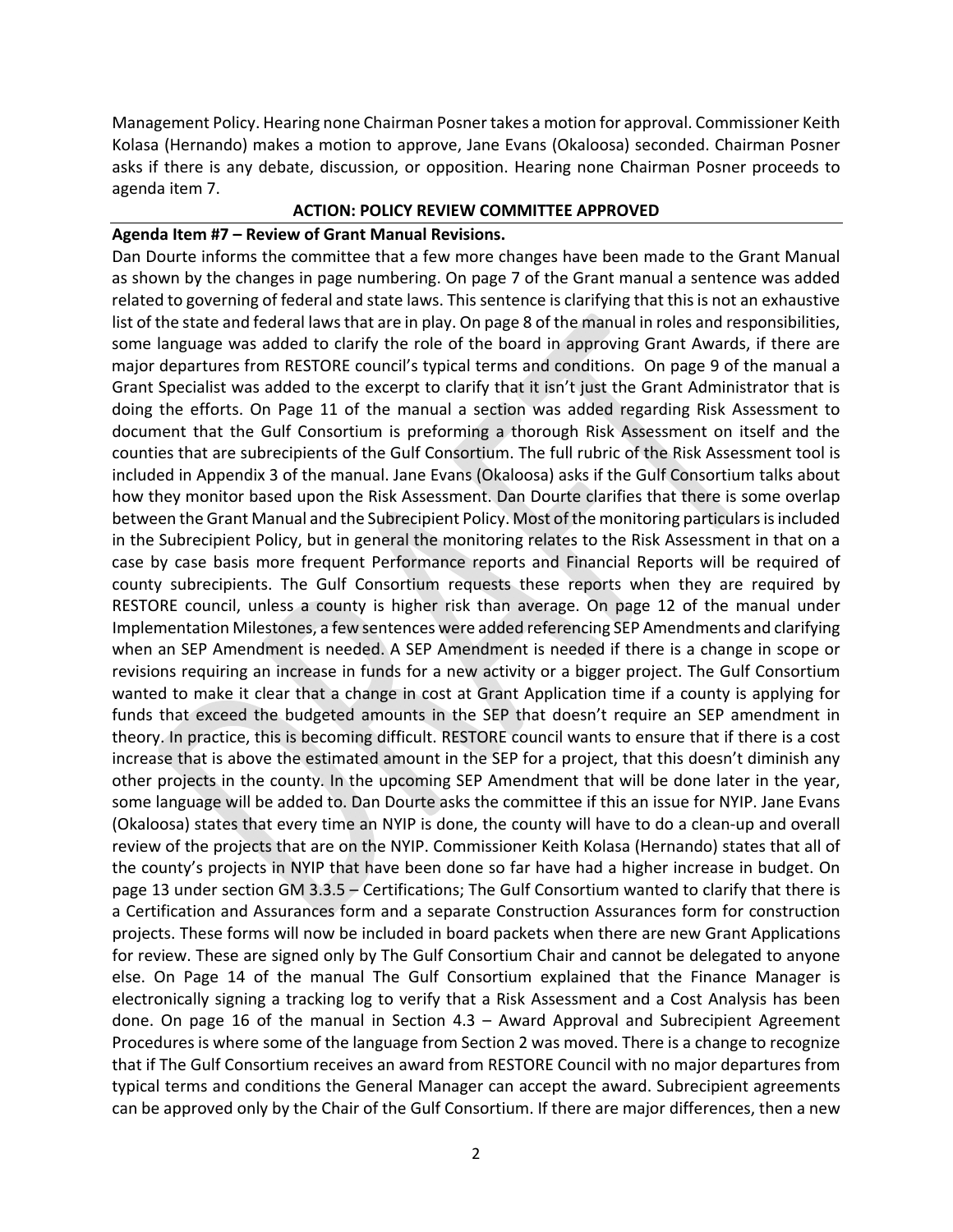Subrecipient Agreement has to be presented to the full Gulf Consortium Board for their approval. On page 20 of the manual some language has been added to clarify the relevant uniform guidance sections that are related to equipment and property management. On page 21 Section GM‐5.5 Grant Reporting, language was added to clarify that the Gulf Consortium is going to ask subrecipient countiesfor Performance and Financial reporting information about 20 days before these reports are due to RESTORE council. Jane Evans (Okaloosa) asks if this means that the reporting information is due by the 20<sup>th</sup> of the month or by the 10<sup>th</sup>. Dan Dourte clarifies that this means the reporting information is due by the  $10<sup>th</sup>$  of the month. The Gulf Consortium has calendar notices set up so that they can contact counties right at the end of the performance period requesting that they send the reporting information by the  $10<sup>th</sup>$  of the month. The remaining changes are in the Appendix that involve re-labeling and re-numbering items in the. The Risk Assessment Tool was added into the Appendix as well. Dan Dourte asks the committee if they have any questions on the revisions that have been made to the Grant Manual. Commissioner Keith Kolasa (Hernando) asks Dan Dourte if he can clarify the Risk Assessment Tool and whether it is a new tool or an update to the previous one. Dan Dourte clarifies that this Risk Assessment Tool is an update to the previous tool. This is what The Gulf Consortium is using to evaluate Subrecipient and Gulf Consortium risk. This is not something that the counties will have to deliver to The Gulf Consortium. The counties will continue to provide the identical OSA to the Gulf Consortium which will allow Richard to complete most of the Risk Assessment Tool. Jane Evans (Okaloosa) asks if it is stated in the Subrecipient Policy to submit a copy of the OSA. Dan Dourte clarifies that this is stated in the Subrecipient Policy. Jane Evans (Okaloosa) makes the motion to approve, Commissioner Keith Kolasa (Hernando) seconded. Chairman Posner asks if there is any debate discussion or opposition to the proposed revisions to the Grant Manual. Hearing none Chairman Posner proceeds to Agenda item 8.

### **ACTION: POLICY REVIEW COMMITTEE APPROVED**

### **Agenda Item #8 – Next Meetings.**

Dan Dourte announces that the next meeting will be held on May 25<sup>th</sup>. The agenda packet for this meeting will be sent out later today or tomorrow. This will be the final Policy Review Committee meeting for this year. Chairman Posner asks if anyone has any comments regarding the next meeting. Commissioner Keith Kolasa (Hernando) informs the committee that he will not be able to attend the next meeting due to already having a prior commitment.

#### **Agenda Item #9 – Public Comments.**

Chairman Posner asksif there is anybody on the conference call that wishesto make public comment. Hearing none Chairman Posner proceeds to Agenda item 10.

### **Agenda Item #10 – Committee Member Comments.**

Chairman Posner asks if there is anybody on the committee that wishes to make a comment. Jane Evans (Okaloosa) states that training is an essential part in making sure that all of your policies are followed. She hopes that eventually the RESTORE coordinators meeting will return and has volunteered to assist with that. Chairman Posner asks if there any additional committee member comments. Hearing none Chairman Posner adjourns the meeting.

### **Agenda Item #11 – Adjournment.**

Chairman Posner Adjourns the meeting at 10:38am.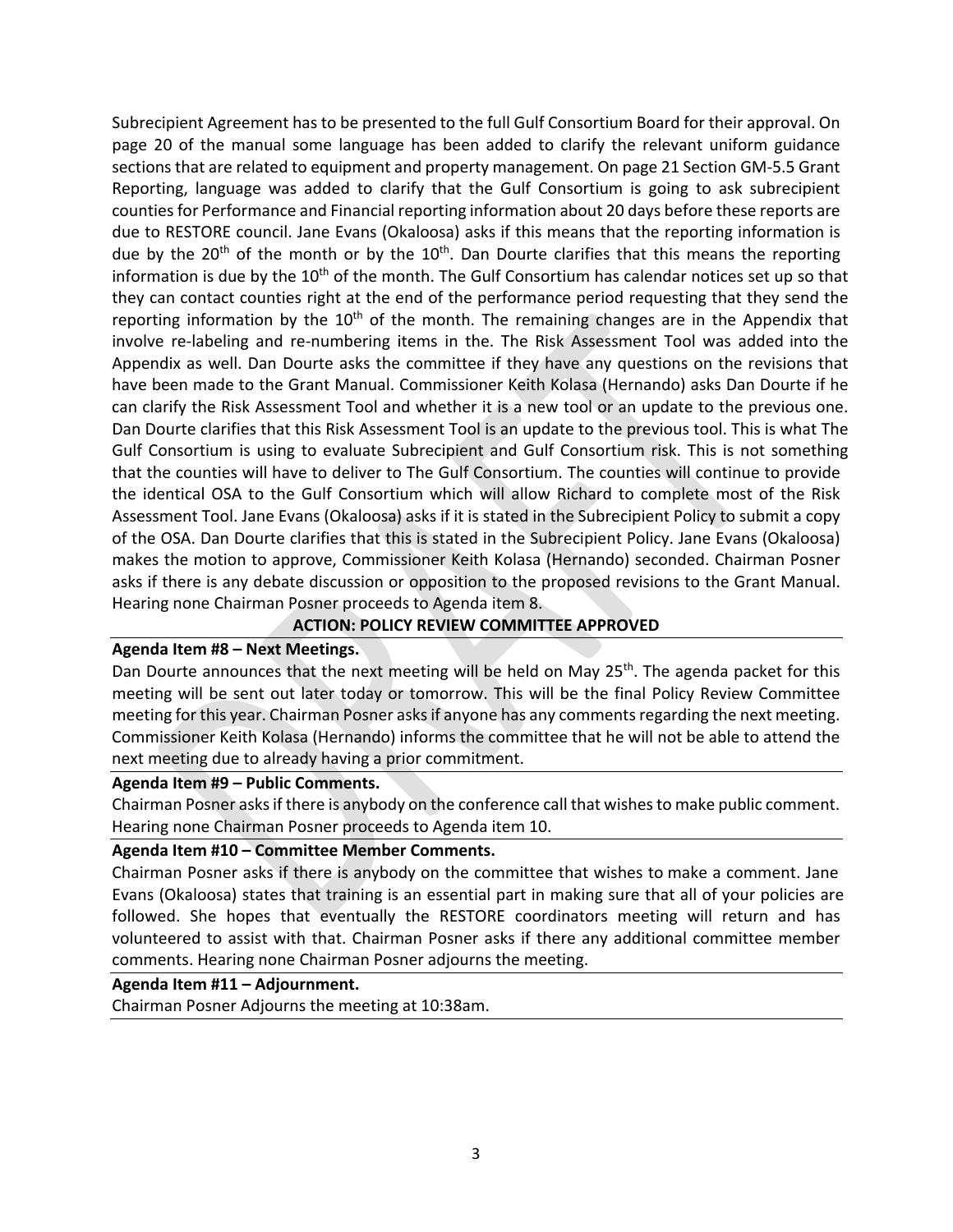# **AGENDA ITEM 6**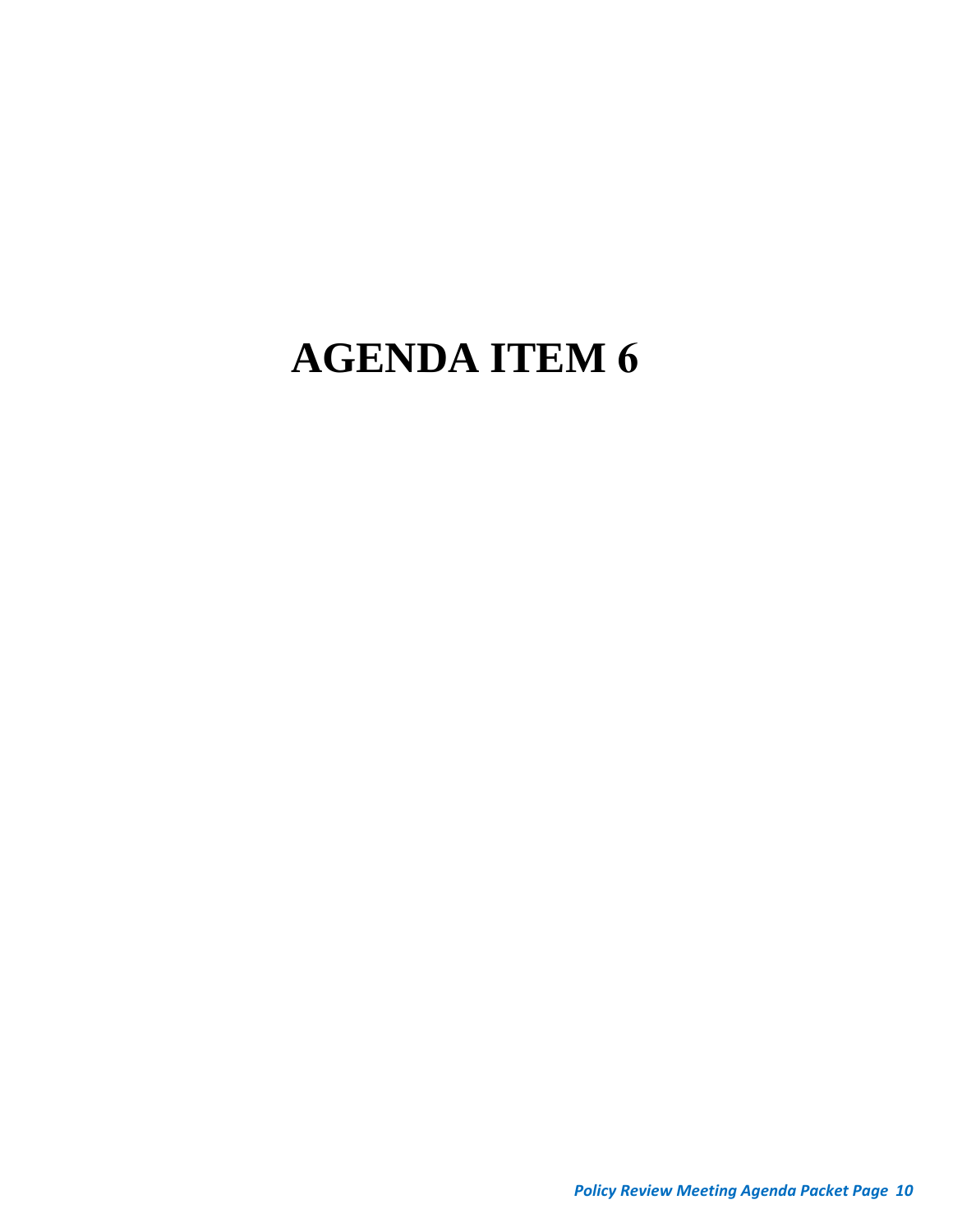## PROCUREMENT POLICY

of The Gulf Consortium



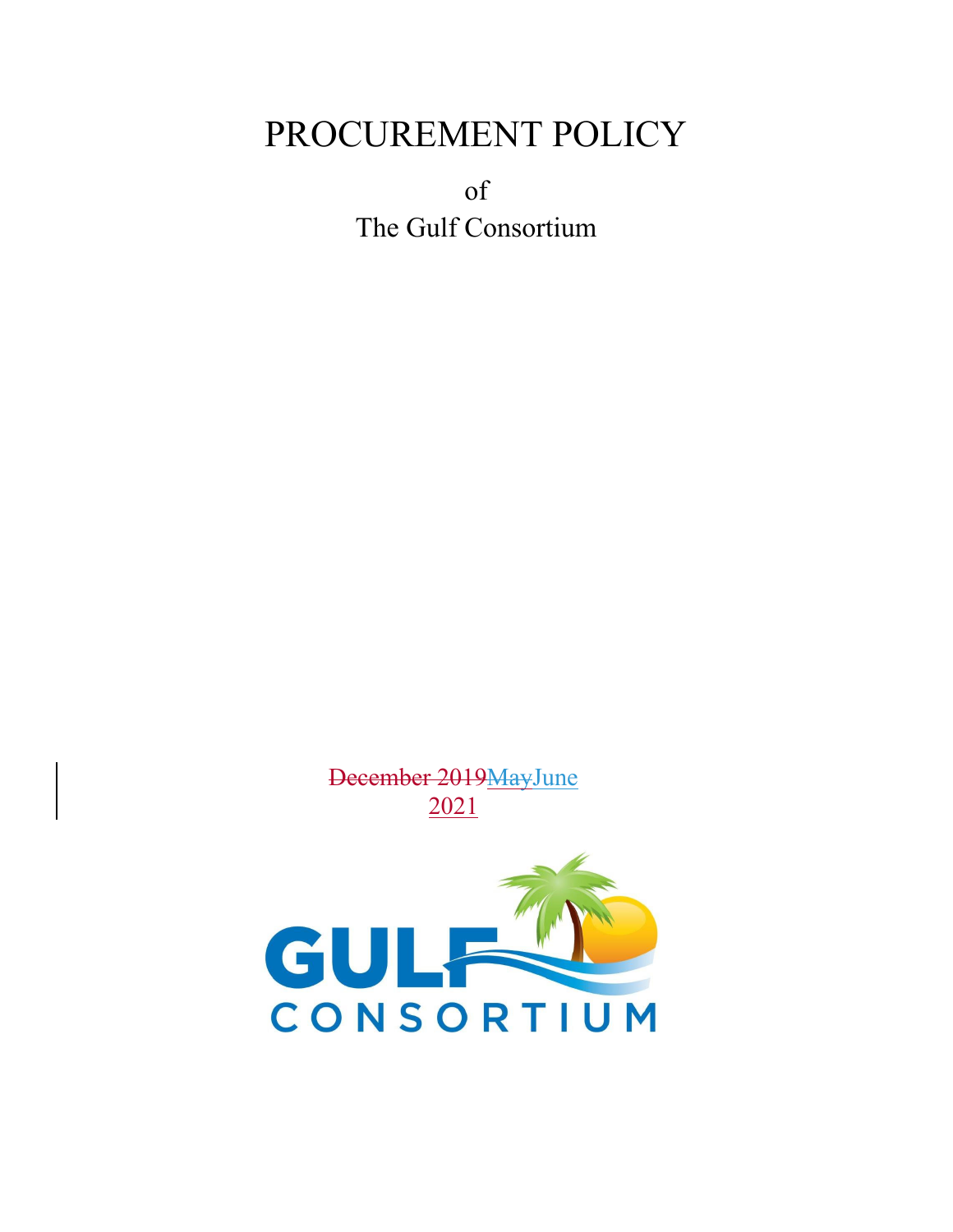## **TABLE OF CONTENTS**

| P-11. Competitive Solicitation: Requests For Qualifications (RFQ) And Requests For |  |
|------------------------------------------------------------------------------------|--|
|                                                                                    |  |
|                                                                                    |  |
|                                                                                    |  |
|                                                                                    |  |
|                                                                                    |  |
|                                                                                    |  |
|                                                                                    |  |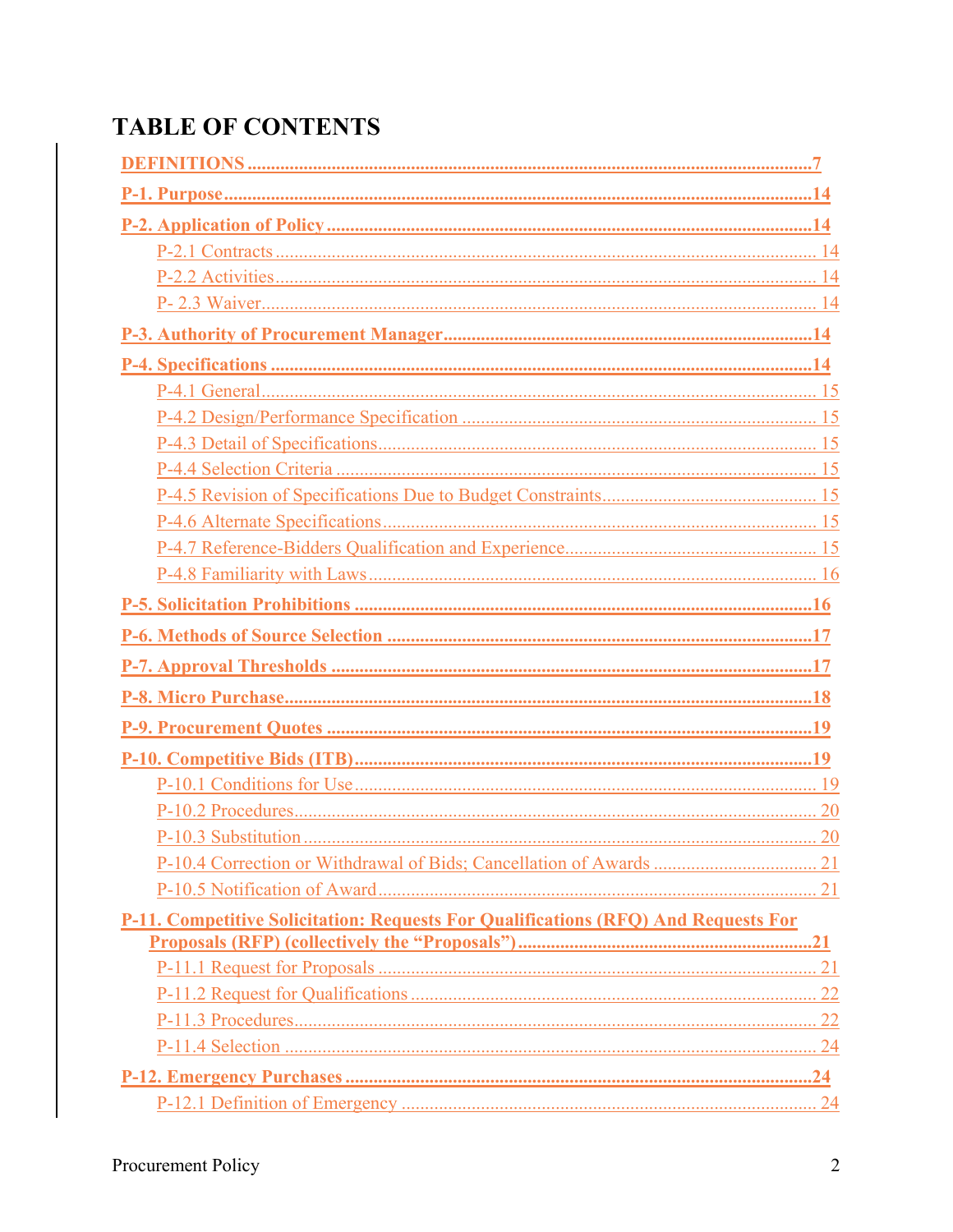| P-13.8 Contract Administration Compliance with Federal Contract Provisions  28      |
|-------------------------------------------------------------------------------------|
|                                                                                     |
|                                                                                     |
| P-13.11 Negotiation of Terms and Conditions – Less Than Two Responsive Submissions. |
|                                                                                     |
|                                                                                     |
|                                                                                     |
|                                                                                     |
|                                                                                     |
|                                                                                     |
|                                                                                     |
|                                                                                     |
|                                                                                     |
|                                                                                     |
|                                                                                     |
|                                                                                     |
|                                                                                     |
|                                                                                     |
|                                                                                     |
|                                                                                     |
|                                                                                     |
|                                                                                     |
|                                                                                     |
|                                                                                     |
|                                                                                     |
|                                                                                     |
|                                                                                     |
|                                                                                     |
|                                                                                     |
|                                                                                     |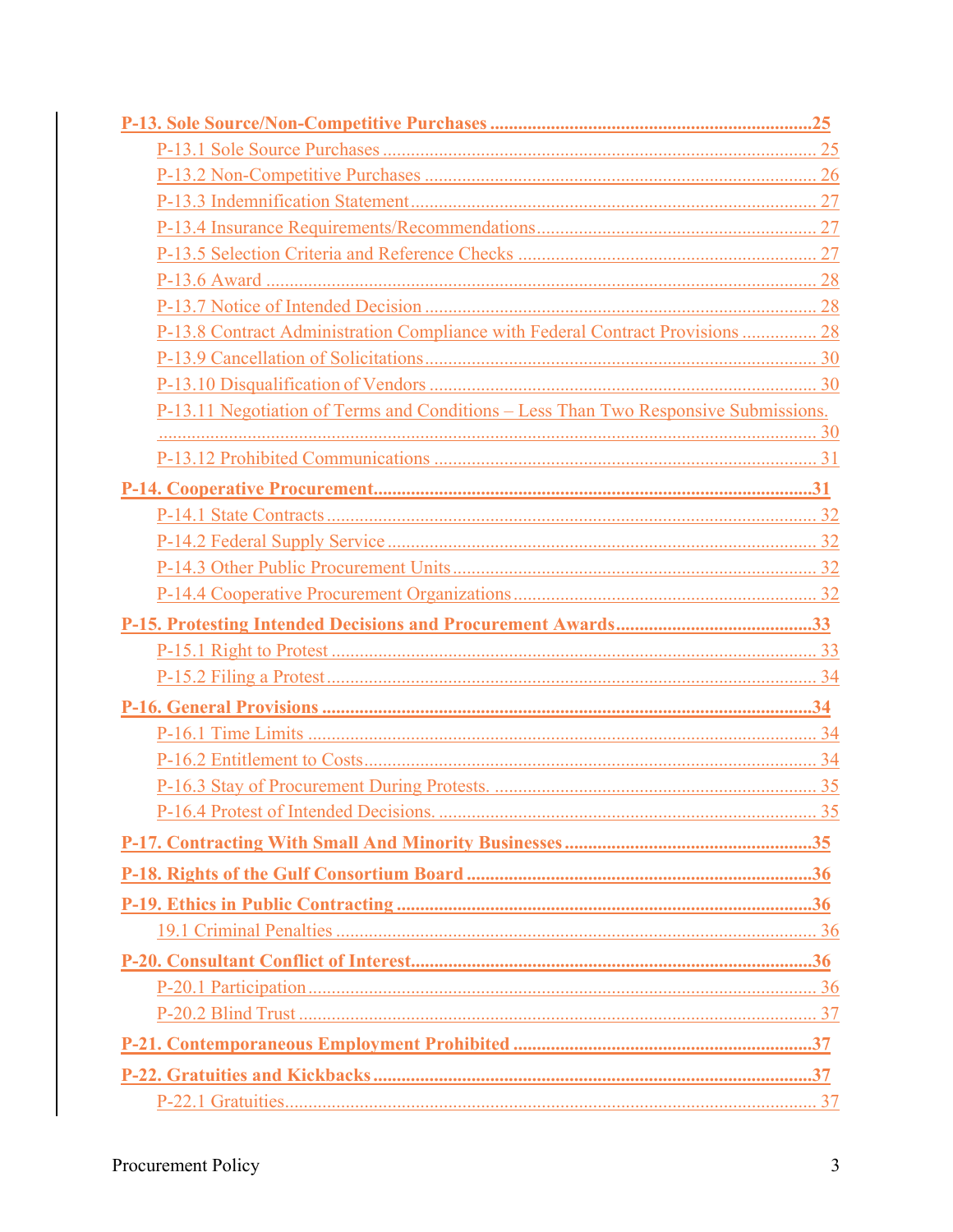| P-24. Recovery of Value Transferred Or Received In Breach Of Ethical Standards38 |  |
|----------------------------------------------------------------------------------|--|
|                                                                                  |  |
|                                                                                  |  |
|                                                                                  |  |
|                                                                                  |  |
|                                                                                  |  |
|                                                                                  |  |
|                                                                                  |  |
|                                                                                  |  |
|                                                                                  |  |
|                                                                                  |  |
|                                                                                  |  |
|                                                                                  |  |
|                                                                                  |  |
|                                                                                  |  |
|                                                                                  |  |
|                                                                                  |  |
|                                                                                  |  |
|                                                                                  |  |
|                                                                                  |  |
|                                                                                  |  |
|                                                                                  |  |
|                                                                                  |  |
| $P_4$ 1 General                                                                  |  |
|                                                                                  |  |
|                                                                                  |  |
|                                                                                  |  |
|                                                                                  |  |
|                                                                                  |  |
|                                                                                  |  |
|                                                                                  |  |
|                                                                                  |  |
|                                                                                  |  |
|                                                                                  |  |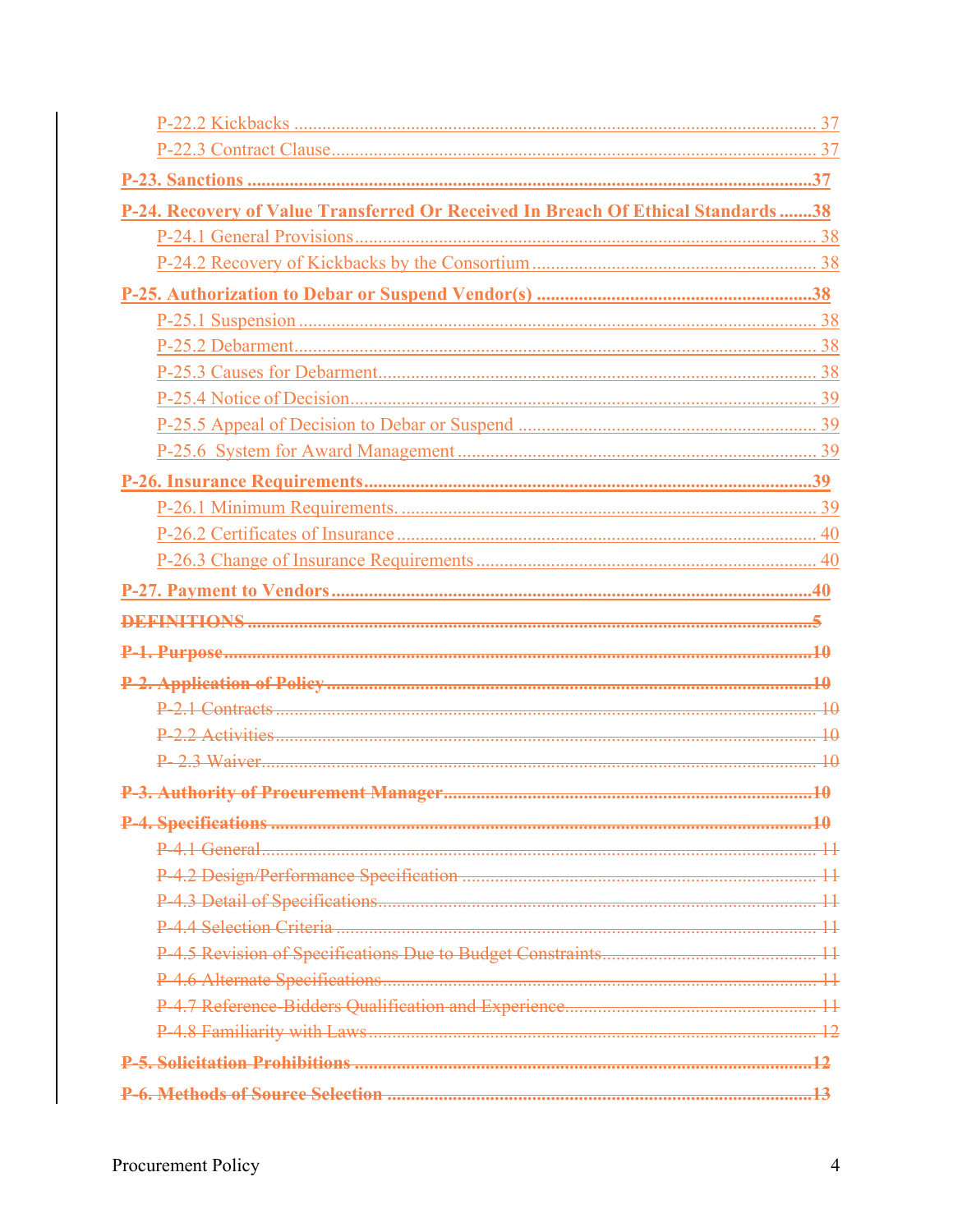| <u>l Miero Purchase</u>                                                            |                |
|------------------------------------------------------------------------------------|----------------|
|                                                                                    |                |
|                                                                                    |                |
|                                                                                    |                |
| $P_{10}$ ? Procedures                                                              | 15             |
| $P-10.3$ Substitution                                                              |                |
|                                                                                    | 17             |
|                                                                                    |                |
|                                                                                    |                |
| P-11. Competitive Solicitation: Requests For Qualifications (RFQ) And Requests For |                |
|                                                                                    |                |
|                                                                                    |                |
| P-11.3 Procedures                                                                  |                |
|                                                                                    | 20             |
|                                                                                    |                |
|                                                                                    | ഛ              |
|                                                                                    |                |
|                                                                                    | 21             |
|                                                                                    | $\mathcal{Q}1$ |
|                                                                                    | 22             |
|                                                                                    |                |
|                                                                                    |                |
| $P-13.6$ Award                                                                     | 23             |
|                                                                                    | -23            |
| P-13.8 Contract Administration Compliant with Federal Contract Provisions          |                |
|                                                                                    |                |
|                                                                                    |                |
| P-13.11 Negotiation of Terms and Conditions Less Than Two Responsive Submissions.  |                |
|                                                                                    |                |
|                                                                                    |                |
|                                                                                    |                |
|                                                                                    |                |
|                                                                                    |                |
|                                                                                    | -27            |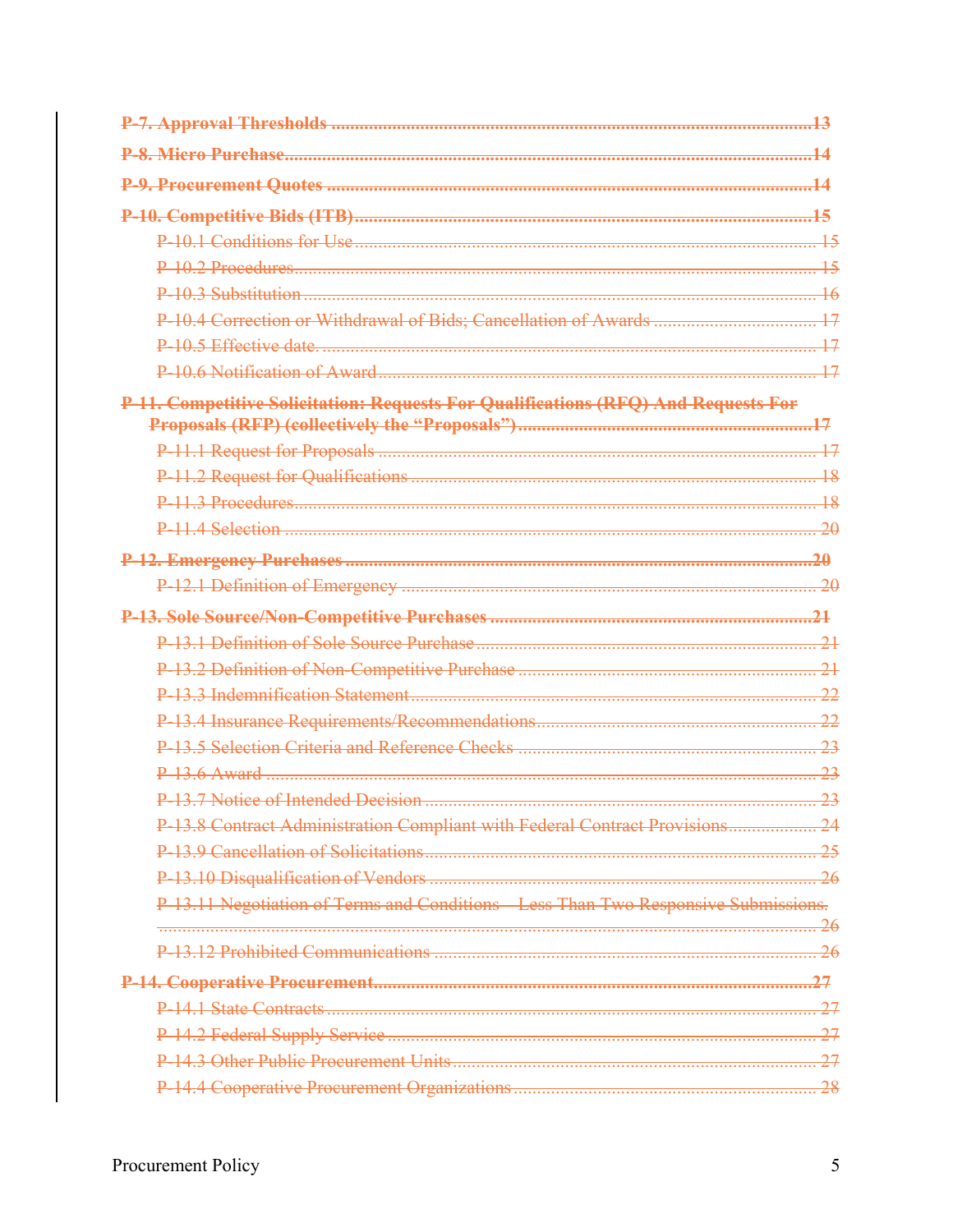|                                                                                   | 28        |
|-----------------------------------------------------------------------------------|-----------|
|                                                                                   |           |
|                                                                                   | <u>ာဂ</u> |
|                                                                                   |           |
|                                                                                   |           |
|                                                                                   |           |
|                                                                                   |           |
|                                                                                   |           |
|                                                                                   |           |
|                                                                                   |           |
|                                                                                   |           |
|                                                                                   |           |
|                                                                                   |           |
|                                                                                   |           |
|                                                                                   |           |
|                                                                                   |           |
|                                                                                   |           |
|                                                                                   |           |
|                                                                                   | 32        |
| P-24. Recovery of Value Transferred Or Received In Breach Of Ethical Standards 32 |           |
|                                                                                   |           |
|                                                                                   |           |
|                                                                                   |           |
|                                                                                   |           |
|                                                                                   |           |
|                                                                                   |           |
|                                                                                   |           |
|                                                                                   |           |
|                                                                                   |           |
|                                                                                   |           |
|                                                                                   |           |
|                                                                                   |           |
|                                                                                   |           |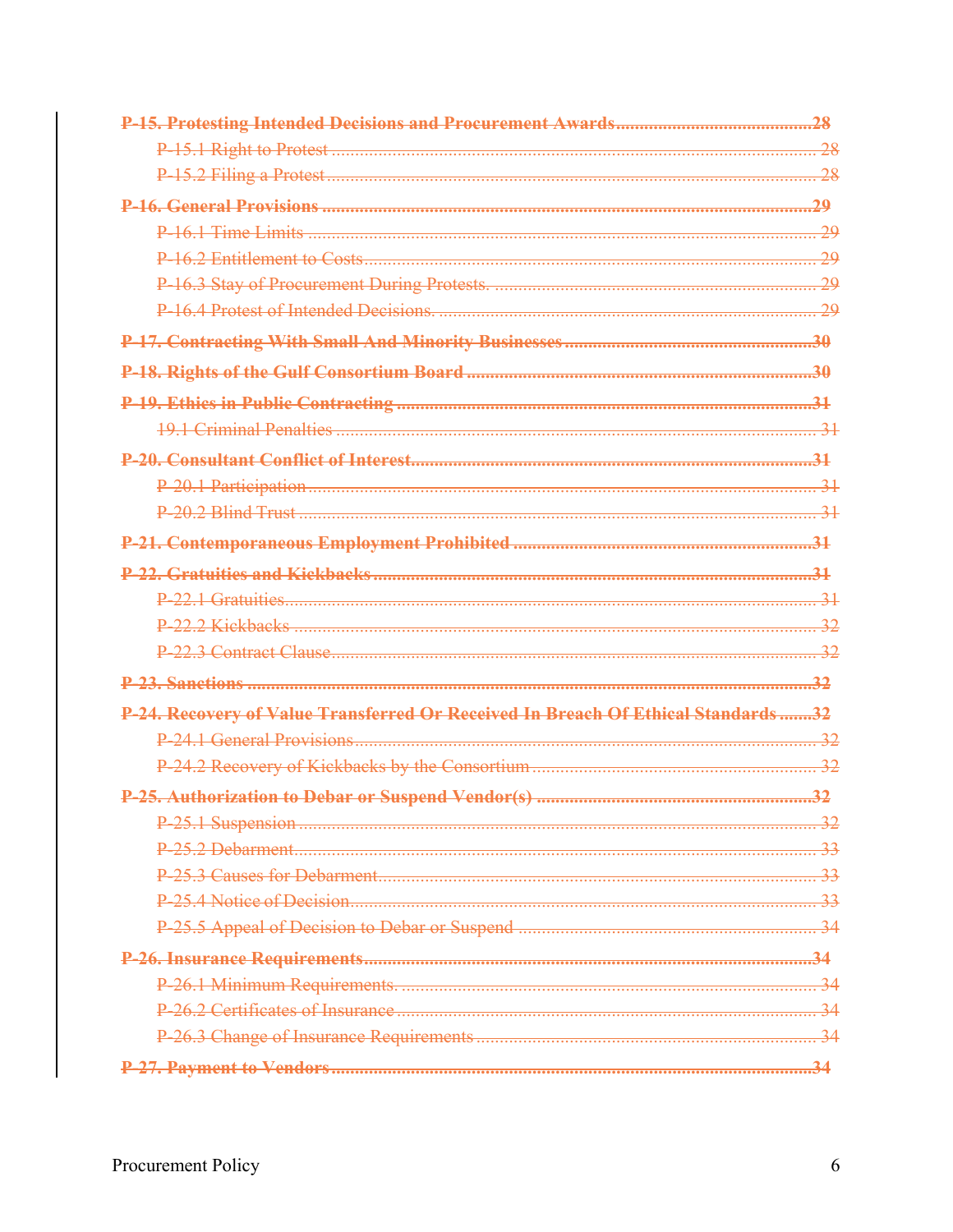## **DEFINITIONS**

The following terms defined in this section shall have the meanings set forth below whenever they appear in the Gulf Consortium Policies, unless the context clearly requires otherwise:

- 1. "Addendum" is a written document used to expand or more fully explain the terms of a bid instrument (Invitation to Bid, Request for Proposals or Request for Qualifications). An addendum is not to be confused with a "contract amendment."
- 2. "Agreement/Contract" means all types of agreements, regardless of what they may be called, for the purchase or disposal of supplies, services, materials, equipment, or construction and which contain the terms and obligations of the business transaction.
- 3. "Award" means an award of RESTORE Act (Pot 3) grant funds from the RESTORE Council to the Gulf Consortium.
- 4. "Board" means the Board of Directors of the Gulf Consortium.
- 5. "Business" means any corporation, partnership, individual, sole proprietorship, joint stock company, joint venture, or any other private legal entity.
- 6. "Change Order" means a written order amending the scope of, or correcting errors, omissions, or discrepancies in a purchase order.
- 7. "Commodity" means a product that the Gulf Consortium may contract for or purchase for the use and benefit of the Gulf Consortium. A specific item, it is different from the rendering of time and effort by a provider.
- 8. "Competitive Sealed Bidding" (Invitation to Bid) means a written solicitation for sealed competitive bids used for the procurement of a commodity, group of commodities, or services valued more than the threshold for this category. The invitation for bids is used when the Gulf Consortium is capable of specifically defining the scope of work for which a contractual service is required or when the Gulf Consortium is capable of establishing precise specifications defining the actual commodity or group of commodities required.
- 9. "Consortium" or "Gulf Consortium" shall mean the Gulf Consortium, created under the Florida Interlocal Cooperation Act (Part I of Chapter 163, Florida Statutes) and the Interlocal Agreement entered into by its members on September 12, 2012.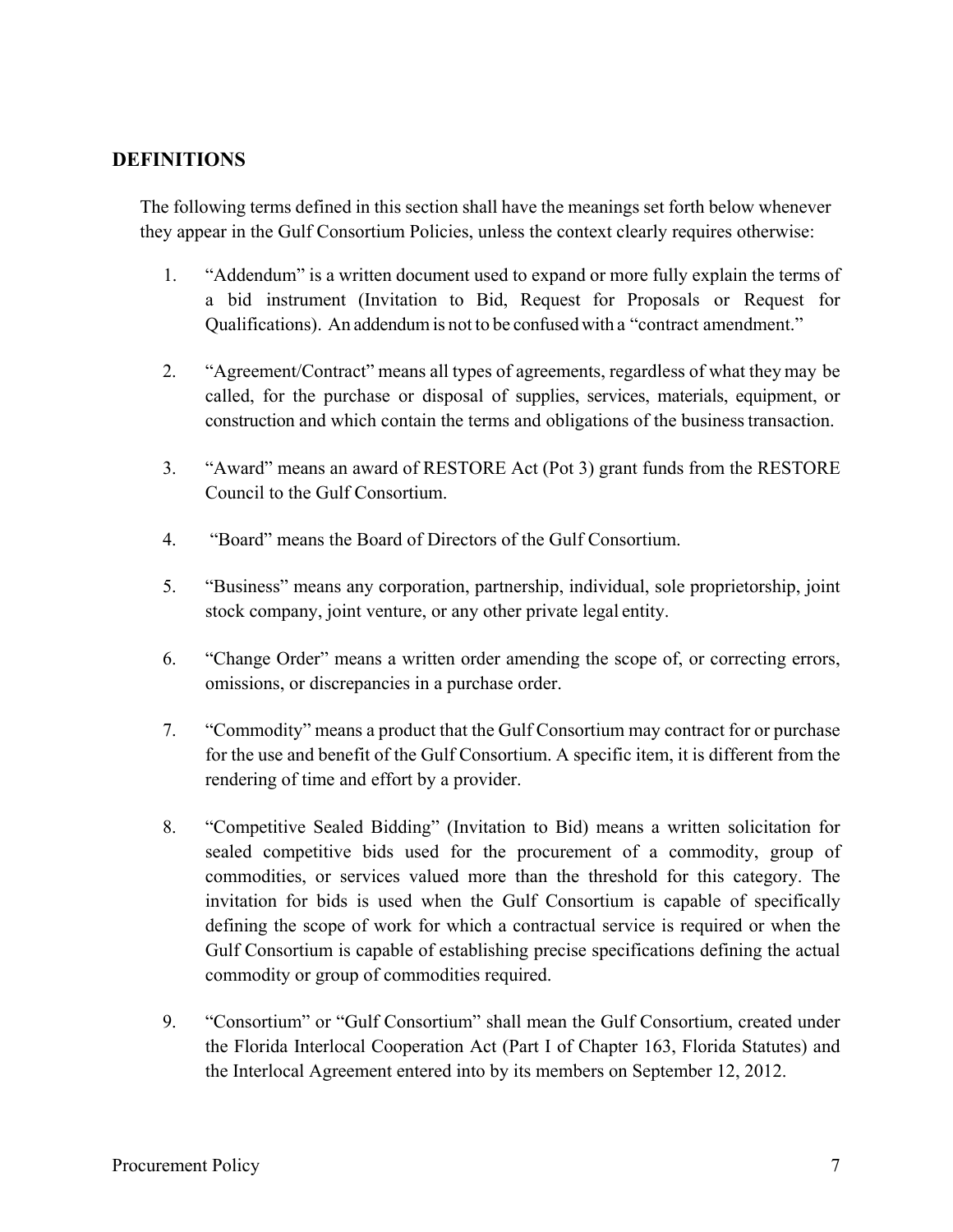- 10. "Contract amendment or modification" means any written alteration in specifications, delivery point, rate of delivery, period of performance, price, quantity, or other provisions of any contract accomplished by mutual action of the parties to the contract.
- 11. "Contractor/Consultant" means any person having a contract with the Consortium.
- 12. "Contractual Services Contract" is a contract for a contractor's time and effort rather than the furnishing of specific commodities. Satisfactory completion of the service and/or a specified period of time or date completes such contract.
- 13. "Contractual Services" means the rendering by a contractor of its time and effort rather than the furnishing of specific commodities. The term applies only to those services rendered by individuals and firms who are independent contractors, and such services may include, but are not limited to, evaluations; consultations; maintenance; accounting; security; management systems; management consulting; educational training programs; research and development studies or reports on the findings of consultants engaged thereunder; and other professional and technical services.
- 14. "Cooperative Procurement" is procurement conducted by, or on behalf of, more than one public procurement unit.
- 15. "Cost Analysis" is the evaluation of cost data for the purpose of arriving at costs actually incurred or estimates of costs to be incurred, prices to be paid, and costs to be reimbursed.
- 16. "Data" means recorded information, regardless of form or characteristic.
- 17. "Designee" means a duly authorized representative of a person holding a superior position.
- 18. "Director" means a duly appointed member of the Gulf Consortium Board of Directors.
- 19. "Emergency Purchase" means a purchase necessitated by a sudden unexpected turn of events (e.g., including but not limited to acts of God, riots, fires, floods, hurricanes, accidents, terrorism, or any circumstances or cause beyond the control of the agency in the normal conduct of its business) where the delay incident to competitive bidding would be detrimental to the interest of the Consortium.
- 20. "Finance Manager" shall refer to the staff so designated by the entity contracted to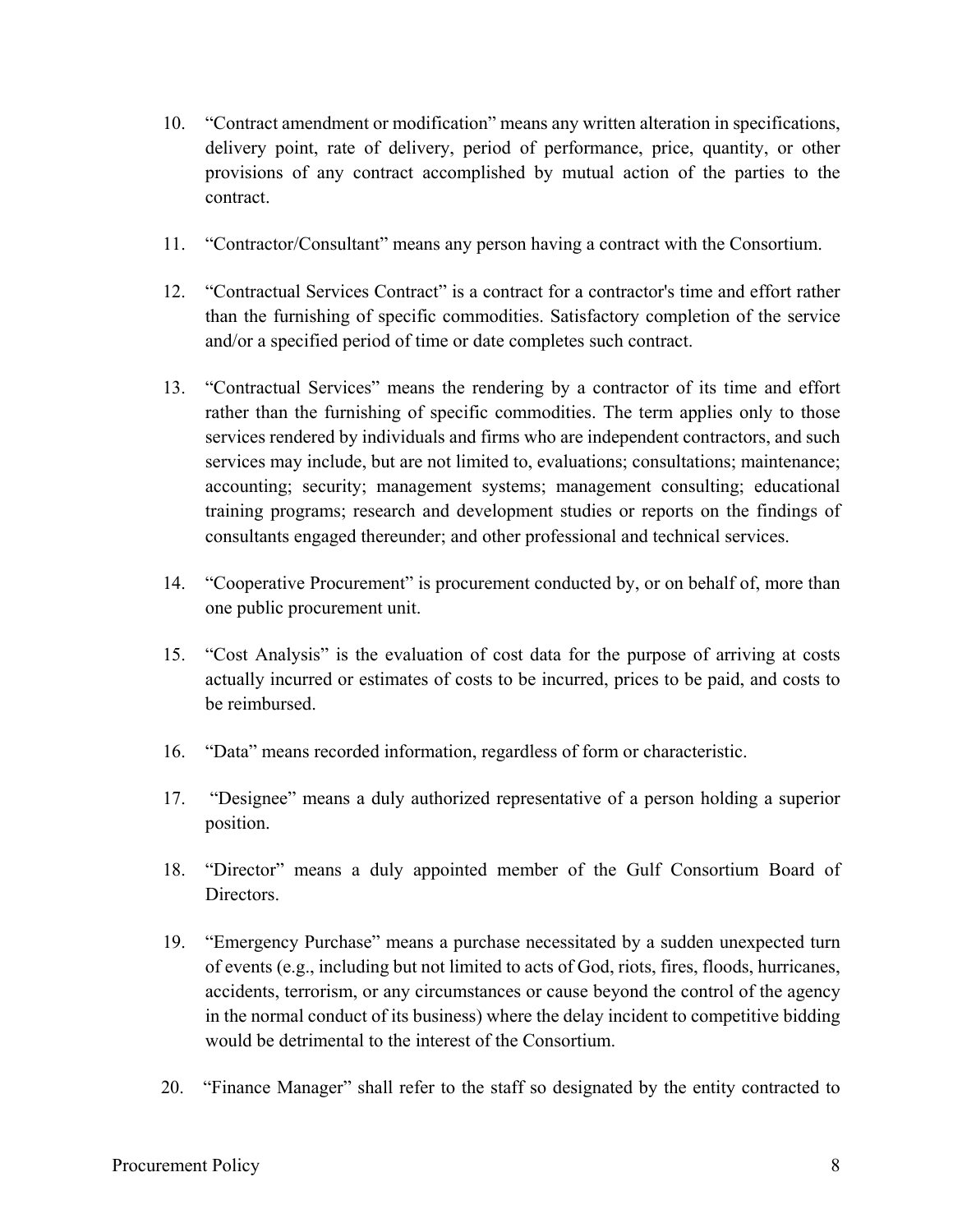provide accounting and financial management services for the Consortium.

- 21. "Fiscal Agent" shall refer to the part designated and contractually retained to perform cash receipt and disbursement activities related to Treasury funds.
- 22. "General Counsel" shall refer to the person or persons retained to provide legal counsel to the Consortium.
- 23. "General Manager" shall refer to the staff so designated by the entity contracted to provide General Manager services for the Consortium.
- 24. "Gulf Consortium" or "Consortium" shall mean the governmental created by interlocal agreement of the 23 Member Counties pursuant to Section 163.01, Florida Statutes, to manager and administer the RESTORE Act Funds allocated to the State of Florida by the Gulf Ecosystem Restoration Council, consistent with the RESTORE Act.
- 25. "Gulf Ecosystem Restoration Council" or "Council" shall mean the Federal agency created pursuant to the RESTORE Act having oversight responsibility for 60% of the Gulf Coast Restoration Trust Fund, including the 30% comprising the RESTORE ACT (Pot 3) Funds.
- 26. "Intended Decision" means a written notice that states the contractor(s) to whom the Gulf Consortium intends to award a contract resulting from a solicitation and which establishes the period in which a notice of intent to protest may be timely filed. The Intended Decision shall be posted on the Gulf Consortium website.
- 27. "Invitation to Bid" (Competitive Sealed Bidding or ITB) means a written solicitation for sealed competitive bids used for the procurement of a commodity, group of commodities, or services valued more than the threshold for this category. The invitation to bids is used when the Consortium is capable of specifically defining the scope of work for which a contractual service is required or when the Consortium is capable of establishing precise specifications defining the actual commodity or group of commodities required.
- 28. "Manufacturer" means a person or firm engaged in the process of making, fabricating, constructing, forming, or assembling a product(s) from raw, unfinished, semi-finished, finished, or recycled materials through a direct contract/agreement on behalf of the general contractor.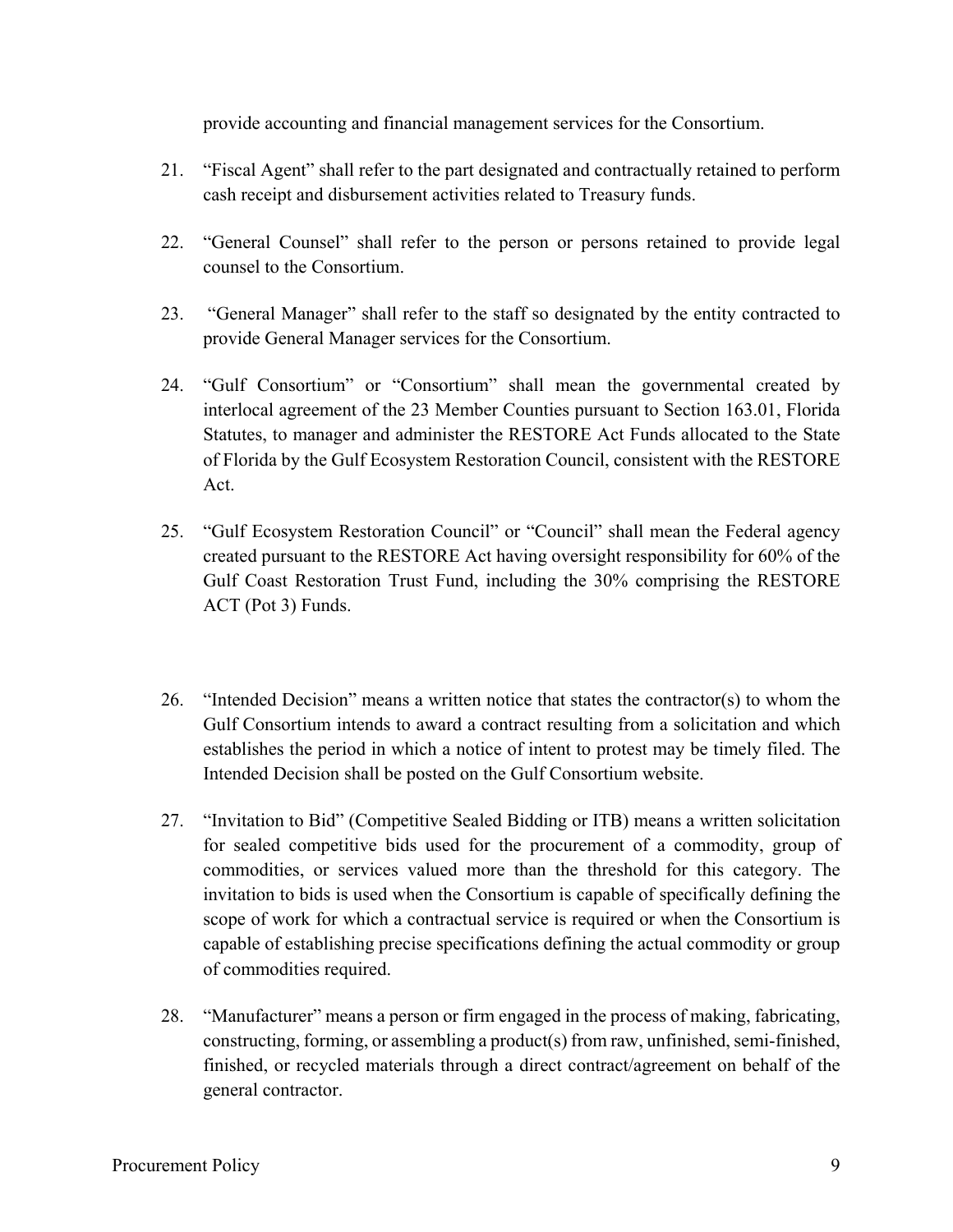- 29. "Member County" shall mean a county which is a member of the Gulf Consortium, created under the Florida Interlocal Cooperation Act (Part I of Chapter 163, Florida Statutes) and the Interlocal Agreement entered into by its members on September 12, 2012.
- 30. "Person" means any business, individual, committee, club, other organization, or group of individuals.
- 31. "Pre-Bid Conference" (or Pre-Proposal Conference) means a meeting held with prospective bidders prior to solicitation of or the date for receipt of bids or proposals, to recognize state of the art limits, technical aspects, specifications, or standards relative to the subject, and to elicit expertise and bidders' interest in submitting a bid or pursuing the task.
- 32. "Procurement" means buying, procuring, leasing, or otherwise acquiring any materials, supplies, services, or equipment. It also includes all functions that pertain to the obtaining of any material, supplies, services, construction, and equipment, including description of specifications and requirements, selection and solicitation of resources, preparation, and award of contract.
- 33. "Procurement Award" is an award of a contract for goods or services resulting from a solicitation through action by the Consortium in a public meeting.
- 34. "Procurement Manager" means an individual designated by the General Manager duly authorized to enter into and administer contracts and make written determinations with respect thereto under the terms of the Procurement policies of the Consortium.
- 35. "Procurement Quotes" is the procedure used to purchase commodities or contractual services wherein the Procurement Manager obtains written quotations from two or more vendors for purchases within the threshold amounts set for this category.
- 36. "Professional Services" shall include, but not be limited to, those services within the scope of the practice of architecture, professional engineering, landscape architecture, or registered land surveying, as defined by the State of Florida, or those performed by any architect, professional engineer, landscape architect, or registered land surveyor in connection with his professional employment or practice.
- 37. "Purchase Order" means that document used by the Consortium to request that a contract be entered into for a specified need, and may include, but not be limited to,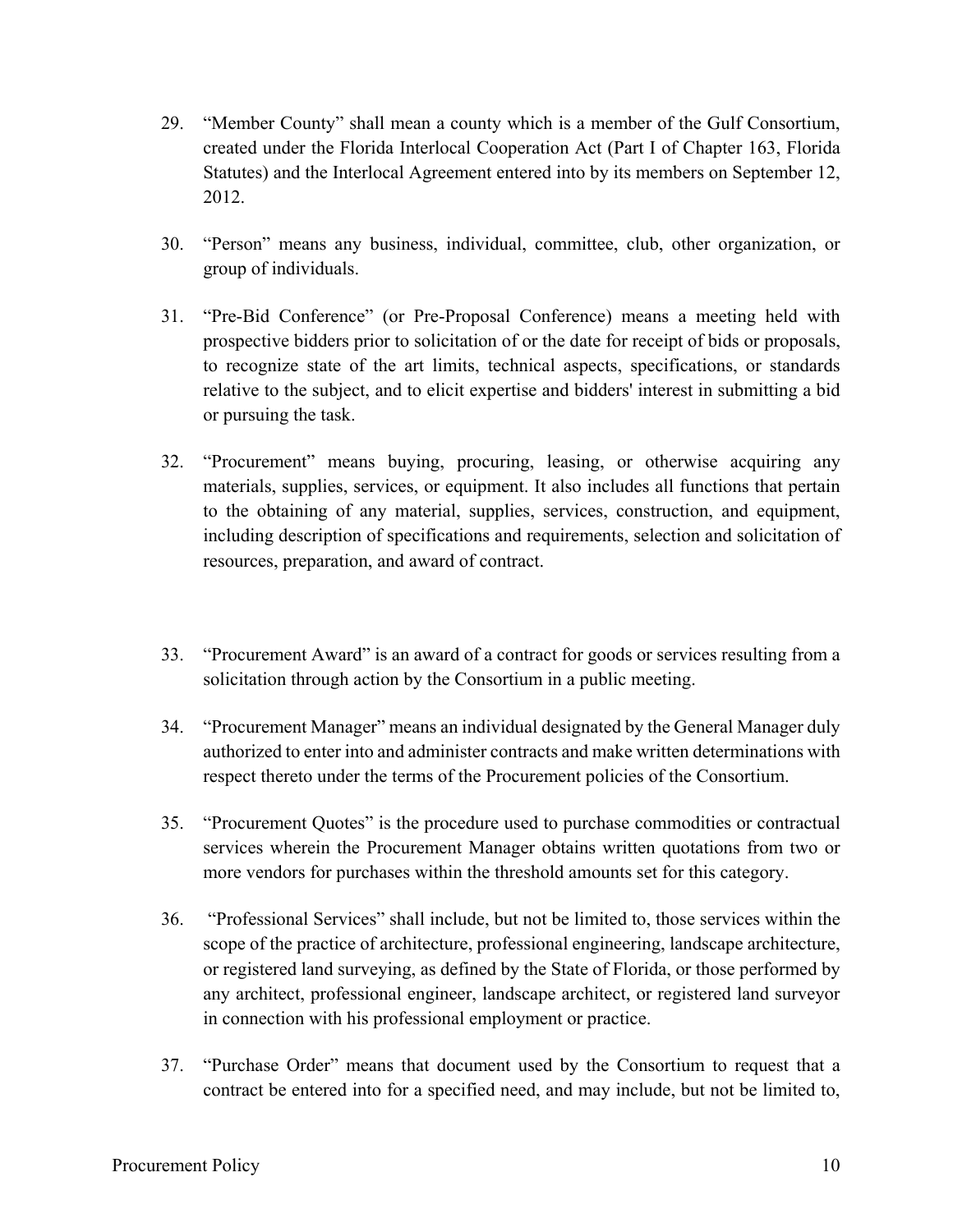the technical description of the requested item, delivery schedule, transportation, criteria for evaluation, payment terms, and other specifications.

- 38. "Request for a Quote" means a solicitation that calls for pricing information for purposes of competitively selecting and procuring commodities and contractual services from qualified or registered vendors.
- 39. "Request for Proposals" (RFP) means a written solicitation for sealed proposals with the title, date, and hour of public opening designated. The request for proposals may be used when the Consortium is unable to specifically define the scope of work for which the commodity, group of commodities, or contractual service is required, and when the Consortium is requesting that a qualified offeror propose a commodity, group of commodities, or contractual service to meet the specifications of the solicitation document.
- 40. "Request for Qualifications" (RFQ) means a written solicitation for sealed qualifications with the title, date, and hour of public opening designated. The request for qualifications is used where the specifications of required services are broad and specialized in nature. Evaluation of a response is based on prior established criteria which involves more than price.
- 41. "Responsible bidder or offeror" means a person who has the capability, in all respects, to fully perform the contract requirements, and the integrity and reliability, which will assure good faith performance.
- 42. "Responsive bidder" means a person who has submitted a bid or proposal, which conforms in all material respects to the competitive solicitation.
- 43. "RESTORE Act" means Public Law 112-141 (July 6, 2012), codified at 33 U.S.C. 1321(t), as may be subsequently amended, and all implementing regulations.
- 44. "RESTORE ACT (Pot 3) Funds" refers to the 30% of the Gulf Coast Restoration Trust Fund, established by the RESTORE Act, to fund economic and environmental recovery of the Gulf Coast region impacted by the Deepwater Horizon Oil Spoil. Pot 3 funds are managed separately by each of the Gulf Coast states. The Gulf Consortium is Florida's designated agency to administer Pot 3 funds.
- 45. "Services" means the furnishing of labor, time, or effort by a contractor, not involving the delivery of a specific end product other than those which is not defined as supplies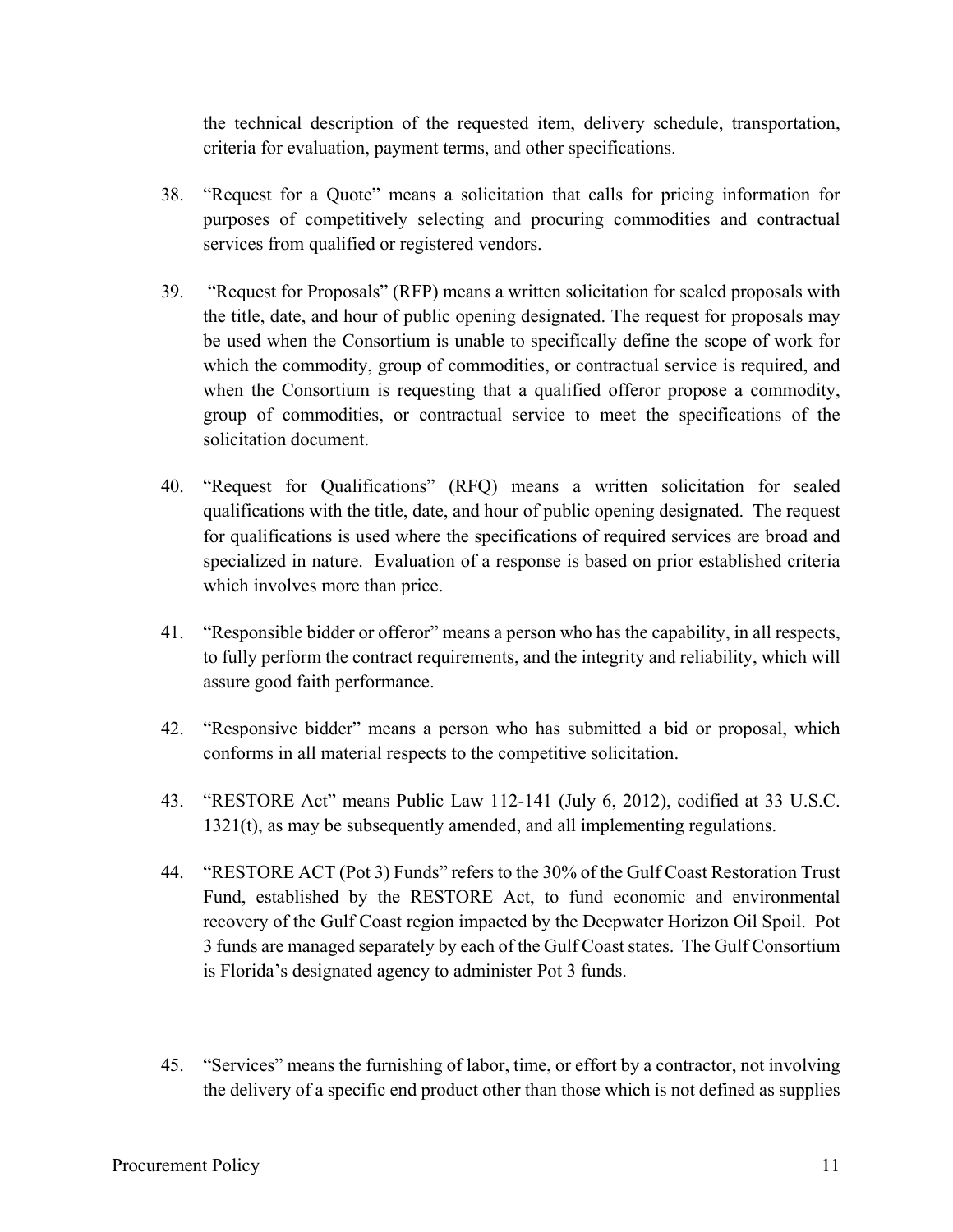and which are merely incidental to the required performance.

- 46. "Simplified Acquisition Threshold" means the dollar amount, as established by Federal regulation, below which a non-federal entity may purchase property or services using small purchase methods that do not involve the use of sealed competitive solicitations.
- 47. "Sole Source Purchase" means the purchase of a commodity, service, equipment, or construction item from one available practical source of supply. It can only be used when one or more of these circumstances apply: item is available from only one source, the frethere is a public exigency or emergency, non-Federal entity has prior approval to use this method, and/or after solicitation of a number of sources, competition is determined inadequate.
- 48. "Specification" means any description of the physical or functional characteristics of the nature of a material, supply, service, construction, or equipment item. It may include a description of any requirement for inspection, testing, recycled, or degradable materials content, or preparing a material, supply, service, construction, or equipment item for delivery.
- 49. "Subaward" means the subaward of RESTORE Act Funds received by the ConsoritumConsortium pursuant to an Award to a Member County, or the subaward of RESTORE Act Funds by a Member County to another entity where permitted.
- 50. "Subrecipient" means a Member County that receives a Subaward of RESTORE Act Funds from the Consortium for the performance of a project, or any portion thereof, described in the Florida State Expenditure Plan.
- 51. "Subrecipient Agreement" means an agreement entered into between the Consortium and a Member County governing the Subaward of RESTORE Act Funds received by the Consortium pursuant to such Member County.
- 52. "Supplier" means a person or firm who engages in the selling of materials and supplies to contractors, subcontractors, and/or manufacturers for the purpose of constructing, repairing, altering, remodeling, adding to or subtracting from or improving any building, structure, or property through a direct contract/agreement on behalf of the general contractor.
- 53. "Tie (Identical) Bid" is when two or more bids are equal with respect to price and it appears that the quality and service offered by the vendors are otherwise comparable.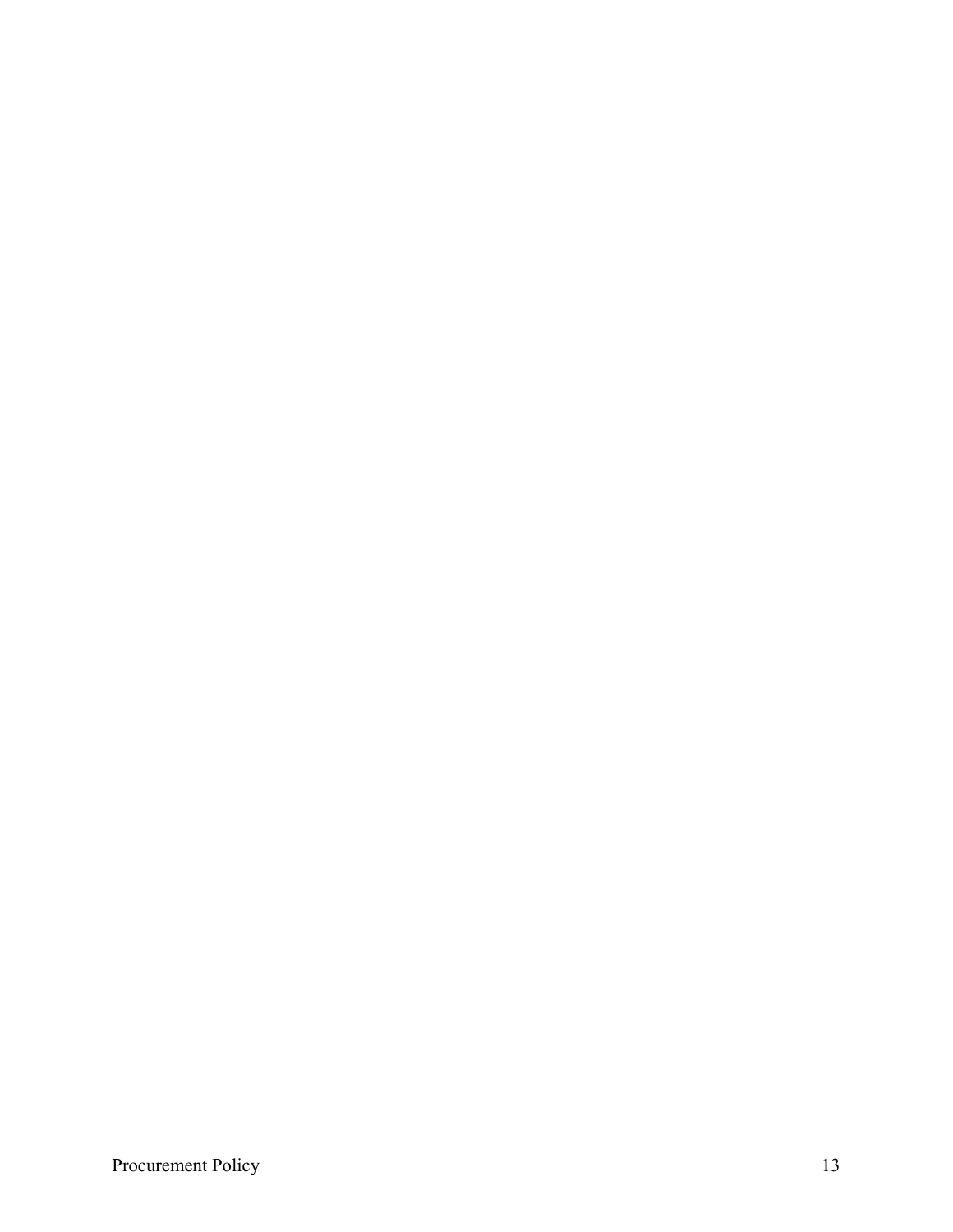## **PART A: PROCUREMENT PROCEDURE**

## **P-1. PURPOSE**

This policy is adopted to promote the following purposes:

- a. To clarify, organize, and unify the procurement practices used by the Consortium.
- b. To align procurement standards with RESTORE Council's standards and requirements, including 2 CFR Part 200.
- c. To assure adherence to all applicable procurement laws, regulations and procedures.
- d. To promote public confidence in the procurement procedures followed by the Consortium.
- e. To ensure the fair and equitable treatment of all persons who deal with the procurement system of the Consortium.
- f. To maximize economy in Consortium procurement activities and to maximize to the fullest extent practicable the purchasing value of Consortium funds.
- g. To provide safeguards for the maintenance of a procurement system of quality and integrity for the Consortium.

## **P-2. APPLICATION OF POLICY**

## **P-2.1 Contracts**

This policy shall apply to contracts/agreements solicited or entered into after the effective date of this policy or subsequent amendments or revisions, unless the parties agree to its application to a contract solicited or entered into prior to the effective date.

## **P-2.2 Activities**

This policy shall apply to the purchase/procurement of all materials, supplies, services, and equipment except as herein specifically exempted.

## **P- 2.3 Waiver**

The Consortium Board shall have the authority to waive the policies and procedures contained herein when deemed to be in the best interest of the Consortium, provided it does not result in a violation of State or Federal laws or regulations.

## **P-3. AUTHORITY OF PROCUREMENT MANAGER**

The Procurement Manager shall be designated by the General Manager. Except as otherwise specifically provided in this policy, the Procurement Manager shall:

- a. Purchase or supervise the purchase of all supplies, services, materials, equipment, and construction services defined within the scope of this policy
- b. Upon the prior approval of the General Manager, the Procurement Manager may delegate authority to designee(s).

## **P-4. SPECIFICATIONS**

Technical specifications are designed to ensure that the quality and service will fulfill the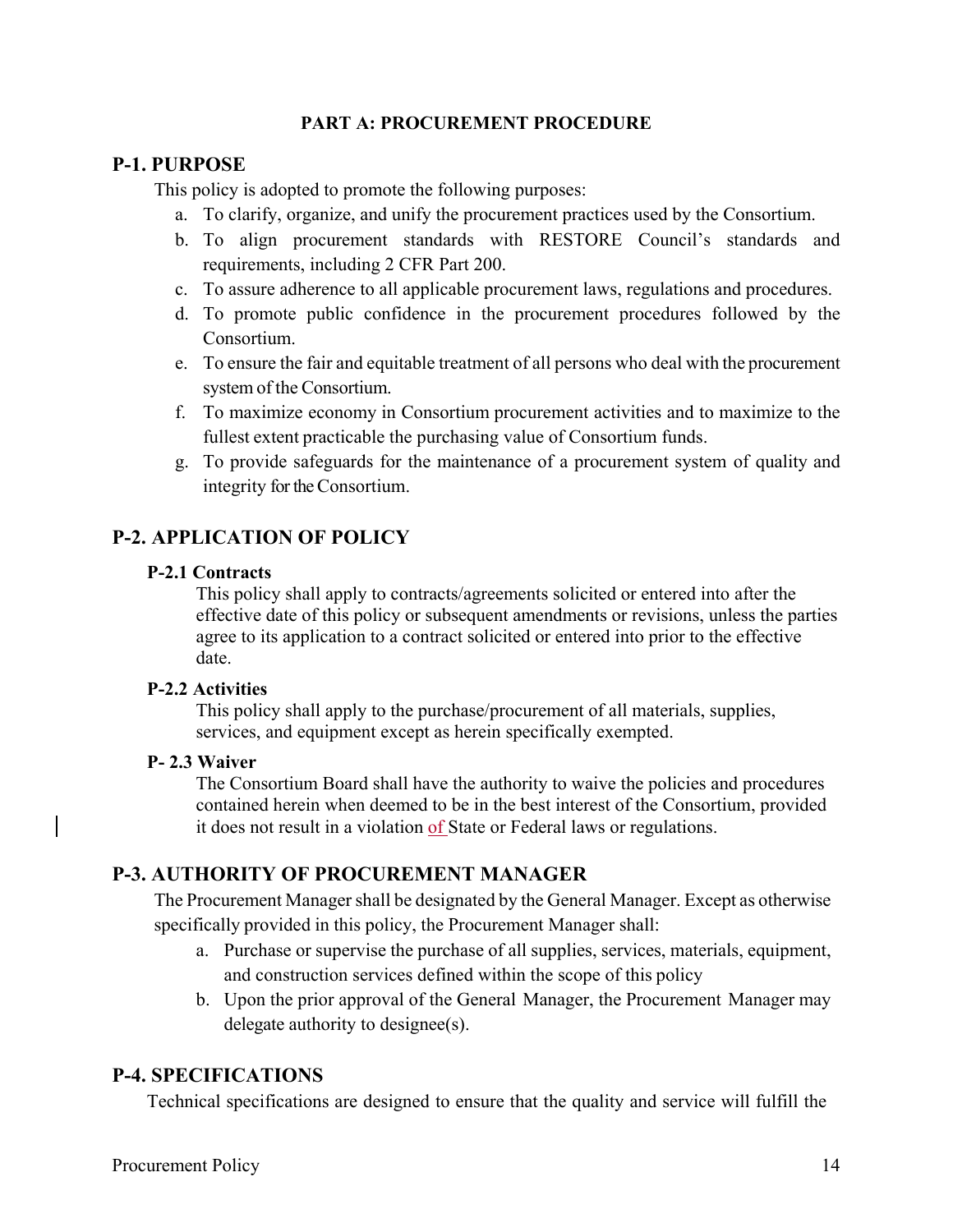requirements for which the equipment, materials, commodities or services are intended. It is the policy of the Consortium that specifications permit maximum practicable competition consistent with this purpose. Specifications should be drafted with the objective of clearly describing the Consortium's requirements. Specifications take many forms, some of which are more complex than others. The Procurement Manager shall may maintain a library of current specifications through the National Institute of Governmental Purchasing (NIGP) for equipment, commodities, materials and services.

The Procurement Manager may make modifications or alterations to specifications to accommodate competitive bidding.

### **P-4.1 General**

The purpose of a specification is to serve as a basis for obtaining a supply or service adequate and suitable for the Consortium's needs. The drafting of specifications should be done in a cost effective manner, taking into account the total cost of ownership and operation, as well as the initial acquisition cost.

### **P-4.2 Design/Performance Specification**

Specifications should, to the extent practicable, emphasize functional or performance criteria while limiting design or other physical descriptions to those necessary to meet the needs of the Consortium.

### **P-4.3 Detail of Specifications**

Bids and quotations should be based on concise specifications. Specifications should be detailed, providing a basis for open and equitable competitive bidding, based upon a common standard. Specifications should clearly describe the product to be purchased and must be free from restrictions that limit competition.

### **P-4.4 Selection Criteria**

The specifications should relate directly to the selection criteria. A proposed selection criteria form with relative weights will be incorporated in the solicitation package.

### **P-4.5 Revision of Specifications Due to Budget Constraints**

Should it be determined, after bids have been opened, that bids received exceed the budgeted amount and additional funds are not available, bids may be rejected. The scope of the specifications may be revised in an effort to conform to the established budget.

### **P-4.6 Alternate Specifications**

Alternate specifications involving two or more designs, functional or performance criteria may be proposed by a bidder if the specifications satisfactorily meet the Consortium's requirements and alternate specifications are expressly permitted in the bid document.

### **P-4.7 Reference-Bidders Qualification and Experience**

Bidders may be required to furnish evidence of qualifications and past experience in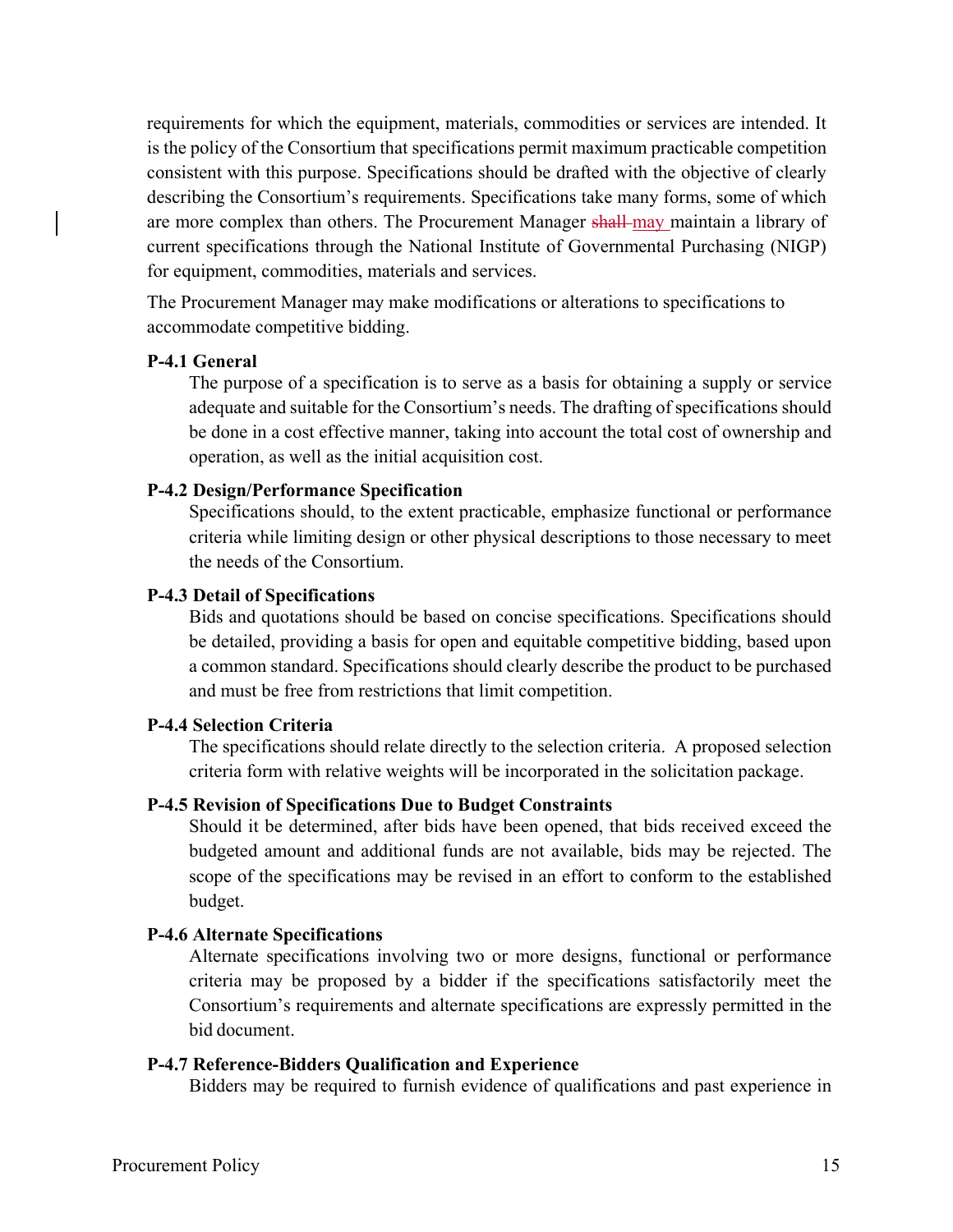the type of work as outlined in the specifications, to include specific experience for a particular services or project.

To expedite validation of bidder credentials for architect or engineering services only, the Procurement Manager may choose to rely on proof of prequalification from other State agencies, including FDOT and FDEP. In the event the scope is relevant to an existing prequalification category, proof of current prequalification status may be required as an essential requirement for bidding.

## **P-4.8 Familiarity with Laws**

The bidder is expected to be familiar and in compliance with all applicable Federal, State, and Local laws, ordinances, codes, rules and regulations that in any manner affect the work or services to be performed or the goods to be provided. Ignorance on the part of the bidder in no way relieves the bidder from the responsibility of compliance with all applicable laws, ordinances, codes, rules and regulations.

Bidders must possess any and all licenses necessary to perform.

**Bidders are responsible for obtaining permits necessary to complete work, at their own expense**, prior to starting any work provided by a Consortium purchase order or contract.

## **P-5. SOLICITATION PROHIBITIONS**

To ensure compliance with federal procurement rules, specifications and solicitation requirements may not contain features that unduly restrict competition including, but not limited to:

- a. Imposing unreasonable business requirements/qualifications for bidders or offerors.
- b. Imposing unnecessary experience requirements for bidders and offerors.
- c. Using prequalification procedures (except in the case of qualifications-based procurement for services under section 287.055, F.S.<sub>15</sub> known as the Consultants' Competitive Negotiations Act).
- d. Making a noncompetitive award to any person or firm on a retainer contract with the recipient if the award is not for the property or services specified for delivery under the retainer contract.
- e. Excessive Bonding shall not be permitted.
- f. Specifying only a "brand name" product without allowing offers of "an equal" product, or allowing "an equal" product, or allowing "an equal" product without listing the salient characteristics that the "equal" product must meet to be acceptable for award.
- g. Specifying in-State or local geographical preferences or evaluating bids or proposals in light of in-State or local geographical preferences, even if those preferences are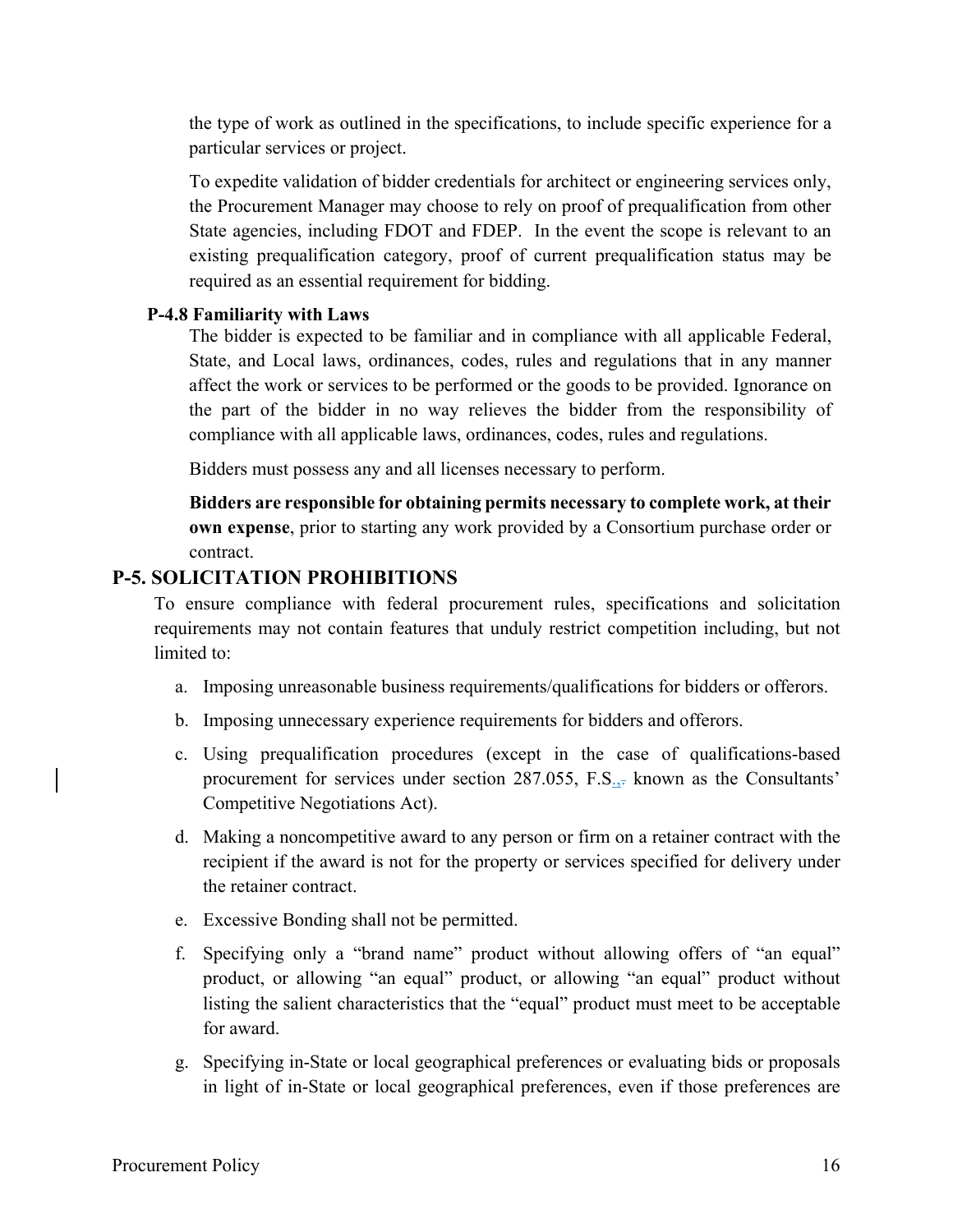imposed by State or local laws or regulations.

h. Supporting or acquiescing in noncompetitive pricing practices between firms or between affiliated companies including acceptance of submission of identical bid prices for the same products by the same group of firms, or an unnatural pattern of awards that had the cumulative effect of apportioning work among a fixed group of bidders or offerors.

## **P-6. METHODS OF SOURCE SELECTION**

The Consortium policies and procedures address the following methods of source selection:

- a. Small Purchases (including micro purchases and procurement quotes)
- b. Competitive Solicitations (ITB, RFQ and RFP)
- c. Emergency Purchases
- d. Sole Source/Non-Competitive Purchases

## **P-7. APPROVAL THRESHOLDS**

For multi-year contracts, when the annual amount is not specified, signature authority is based on the average yearly expenditure over the contract term. This applies for all approval thresholds. Table P-1 provides the Procurement Process thresholds. Table 2 provides the Signature Authority thresholds.

| <b>Table P-1 Procurement Process Thresholds</b> |                                                          |  |
|-------------------------------------------------|----------------------------------------------------------|--|
| <b>Procurement Method</b>                       | <b>Threshold</b>                                         |  |
| Micro Purchase Procedures                       | Up to $$3,000$ – Option to adjust?<br>Discuss with Board |  |
|                                                 |                                                          |  |
| <b>Procurement Quotes</b>                       | \$3,000.01 to \$50,000                                   |  |
| Competitive Solicitation – ITB, RFP and RFQ     | \$50,000.01 and above                                    |  |

| <b>Table P-2 Contract Award and Signature Authority Thresholds</b>                                    |                                                                               |  |
|-------------------------------------------------------------------------------------------------------|-------------------------------------------------------------------------------|--|
| <b>Individual</b>                                                                                     | Threshold <sup>1</sup>                                                        |  |
| Procurement Manager                                                                                   | *Procurement Agreements up to \$25,000                                        |  |
| General Manager                                                                                       | *Procurement Agreements greater than \$25,000 and no greater than<br>\$50,000 |  |
| Gulf Consortium                                                                                       | *Procurement Agreements greater than \$50,000                                 |  |
| <sup>1</sup> Term contracts will be awarded based upon the value of the initial term of the contract. |                                                                               |  |
| *All contracts will be in a form approved by the Consortium General Counsel prior to execution.       |                                                                               |  |

P-7.1 Purchases utilizing Federal funds must conform to applicable Federal law, including: 2 CFR Part 1201 incorporating 2 CFR 200 "Uniform Administrative Requirements, Cost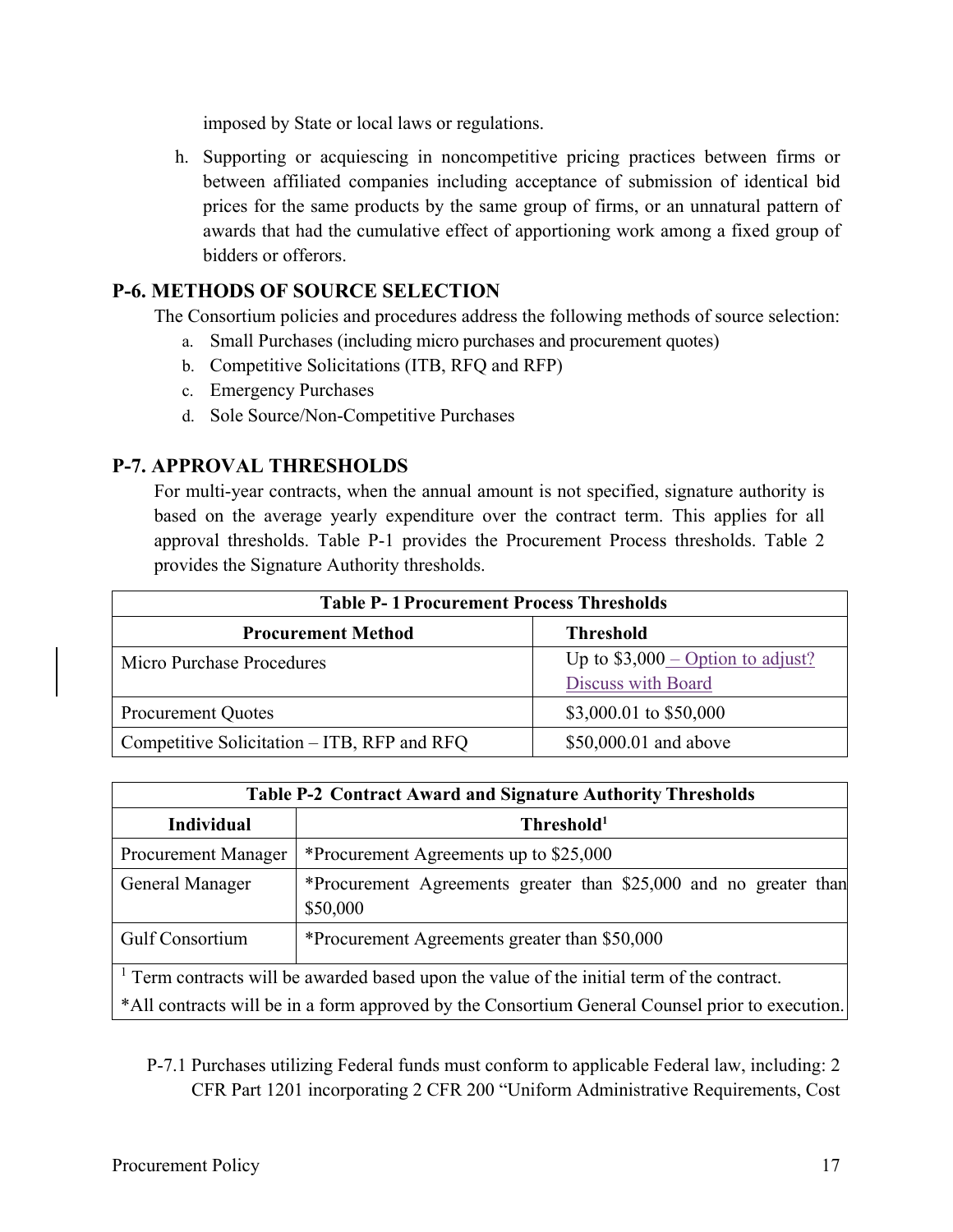Principles, and Audit Requirements for Federal Awards" and comply with all requirements of FTA Circular C 4220.1F, as amended from time to time. Contracts utilizing Federal funds shall include all required Federal contract clauses.

- P-7.2 To ensure compliance with Federal procurement rules, the Procurement Manager shall ensure that adequate competition exists by confirming that two or more responsible bidders are willing and able to compete effectively for the business.
- P-7.3 A Cost Analysis shall be completed by the General Manager or designee. The Consortium shall rely on 2 CFR 200 Subpart E – Cost Principles for allowable costs. General criteria for costs to be considered allowable are:
	- a) Necessary and reasonable for performance and allocable.
	- b) Conforms to limitations or exclusions to types or amount of cost items.
	- c) Consistent with policies and procedures.
	- d) Treated consistently as an indirect or direct cost.
	- e) Not included as a cost or used to meet cost sharing or matching requirements of any other federally financed program (see 2 CFR 200.306).
	- f) Adequately documented (see 2 CFR 200.300 and 2 CFR 200.309).
- P-7.4 An Independent Cost Estimate is required prior to receiving bids or proposals for all purchases over the Simplified Acquisition Threshold and can be obtained by:
	- a. Design/engineering firm or member county technical staff for construction work;
	- b. Published price lists or past pricing with inflation factors;
	- c. Independent third-party staff member not impacted by the final procurement.
- P-7.5 Advertisement shall be via website and online services not later than the fourteenth day before the day set for receipt of bids, proposals or qualifications. Unless an earlier timeframe is approved by the Consortium due to an emergency or extenuating circumstance.

## **P-8. MICRO PURCHASE**

The purchase of commodities, equipment, and services, which cost less than \$3,000 does not require solicitation of quotes or bids. Micro purchases shall be authorized by the Procurement Manager or designees and documented as to their conformance with an approved Budget category.

Micro-purchases may be made without obtaining competitive quotations so long as the Procurement Manager determines that the price is reasonable, and that purchases made under the micro-purchase threshold shall be distributed equitably among qualified suppliers, in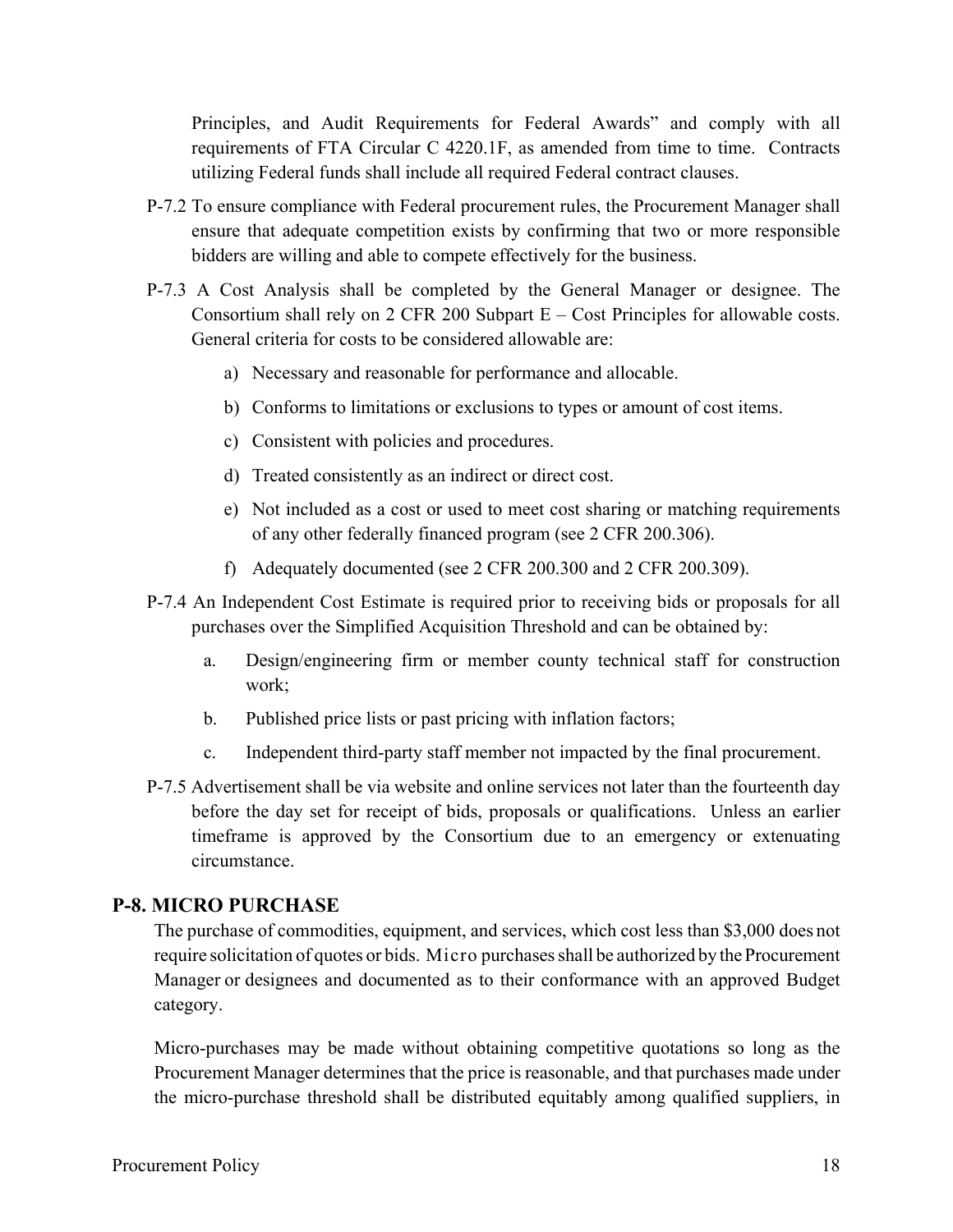accordance with 41 U.S.C. Section 1902.

## **P-9. PROCUREMENT QUOTES**

For purchases exceeding \$3,000, the Procurement Manager or designee shall obtain multiple competitive quotations whenever possible. The Procurement Manager may solicit written quotations from the open market and shall use available current vendors and suppliers price lists whenever possible. The Procurement Manager or designee shall prepare a written quotation solicitation form that clearly documents the commodities, equipment or services requested and when needed, contact information, due date for quotation, vendor requirements and other relevant transactional terms. The requested commodities, equipment or services must be adequately described on a consistent basis to assure a like-to-like comparison among vendors. In those instances where the securing of two (2) quotations is not practicable, the Procurement Manager shall provide written justification of such.

Vendors submitting written quotes must have the required expertise and capability to perform the work or supply the commodities or equipment. Quotes must be on company letterhead, which shall be signed and dated by an authorized representative of the vendor. The lowest cost, responsible and responsive vendor who is capable of performing the services or supplying the commodities or equipment shall be awarded the contract.

## **P-10. COMPETITIVE BIDS (ITB)**

## **P-10.1 Conditions for Use**

An ITB shall be utilized when the Procurement Manager is capable of establishing precise specifications for a commodity or defining, with specificity, a scope of services for the commodities or services sought and when the estimated cost of these commodities, equipment or services exceeds \$50,000. Vendors compete on a cost basis for like items or services. The selection shall be based upon the lowest priced, responsive, and responsible bidder.

- P-10.1.1 The Procurement Manager shall maintain a posting on the Consortium's website, accessible to the public where all advertisements for bids and/or bid tabulations may be posted. The notice shall include a general description of the goods and services to be procured, the location where specifications may be obtained, closing date, and the time and place for receipt of and the opening of the competitive bidding.
- P-10.1.2 Exceptions to competitive award methods include:
	- a. Other Governmental Agency Contracts The Procurement Manager may procure commodities, materials, equipment and services from the State of Florida, Federal Government (GSA) and other governmental entity contracts when deemed to be in the best interest of the Consortium and in compliance with federal procurement requirements (See Section 14).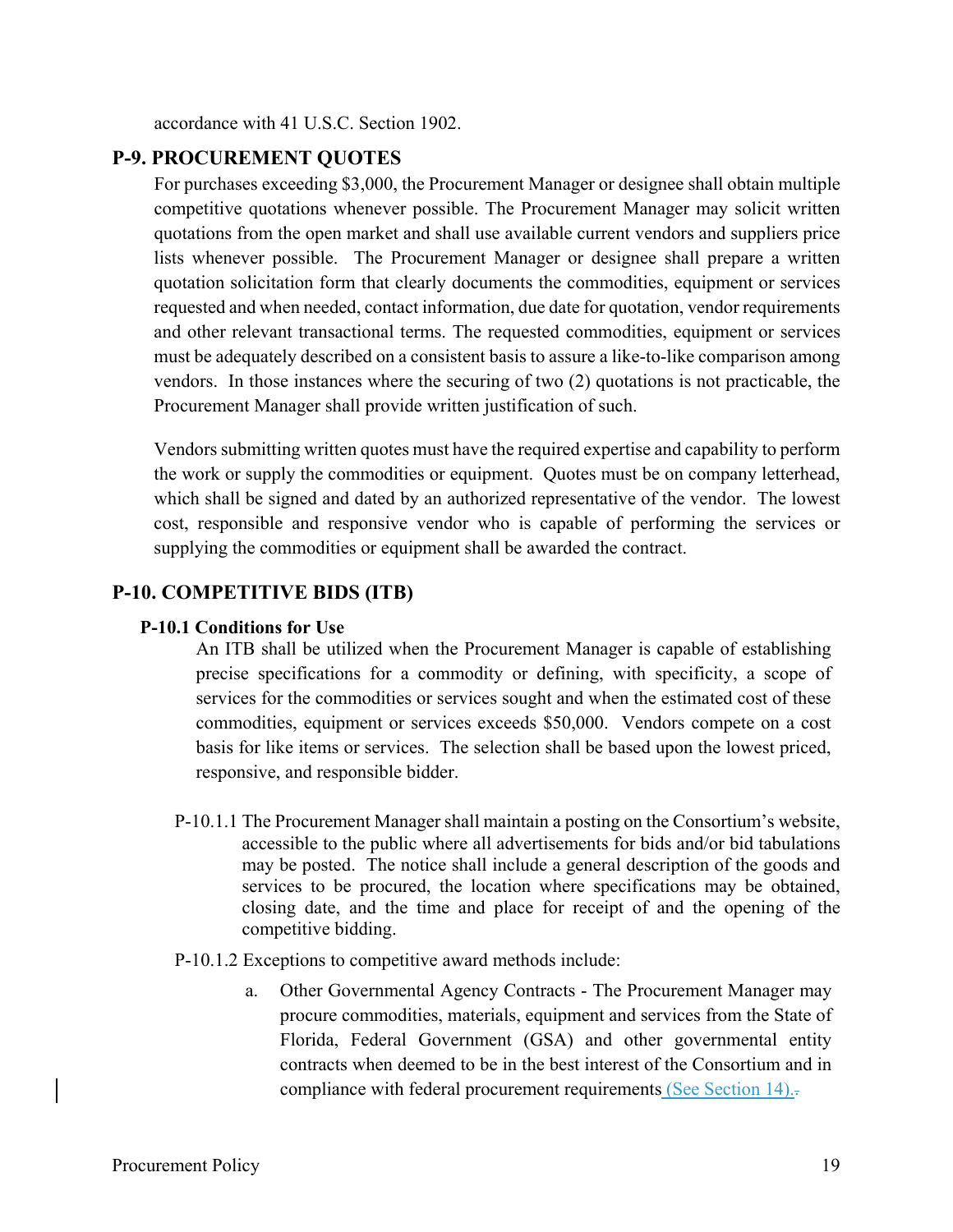- b. Emergency Purchases (See Section 12)
- c. Non-competitive Purchase/Sole Source Purchase (See Section 13)

## **P-10.2 Procedures**

- P-10.2.1 All bids shall be submitted no later than the date and time designated in the notice. The envelope containing the competitive bids shall be sealed. The Procurement Manager or designee shall date and time stamp each response as it is received and file the bids unopened in a secure file until the time designated for the opening. Bids received after the deadline shall be returned unopened to the sender.
- P-10.2.3 All Competitive Sealed Bids shall be opened in public at the time, date and place stated in the notice and shall be recorded. Bids will not be accepted after the time set for the bid opening. The official clock for recording time is the clock located in the Procurement Manager's office. The purpose of the bid opening is to record the bids received. Bids are not analyzed for quality or substance at the bid opening.

## **P-10.3 Substitution**

Each Bidder/OffererOfferor represents that the bid is based upon requirements described in the ITB and that such commodities, equipment, materials and services fully meets the requirements of the ITB.

Whenever, any material, item, product, system or process is specified by trade name or name of manufacturer or vendor to establish class or standard required, any other material, item, product, system or process, considered equal by the procurement officer may be accepted, unless otherwise stated in the ITB.

In each such instance, the material, item, product, system or process specified by trade name or name of manufacturer or vendor shall be considered as a standard basis for bidding and to ensure a uniform comparison of bids, the bidder shall base the bid on the particular material, item, product, system or process identified.

Should a bidder decide to substitute a material, item, product system or process other than that named in the specifications, the bidder shall attach to the bid at the time of submission or prior to submission, a separate sheet upon which shall be listed the preapproved materials, items, products, systems or processes which the bidder desires to substitute.

- P-10.3.1 No substitution will be considered unless written request has been submitted to the Procurement Manager for approval within the time specified. Each request shall include a complete description of the proposed substitute, the name of the material or equipment, etc. for which it is to be substituted, drawings, samples, performance and test data, references and other data or information necessary for complete evaluation. A written approval must be issued by the Procurement Manager or designee in order for the substitution to be fully accepted
- P-10.3.2 The Procurement Manager and Consortium representative will review the bids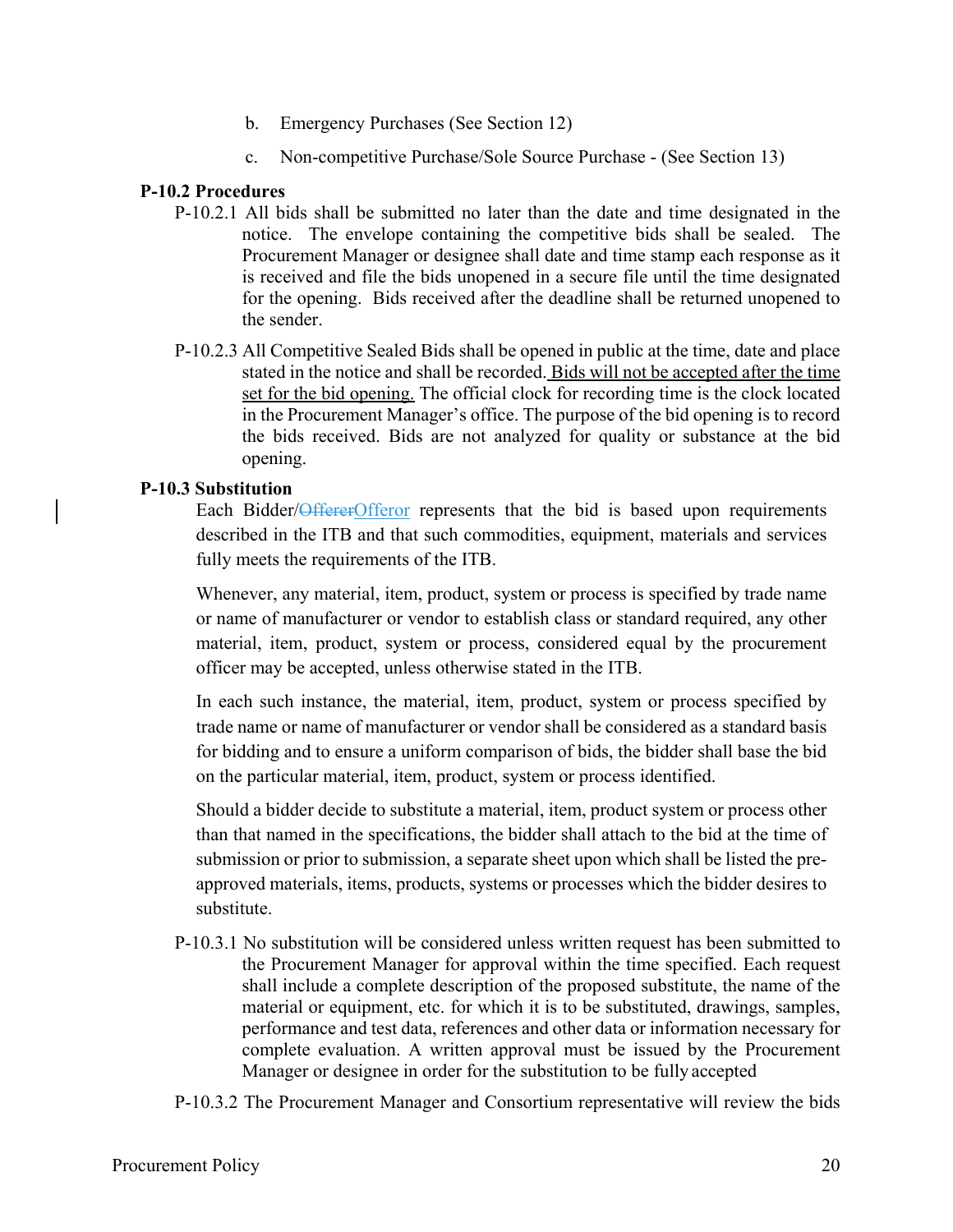and recommend to the Consortium Board the vendor(s) to receive the award on the basis of being the lowest responsive and responsible bidder.

P-10.3.3 After a bid has been opened, a bidder is not permitted to unilaterally withdraw or alter their bid, or deposit.

### **P-10.4 Correction or Withdrawal of Bids; Cancellation of Awards**

Correction or withdrawal of inadvertently erroneous bids, before or after award, or cancellation of awards or contracts based on such bid mistakes, shall be permitted where appropriate under the sole discretion of the Consortium. Mistakes discovered before bid opening may be modified or withdrawn upon written notice received in the office designated in the ITB prior to the time set for bid opening. After bid opening, corrections in bids shall be permitted only to the extent that the bidder can show by clear and convincing evidence that a mistake of a nonjudgmental character was made, the nature of the mistake, and the bid price actually intended. After bid opening, no changes in bid price or other provisions of bids prejudicial to the interest of the Consortium or fair competition shall be permitted. In lieu of bid correction, a low bidder alleging a material mistake of fact may be permitted to withdraw its bid if:

- a. the mistake is clearly evident on the face of the bid document but the intended correct bid is not similarly evident; or
- b. the bidder submits evidence that clearly and convincingly demonstrates that a mistake was made. All decisions to permit the correction or withdrawal of bids, or to cancel awards or contracts based on bid mistakes, shall be supported by a written determination made by the Procurement Manager and concurred with by the General Manager.

### **P-10.5 Notification of Award**

After approval of the award, the Procurement Manager or designee will notify the successful bidder. The normal means of notification is by Internet Website**;**  however, the Procurement Manager will notify the successful bidder of the award by the most expedient and practical means available.

## **P-11. COMPETITIVE SOLICITATION: REQUESTS FOR QUALIFICATIONS (RFQ) AND REQUESTS FOR PROPOSALS (RFP) (COLLECTIVELY THE "PROPOSALS")**

#### **P-11.1 Request for Proposals**

RFPs are used when the scope of work, specifications, or contractual terms and conditions cannot be well defined. Evaluation of a response is based on prior established criteria which involves more than price. An RFP includes, but is not limited to, applicable laws and rules, functional or general specifications, statement of work, proposal instructions, and evaluation criteria. Under RFPs, the quality of competing products or services may be compared and judged according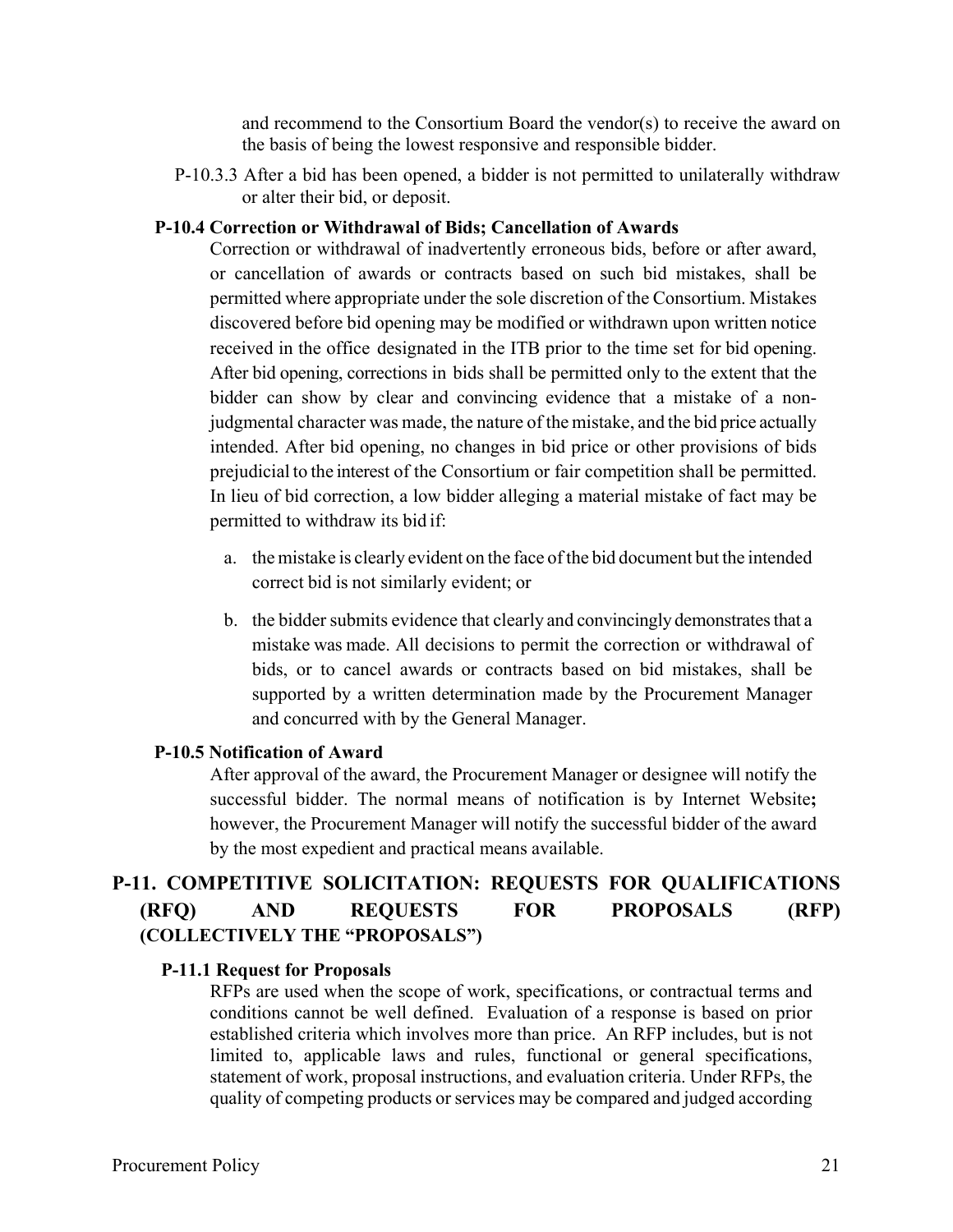to evaluation criteria and trade-offs can be made between the price and quality of the products or service offered.

### **P-11.2 Request for Qualifications**

A request for qualifications ("RFQ") is used where the specifications of required professional services are broad and specialized in nature. Evaluation of a response is based on prior established criteria which involves more than price. The purpose of obtaining professional services is to offer to the Consortium special expertise, practical experience, knowledge, resources and an objective outside professional opinion. An RFQ must be utilized in CCNA procurements, but may be used in other instances when deemed appropriate by the Procurement Manager.

- P-11.2.1 The provisions and exemptions contained in Florida Statutes section 287.055, Florida Statutes (commonly known as the Consultants' Competitive Negotiation Act, "CCNA"), shall apply herein for the procurement of all professional architecture, engineering, landscape architecture, or registered surveying and mapping services for projects that exceed certain statutory dollar thresholds.
- P-11.2.2 Where it is in the best interest of the Consortium, the Consortium may choose to use the FDOT Prequalified Consultants Directory to validate that consultants have the prerequisite credentials in place to perform required services.

## **P-11.3 Procedures**

The Procurement Manager shall schedule key events and dates for the RFP and RFQ review and issuance, public notice, the pre-proposal conference (if required), the proposal opening, evaluation, Board approval, and the preparation of the contract.

- P-11.3.1 The Procurement Manager, in coordination with General Counsel, shall review the requirements and prepare the RFP/RFQ package, draft contract, and notice for posting.
- P-11.3.2 The Procurement Manager shall advertise and post the RFP/RFQ, and any addendums thereto, on the Consortium website. The notice shall include a general description of the goods and services to be procured, the location where the RFP/RFQ may be obtained, closing date, and the time and place for receipt of and the opening of the competitive solicitation.
- P-11.3.3 A pre-proposal conference with vendors may be beneficial, depending on the complexity of the specifications or scope of work to be performed. When preproposal conferences are held, the Procurement Manager shall prepare a summary of the meeting. If material changes are made to the RFP/RFQ, the Procurement Manager must prepare an addendum and post it on the Consortium's website.
	- a. The pre-bid/proposal conference is a meeting of potential bidders/offerors, the Procurement Manager and, as appropriate, other representatives of the Consortium or member counties.
	- b. The ITB/RFP/RFQ shall stipulate the time, date, and location of the prebid/proposal conference, which should be as soon as possible after issuance and will indicate whether attendance is mandatory or non-mandatory.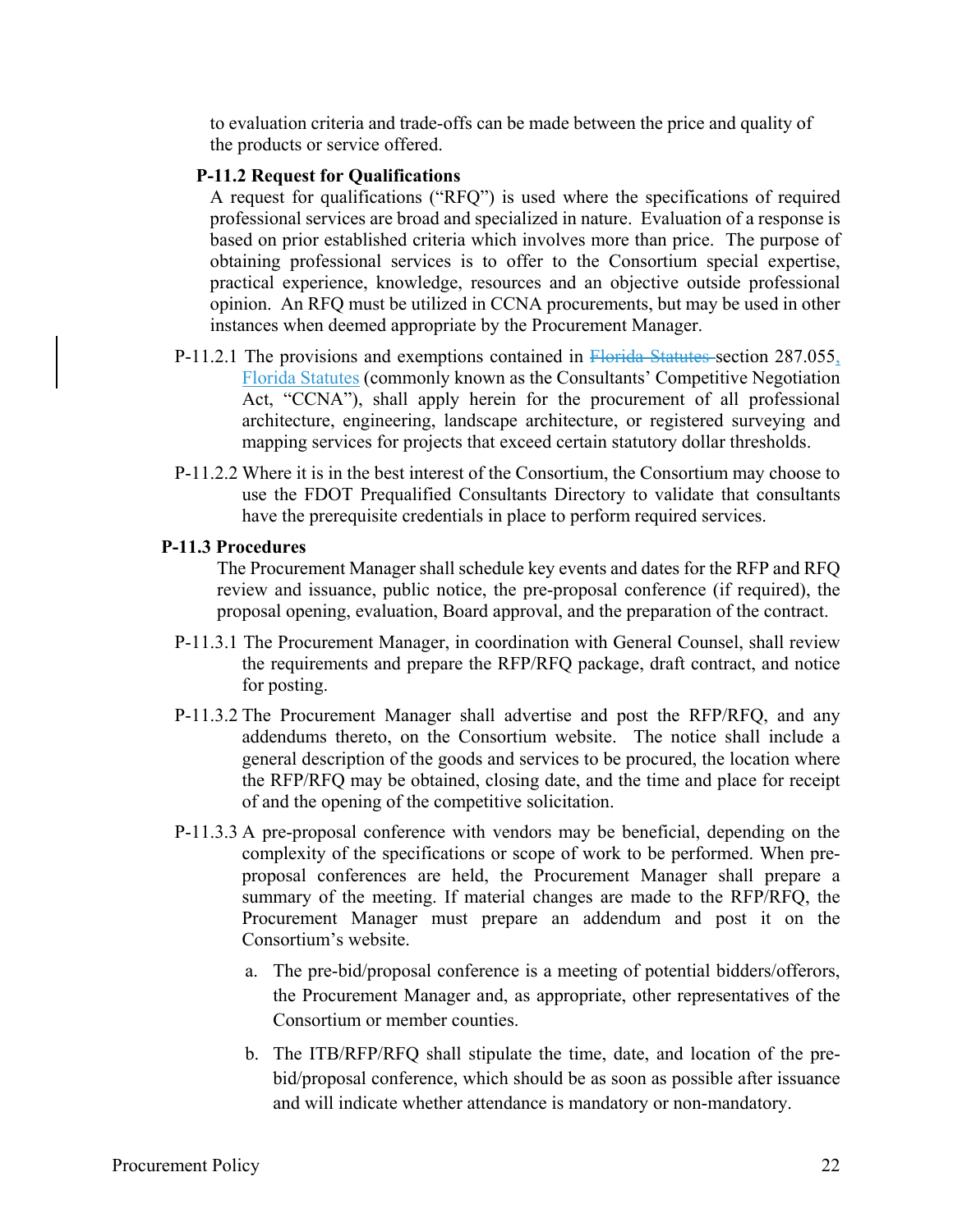- c. During the pre-bid/proposal conference, specifications are thoroughly reviewed and discussed with all parties in attendance. Subsequent to the conference, changes to the specifications will be reflected in an addendum prior to bid/proposal submittal. No changes to specifications may be made unless the addendum clearly identifying such changes is posted on the Consortium's website.
- d. Areas of concern regarding specifications, conditions, or alternatives must be addressed as soon as possible after the completion of the conference by the Procurement Manager.
- e. A mandatory pre-bid/proposal conference may be required at the discretion of the Consortium when deemed to be in the Consortium's best interest to do so. Mandatory conferences are held to ensure that potential bidders understand the complexity of the project or scope of work. The requirement for a mandatory conference shall be included in the public announcement/bid document.
- f. All interpretations or corrections shall be issued as addenda. If the location, date, or time of the bid opening changes, written notice of the change shall be given in the form of an addendum, as soon as practicable after the change is made and posted on the Consortium website and FAR system, if applicable.
- g. Occasionally after bids/proposals are solicited, but prior to bid opening or submittal time, changes to the specifications, delivery schedules, quantities, etc. may be needed. Ambiguous provisions may need to be clarified, or errors and oversights corrected. All addenda must be signed by the Procurement Manager or designee, processed on Gulf Consortium Letterhead and reference the Bid/RFP title and number.
- h. The Procurement Manager shall process the proposed addenda promptly upon receipt. Prior to issuing of an addendum, the Procurement Manager and the General Manager must consider the period of time remaining until bid opening. If additional time is likely to be required by a bidder(s), the addendum should extend the opening date for a reasonable period of time to obtain the greatest level of competition and fairness.
- i. Bidders must acknowledge receipt of addenda in their bid submittal at the designated time, date, and location. Bids may be rejected due to failure of vendors to acknowledge receipt of addenda. The Procurement Manager, however, has discretion to consider addenda not material to a bid process and may consider a bid responsive without addenda acknowledgement.
- j. All proposals shall be submitted no later than the date and time designated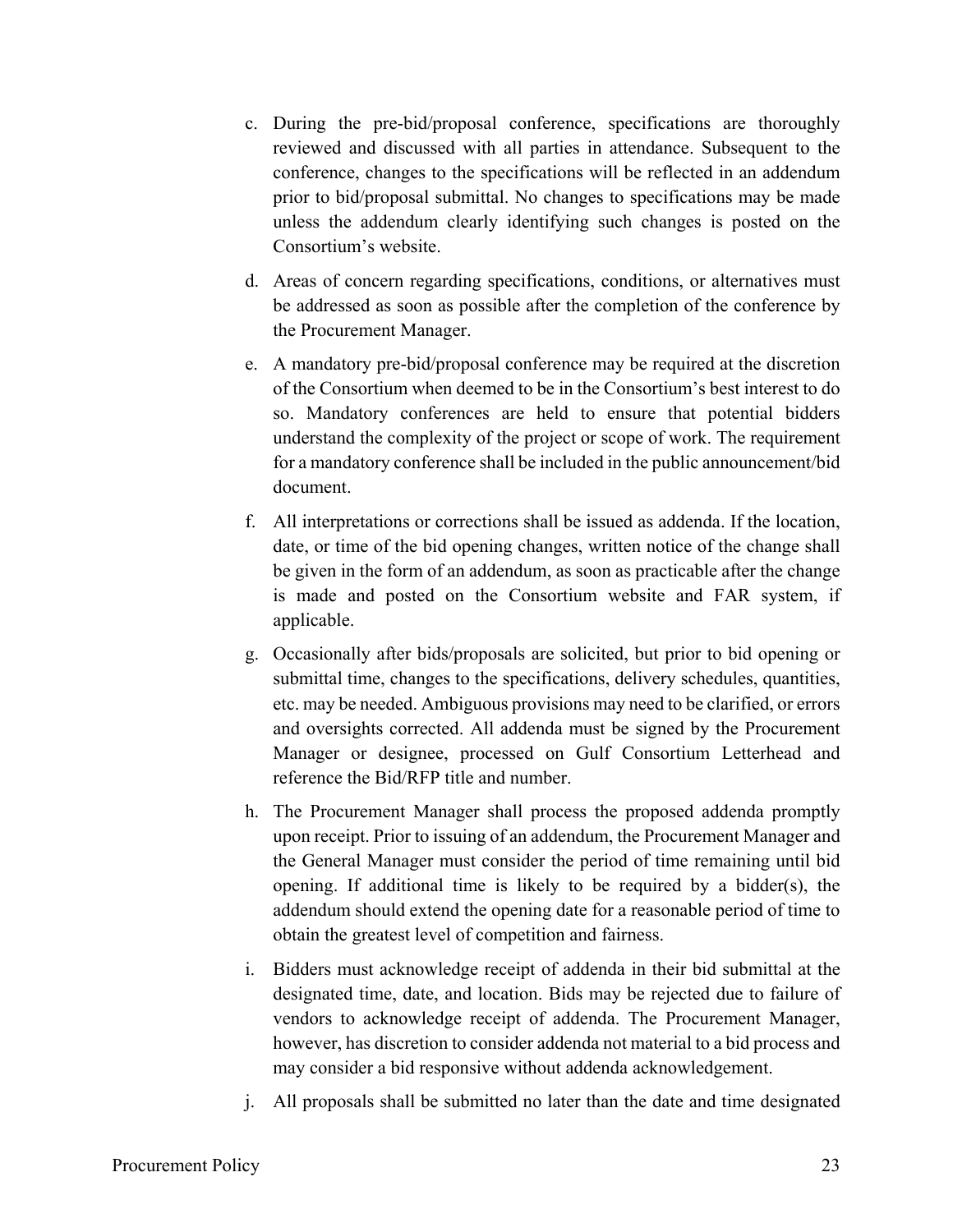in the notice and the RFP/RFQ. The Procurement Manager or designee shall date and time stamp each proposal as it is received and file the proposals unopened in a secure file until the time designated for the opening. Proposals received after the deadline shall be returned unopened to the sender.

- k. RFPs/RFQs shall be opened publicly, in the presence of two or more witnesses, at the time, date, and place designated in the RFP/RFQ. The name of each offeror shall be read aloud; pricing is not announced at an opening for a competitive proposal. The official clock for recording time is the clock located in the Procurement Manager's office. The purpose of the proposal opening is to record the proposals received. Proposals are not analyzed for quality or substance at the proposal opening.
- l. The Procurement Manager shall evaluate the competitive proposals for responsiveness and completeness. All responsive proposals shall be provided to the Selection Committee for review, along with the Selection Criteria form.

## **P-11.4 Selection**

All responsive proposals shall be ranked by a selection committee appointed by the Board. The selection criteria form is to be completed by each Selection Committee member, signed and dated.

- P-11.4.1 The Procurement Manager shall compile the Selection Criteria Forms, assemble cumulative scores and determine the top-ranked proposer. The recommendation for award shall be reviewed by the General Manager and submitted for approval and award by the Consortium Board.
- P-11.4.2 General Counsel shall negotiate the terms and conditions of the resulting contract with the top-ranked proposer. If negotiations with the top-ranked proposer are unsuccessful, negotiations shall begin with the second-ranked proposer. If negotiations with the second-ranked proposer are unsuccessful, the Consortium shall decide whether to continue negotiations with the other proposers or to resolicit the procurement.

## **P-12. EMERGENCY PURCHASES**

### **P-12.1 Definition of Emergency**

A purchase necessitated by a sudden unexpected turn of events (e.g., including but not limited to acts of God, riots, fires, floods, hurricanes, accidents, terrorism, or any circumstances or cause beyond the control of the agency in the normal conduct of its business) where the delay incident to competitive bidding would be detrimental to the interest of the Consortium.

P-12.1.1 To meet an emergency condition, which requires immediate purchase of equipment, commodities or services, the General Manager shall be empowered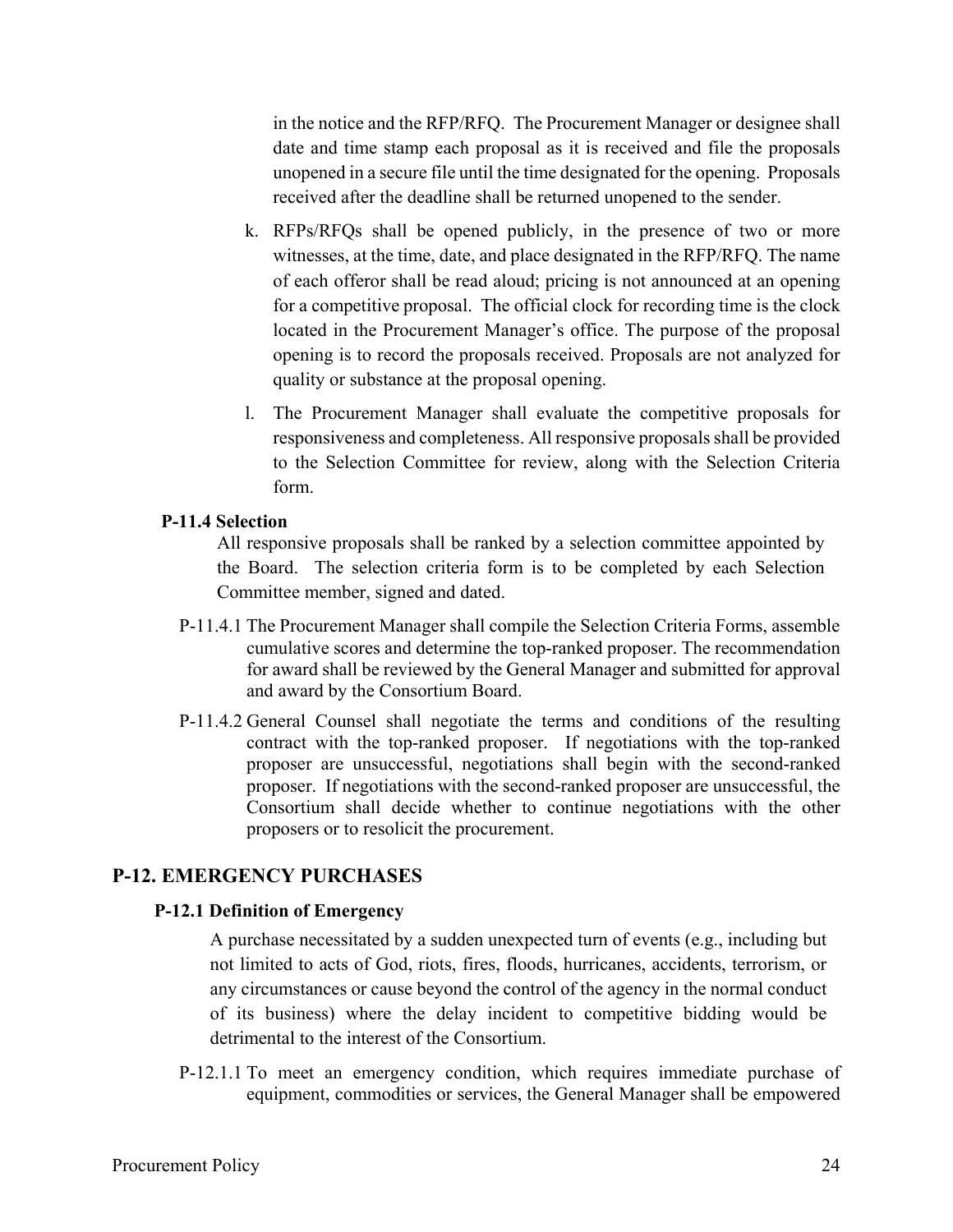to authorize the Procurement Manager to secure by open market procedures, equipment, commodities or services regardless of the amount of the expenditure(s).

- P-12.1.2 The Procurement Manager shall have the authority to either reduce the number of days required for competitive sealed bids/proposals, or the Executive Committee may eliminate the requirement for competition altogether based on the emergency situation.
- P-12.1.3 Following each emergency purchase made under the provisions of this section, a report shall be prepared by the Procurement Manager, with complete documentation, clearly stating the justification for an exception from the normal purchasing procedures and submitted to the appropriate approval authority within a 72-hour period after the occurrence. The purchase amount will determine the final approval authority and/or ratification thereof. The Procurement Manager will prepare the essential paperwork for obtaining appropriate approval authority (e.g., Board, General Manager).
- P-12.1.4 A written explanation of the circumstances of an emergency purchase in an amount in excess of \$5,000 shall be confirmed by the Board, which will then be recorded in the minutes of the Board and be open for public inspection.
- P-12.1.5 Approval for Emergency Purchases more than \$5,000 but under \$50,000 will be approved in accordance to the established authorized thresholds (See Section 7).

## **P-13. SOLE SOURCE/NON-COMPETITIVE PURCHASES**

Sole Source and Non-Competitive purchases may only be used as a procurement method for purchases of services, products, equipment, or construction items as specifically authorized herein. Further, when purchasing products or services with Federal funds, the Consortium may only use such non-competitive methods of procurement as are specifically authorized by 2 C.F.R. Part 200, which are described in Subsection P-13.1 below.

Sole Source purchases (except for proprietary software purchases, in most cases) above \$50,000 must be publicly advertised in accordance with Section P-7 hereof.

Sole Source/Non-Competitive purchases may be made within the authorized procurement limits identified in section P-7 hereof. When a purchase exceeds the threshold amount for Procurement Manager or General Manager approval, the item will be placed on the agenda for Board approval and certification that the vendor has been determined to be a Sole Source or that circumstances justifying a Non-Competitive purchase exist.

## **P-13.1 Sole Source Purchases**

The purchase of a commodity, service, equipment, or construction item from only one source, which may be used only when one or more of the following circumstances apply:

- a. The item is available only from a single source;
- b. A public exigency or emergency for the requirement will not permit a delay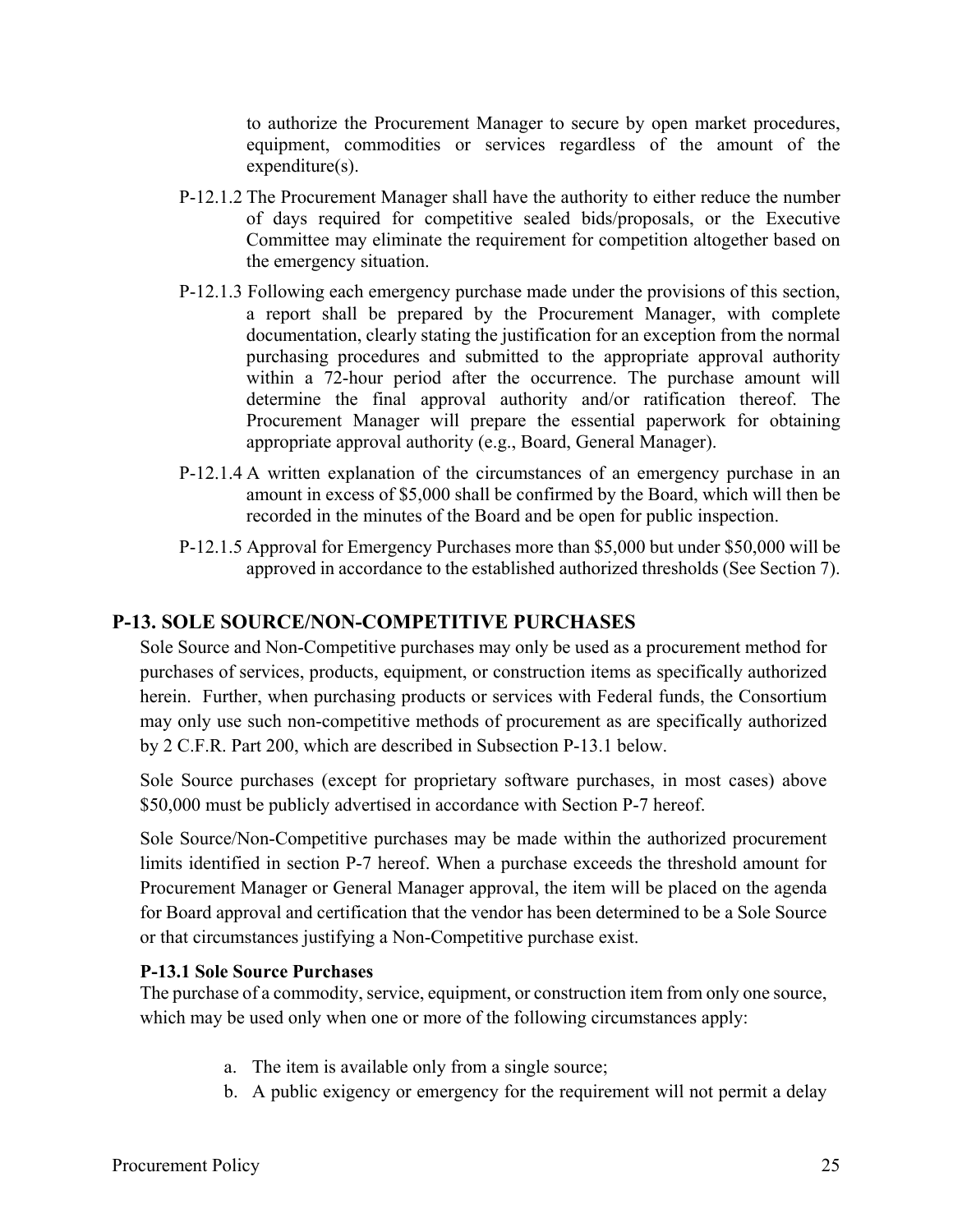resulting from competitive solicitation;

- c. The Federal awarding agency or pass-through entity expressly authorizes noncompetitive proposals in response to a written request from the non-Federal entity; or
- d. After solicitation of a number of sources, competition is determined inadequate.

## **P-13.2 Non-Competitive Purchases**

A Non-Competitive purchase may be used when it is advantageous to the Consortium to declare a purchase non-competitive because it will result in verifiable financial savings to the Consortium, or utilizing a competitive process will be detrimental to timely securing the goods or services. More than one potential supplier may exist for a good or service. The Procurement Manager shall document the advantages of declaring the purchase non-competitive. Taking this into consideration, therefore, only one reasonable and practicable source exists to supply a particular good or service. Such advantages may include but not be limited to: uniqueness, vendor qualifications, timeliness of purchase, etc.

In accordance with 2 CFR 200.360(f)(3), procurement by noncompetitive proposals is procurement through solicitation of a proposal from only one source and may be used only when the Federal awarding agency or pass through entity expressly authorizes noncompetitive proposals in response to a written request from the non-Federal entity.

### **P-13.3 Negotiation with Sole Source/Non-Competitive Providers**

The Procurement Manager may negotiate with a sole source/non-competitive provider under the following circumstances/examples:

- a. The needed product or service is available from only one known source, and such determination has been made by the Procurement Manager. (Sole Source Purchase).
- b. Additional products or services are needed to complete an ongoing task. (Non-Competitive Purchase).
- c. A product or service is purchased from, or a sale is made to, another unit of government.
- d. The product is a component or replacement part for which there is no commercially available substitute and when can be purchased only from the manufacturer, sole distributor or provider. (Sole Source Purchase).
- e. The needed product or service may be available from more than one source. However, due to documented advantages such as uniqueness, vendor qualifications, timeliness, etc., a non-competitive purchase may be initiated when such determination has been justified that there is only one practicable and reasonable source, with confirmation by the Procurement Manager. (Non-Competitive Purchase).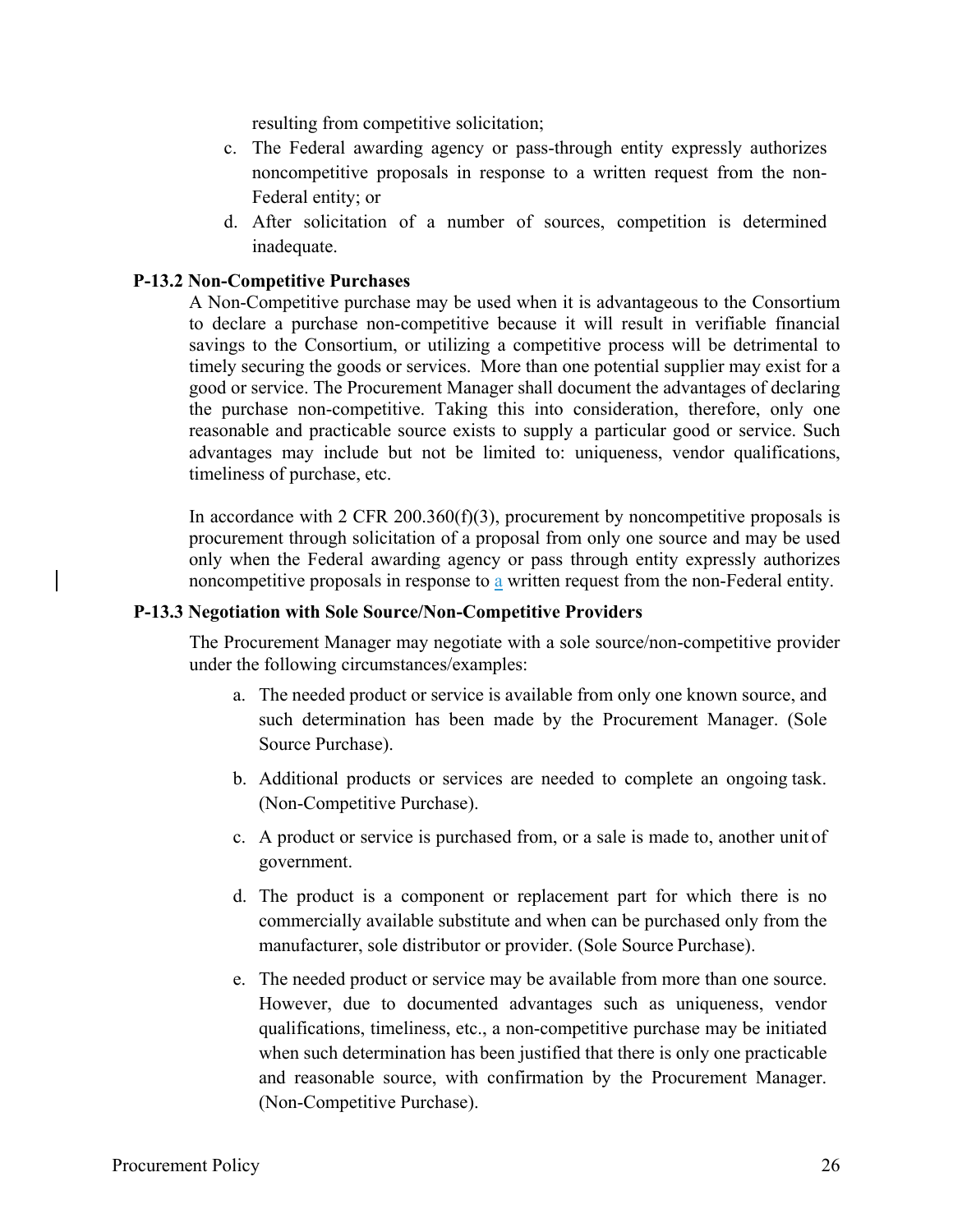f. Funds have become readily available through a grant process and must be spent in a time frame that does not permit competitive bidding. (Non-Competitive Purchase).

# **P-13.3 Indemnification Statement**

It is Consortium standard practice to require vendors and contractors to indemnify the Consortium. The General Manager or designee will only make deviations from this policy upon approval by the Board and upon determination that it is in the best interest of Consortium.

### **P-13.4 Insurance Requirements/Recommendations**

Prior to commencing work the contractor shall procure and maintain, at the contractor's own expense, for the duration of the contract and any extensions, insurance against claims for injuries to persons or damages to property which may arise from or in connection with the performance of the work or services hereunder by the Contractor, contractor's agents, representative, employees or subcontractors and any other insurance coverage required by the ITB, RFP or RFQ.

All insurance shall be obtained from an agency of an insurance company, which agency shall have an established place of business in the State of Florida and be duly licensed to conduct business therein.

# **P-13.5 Selection Criteria and Reference Checks**

A Selection Criteria Form and Reference Check form shall be completed prior to the recommendation for award in order to consider whether the bidder meets the standards of qualification. Factors to be considered shall include whether the bidder has the following:

- a. The appropriate financial, material, equipment, facility, and personnel resources and expertise available or the ability to obtain them, necessary to indicate its capability to meet all contractual requirements;
- b. A satisfactory record of performance;
- c. A satisfactory record of integrity;
- d. Ability to get bonding and insurance;
- e. The legal ability to contract with the Consortium;
- f. Supplied all necessary information in connection with the inquiry concerning responsibility including, but not limited to licenses, permits, or organization papers required.
- g. Satisfactory status with the Consortium.
- h. No conflict of interest. An organizational conflict of interest exists, when any of the following occur: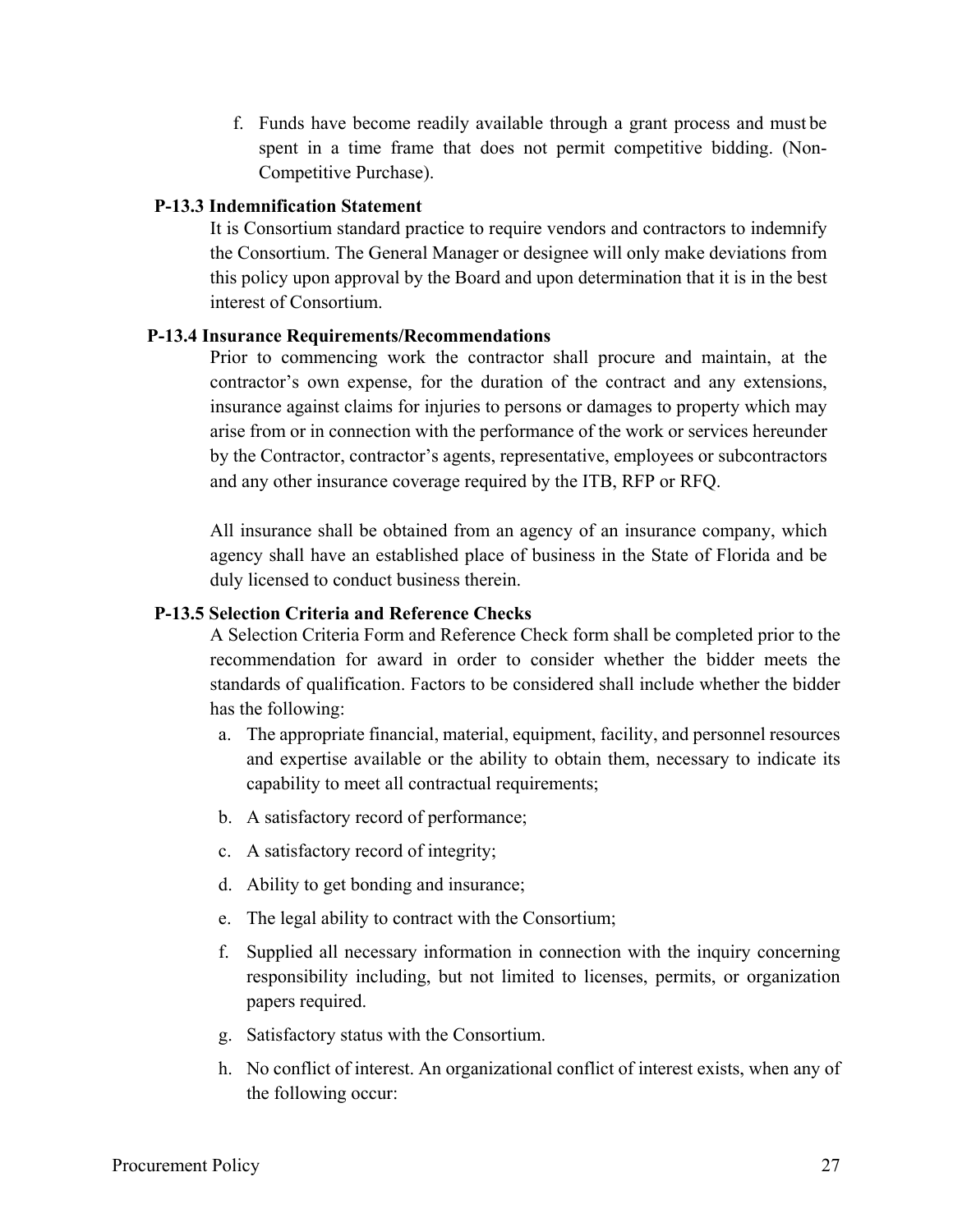- 1. Because of other activities, relationships, or contracts, a contractor is unable, or potentially unable, to render impartial assistance or advice;
- 2. A contractor's objectivity in performing the contract work is or might be otherwise impaired; or
- 3. The contractor has an unfair competitive advantage.
- i. See Sample Reference Check form attached.

# **P-13.6 Award**

The contract shall be awarded with reasonable promptness to the lowest responsible and responsive bidder whose bid meets the requirements and criteria set forth in the Invitation to Bid. For Request for Proposals, the contract shall be awarded to the topranked, most responsive and responsible proposer with whom a mutually-agreeable contract is negotiated. The Consortium reserves the right to waive any informality in bids and proposals and to make an award in whole or in part when either or both conditions are in the best interest of the Consortium. The contract shall be awarded by purchase order or written agreement.

# **P-13.7 Notice of Intended Decision**

The Intended Decision shall be posted on the Consortium website. This written notice shall state the firm or firms to whom the Consortium intends to award the contract resulting from the solicitation and establishes the 72 consecutive hour period in which a notice of intent to protest may be timely filed.

# **P-13.8 Contract Administration Compliant Compliance with Federal Contract Provisions**

- P-13.8.1 Contract Administration. All contracts shall include provisions adequate to form a sound and complete agreement which shall comply with Federal laws and regulations and include all required Federal contract provisions to ensure compliance with those laws and regulations.
- P-13.8.2 The Contract Administration procedures shall be followed for all federally funded contracts.
- P-13.8.3 The Procurement File shall contain proper contract administration including, but not limited to:
	- a. Evidence of Board approval and funding commitment;
	- b. Evidence of advertisement and tabulation of bids;
	- c. The executed contract and notice of award;
	- d. Performance and payment bonds, bond-related documentation, and correspondence with any sureties;
	- e. Contract-required insurance documentation;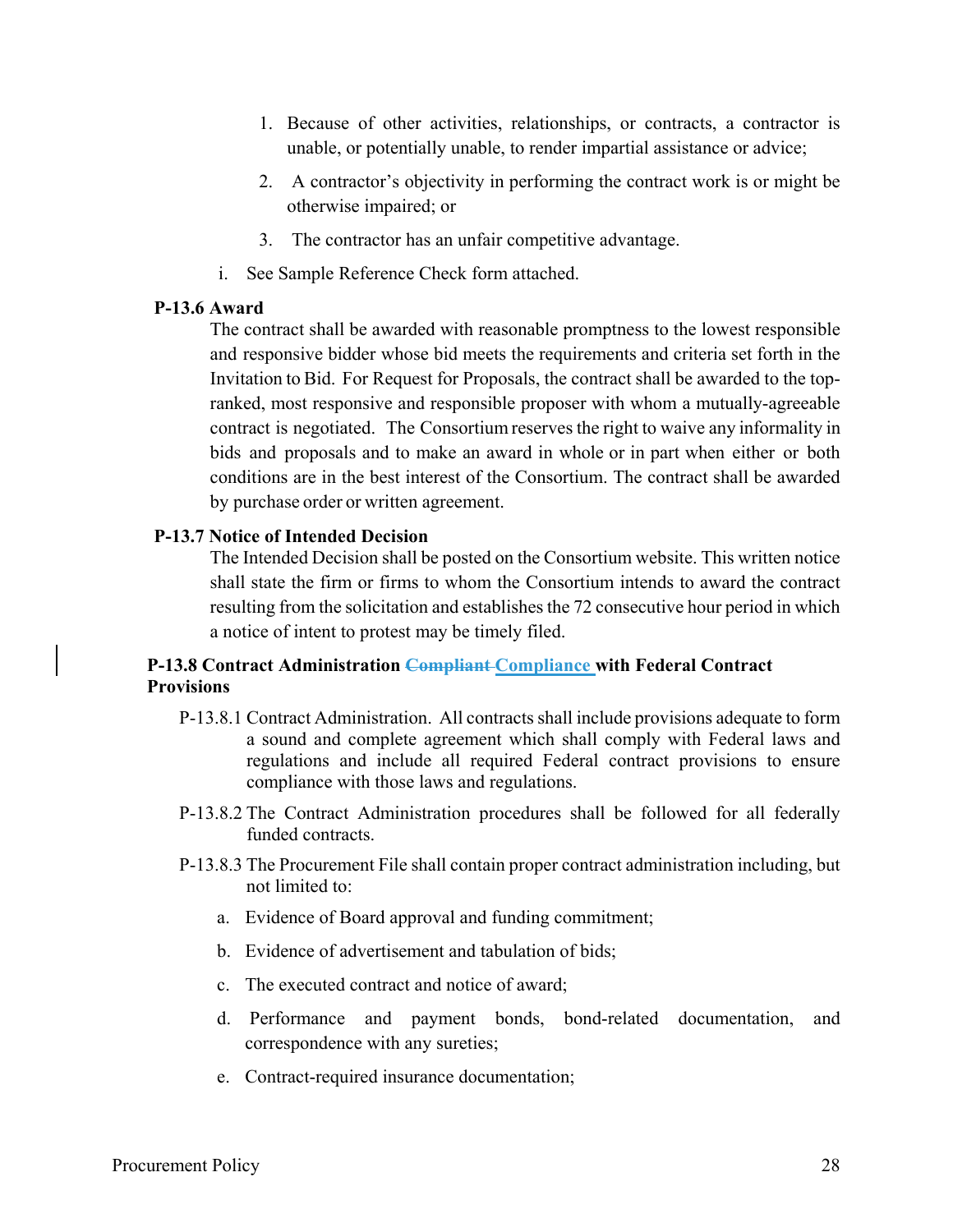- f. Post-award (pre-performance) correspondence from or to the contractor or other Government agencies;
- g. Notice to proceed;
- h. Approvals or disapprovals of contract submittals required by the contract and requests for waivers or deviations from contractual requirements;
- i. Modifications/changes to the contracts including the rationale for the change, change orders or amendments issued, and documentation reflecting any time and or increases to or decreases from the contract price as a result of those modifications;
- j. Documentation regarding settlement of claims and disputes including, as appropriate, results of audit and legal reviews of the claims and approval by the proper authority of the settlement amount;
- k. Documentation regarding stop work and suspension of work orders and termination actions (convenience as well as default); and
- 1. Documentation relating to contract closeout.
- P-13.8.4 Retention of Procurement Records. All records pertaining to the solicitation, award, or performance of a contract shall be maintained for the Consortium in appropriate files by the General Manager.

All procurement records shall be retained and disposed of by the Consortium in accordance with records retention guidelines and schedules established by the State of Florida and 2 CFR 200.

- P-13.8.5 General Counsel shall determine the Federally Required Contract Clauses to be included with each contract, which will be disclosed at the time of advertisement.
- P-13.8.6 Time and Materials contracts shall only be allowed, in the following instances:
	- a. After determination that no other contract type is suitable,
	- b. The contract specifies a ceiling price that the contractor may not exceed except at its own risk.
- P-13.8.7 Davis-Bacon prevailing wage and hour restrictions shall apply to all construction contracts that involve water treatment exceeding \$2,000 and when otherwise required by Federal program legislation.
- P-13.8.8 Cost plus a percentage of cost and percentage of construction cost methods of contracting shall not be allowed.
- P-13.8.9 A change order/amendment review checklist shall be completed for all Contract Change Orders/Amendments. All out-of-scope Contract Change Orders/Amendments shall include the following:
	- a. An independent estimate and cost analysis prepared by the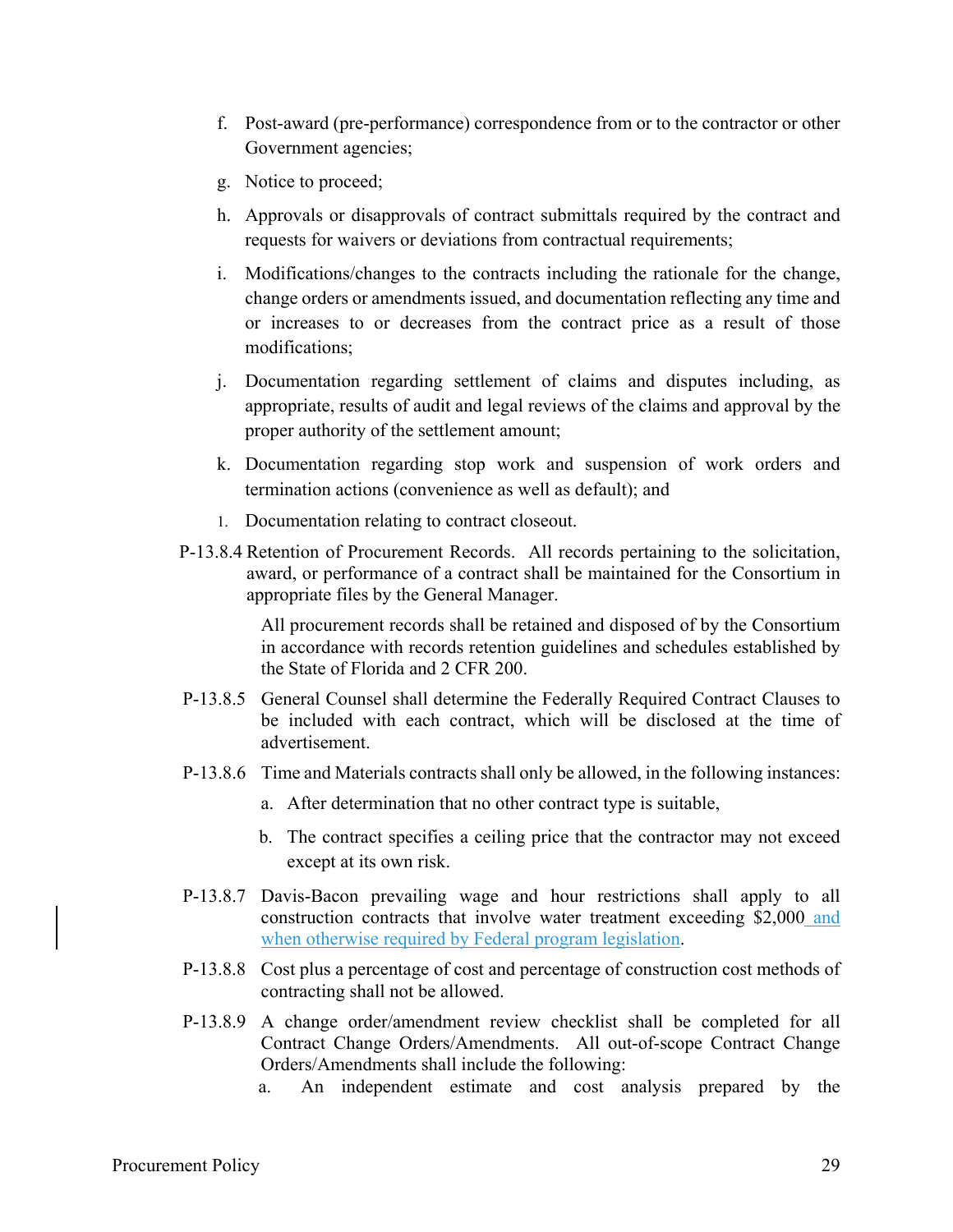Architect/Engineer or General Manager,

- b. The contractor's proposal,
- c. Meeting minutes discussing the change order and written evidence of negotiations,
- d. Evidence of Board approval prior to initiation of work (if applicable),
- e. Change order form signed by all parties.
- P-13.8.10 Cardinal Changes (tag-ons) defined as a change which cannot be redressed within the contract (base and option) as it was not bargained for when originally advertised, competed, and awarded, whether for the use of the buyer or for others, and then treating the add-on portion as though it met the requirements of competition shall not be allowed.
- P-13.8.11 To the extent that any grant award should include rolling stock, Buy America pre and post-delivery audits are required for purchase of rolling stock greater than \$100,000.

# **P-13.9 Cancellation of Solicitations**

An ITB, RFP or RFQ may be canceled, or any or all solicitations may be rejected in whole or in part when it is in the best interests of the Consortium, as determined by the Board. Notice of cancellation shall be posted on the Consortium website. The notice shall identify the solicitation and, where appropriate, explain that an opportunity will be given to compete on any re-solicitation or any future procurement of similar items.

### **P-13.10 Disqualification of Vendors**

For any specific competitive solicitation, vendors may be disqualified by the Procurement Manager for the following reasons:

- a. Failure to materially perform according to contract provisions on prior contracts with the Consortium.
- b. Conviction in a court of law of any criminal offense in connection with the conduct of business.
- c. Clear and convincing evidence of a violation of any federal or state anti-trust law based on the submission of bids or proposals, or the awarding of contracts.
- d. Clear and convincing evidence that the vendor has attempted to give a Board employee a gratuity of any kind for the purpose of influencing a recommendation or decision in connection with any part of the Board's Procurement activity.
- e. Failure to execute a Public Entity Crimes Statement as required by Florida Statutes Section 287.133, Florida Statutes.
- f. Other reasons deemed appropriate by the Consortium.

# **P-13.11 Negotiation of Terms and Conditions – Less Than Two Responsive Submissions.**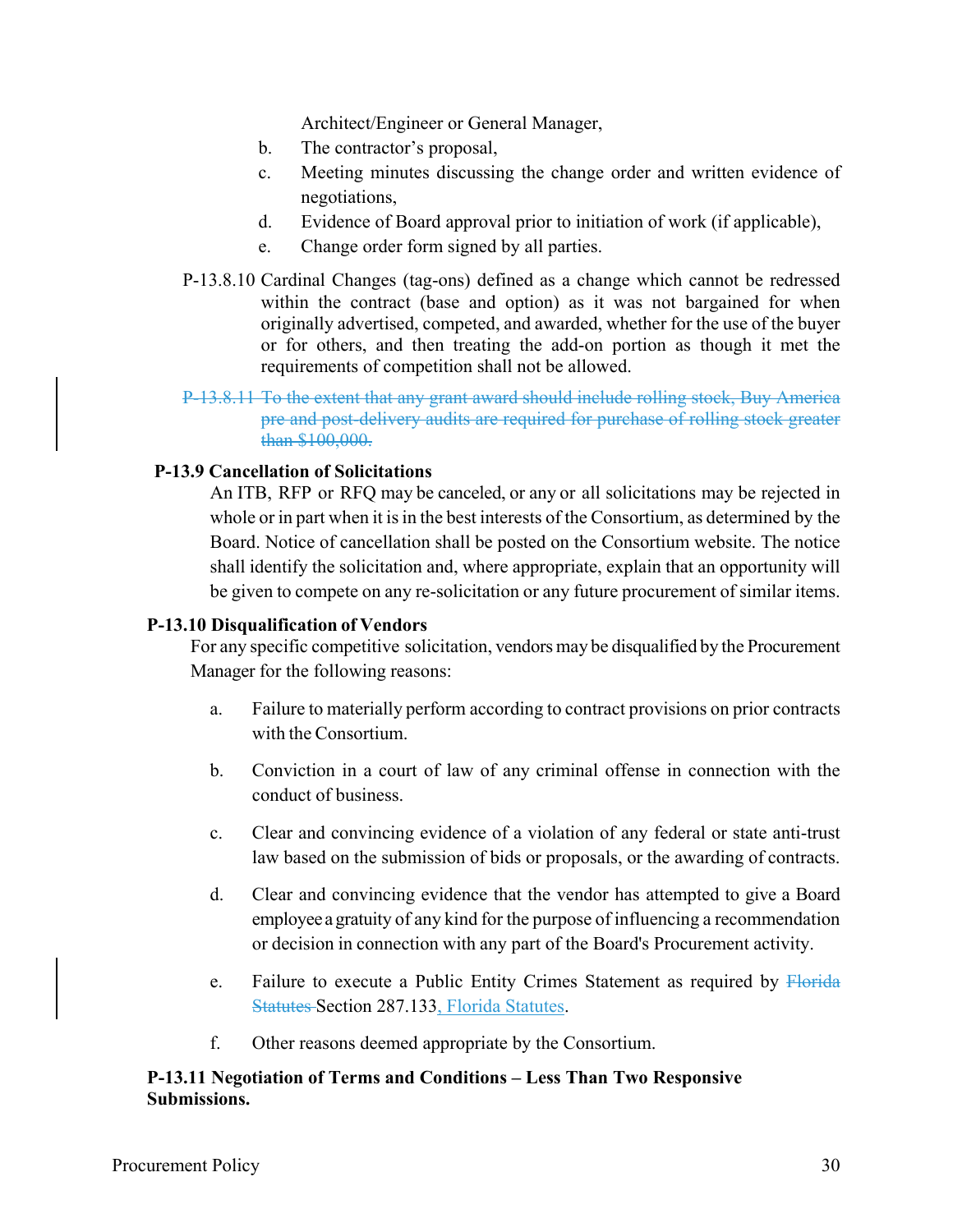If less than two responsive bids, proposals, or replies for commodity or contractual services purchases are received, or all bids received exceed the available budget identified for the commodity or contractual service, the Procurement Manager may negotiate on the best terms and conditions. The Procurement Manager shall document the reasons that such action is in the best interest of the Consortium in lieu of resoliciting competitive sealed bids, proposals, or replies. The Procurement Manager shall report all such actions to the Consortium or designee prior to final award of any contract resulting from the negotiations. Award will be made according to the award thresholds in Table 1.

# **P-13.12 Prohibited Communications**

P-13.12.1 Any form of communication, except for written correspondence with the Procurement Manager requesting clarification or asking questions, shall be prohibited regarding a particular ITB, RFP or RFQ, or any other competitive solicitation between: Any person or person's representative seeking an award from such competitive solicitation; and

> Any Board Member, Consortium consultant or any Manager employee authorized to act on behalf of the Consortium to award a particular contract.

- P-13.12.2 For the purpose of this section, a person's representative shall include, but not be limited to, the person's employee, partner, officer, director, consultant, lobbyist, or any actual or potential subcontractor or consultant of the person.
- 13.12.3 The prohibition oned communications described in this Section prohibited communication shall be in effect from the date of advertisement or release of the competitive solicitation and terminate at the time the Consortium approves the award of a contract, rejects all bids or responses, or otherwise takes action which ends the solicitation process.
- P-13.12.4 The provisions of this section shall not apply to oral communications at any public proceeding, including pre-bid conferences, oral presentations before selection committees, contract negotiations during any public meetings, presentations made to the Consortium, and protest hearings. Further, the provisions of this section shall not apply to contract negotiations between any employee, agent, or representative of the Consortium and the intended awardee, any dispute resolution process following the filing of a protest between the person filing the protest and any employee, communications with the General Counsel or communications with the Procurement Manager.
- P-13.12.5 Prohibited communications shall result in disqualification from the particular request for proposal, request for qualification, bid, or any other competitive solicitation and may be grounds for suspension from doing business with the Consortium.
- P-13.12.6 For each competitive solicitation exceeding \$100,000, all vendors must submit a SF – LLL, Certification Regarding Lobbying pursuant to 44 CFR Part 18.

# **P-14. COOPERATIVE PROCUREMENT**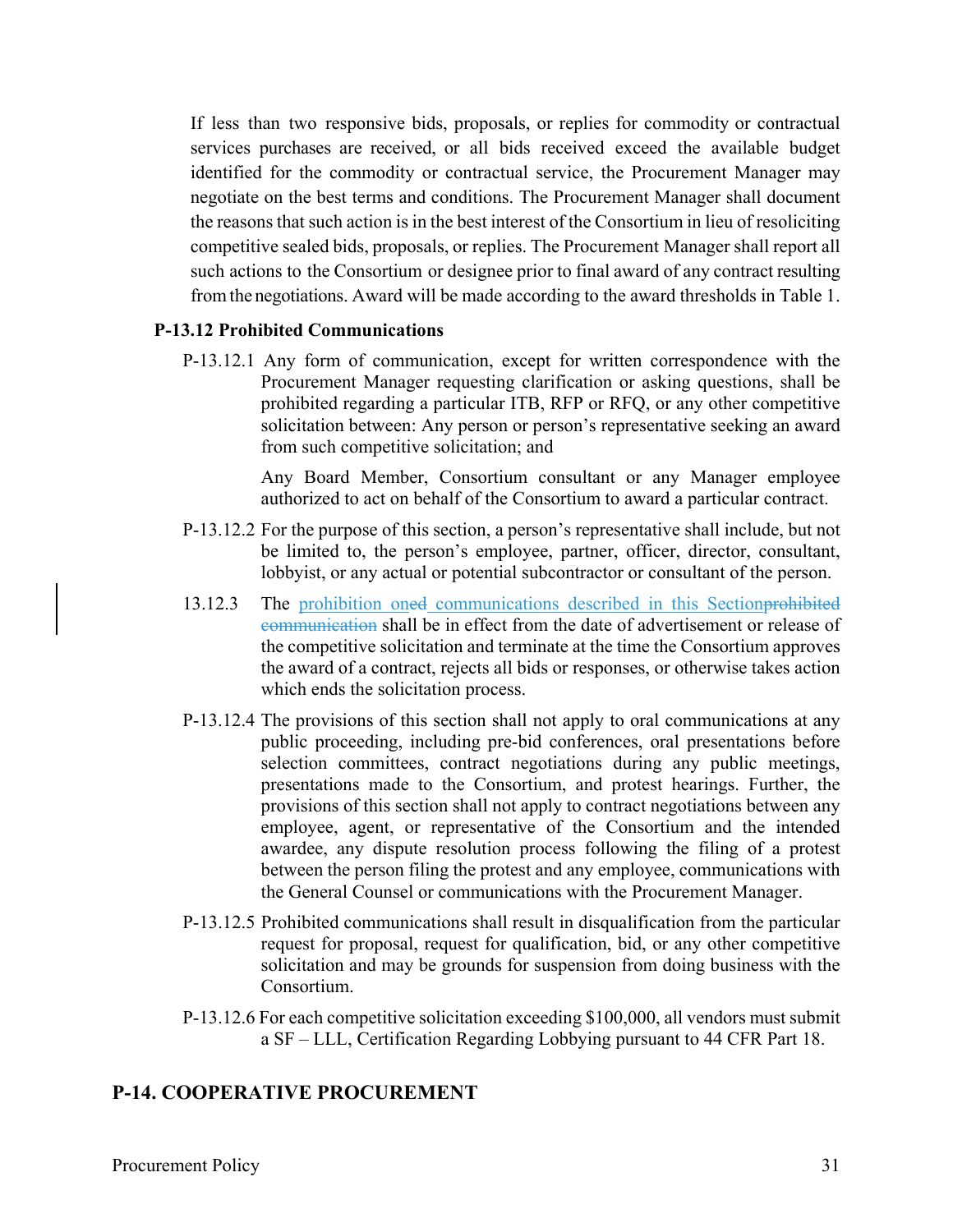#### **P-14.1 State Contracts**

The Procurement Manager is authorized to purchase goods or services for any dollar amount from authorized vendors listed on the respective state contracts (state term continuing supply contracts, SNAPS agreements (State Negotiated Agreement Price Schedules), agreements resulting from Invitations to Negotiate (ITN), or other such contracts authorized by statute for use by local governments of the Florida Department of Management Services or other state agencies.

#### **P-14.2 Federal Supply Service**

The Procurement Manager is authorized to purchase goods or services for any dollar amount from authorized vendors listed on the eligible Federal Supply Schedules issued by the Federal General Services Administration (GSA). Such purchases shall be made without competitive bids provided that funding has been appropriated and approved by the Consortium.

#### **P-14.3 Other Public Procurement Units**

The Procurement Manager shall have the authority to join with other units of government in cooperative Procurement ventures when the best interest of the Consortium would be served thereby, and the same is in accordance with State law. The Procurement Manager shall appropriately document such cooperative Procurement arrangements. All Cooperative Procurement conducted under this section shall be through contracts awarded through full and open competition, including use of source selection methods equivalent to those required by this policy. Each selection method shall clearly state the intention to include participation by other units of government as a requirement for use in cooperative Procurement.

#### **P-14.4 Cooperative Procurement Organizations**

The Procurement Manager is authorized to purchase goods or services for any dollar amount from authorized vendors listed on eligible contracts of cooperative Procurement organizations. Such purchases shall be made without competitive bids provided that funding has been appropriated and approved by the Consortium. All Cooperative Procurement contracts utilized under this section shall have been awarded through full and open competition, including use of source selection methods equivalent to those required by this policy.

#### **P-14.5 Documentation Requirements**

The following documentation is the minimum required to use another government entity's awarded contract:

P-14.5.1 Florida contracts. For all cooperative procurements off state contracts, the current state contract number is required. If the contract has fixed unit prices, a copy of the contract is required. If the contract is a percent discount from list, then a copy of the original manufacturer's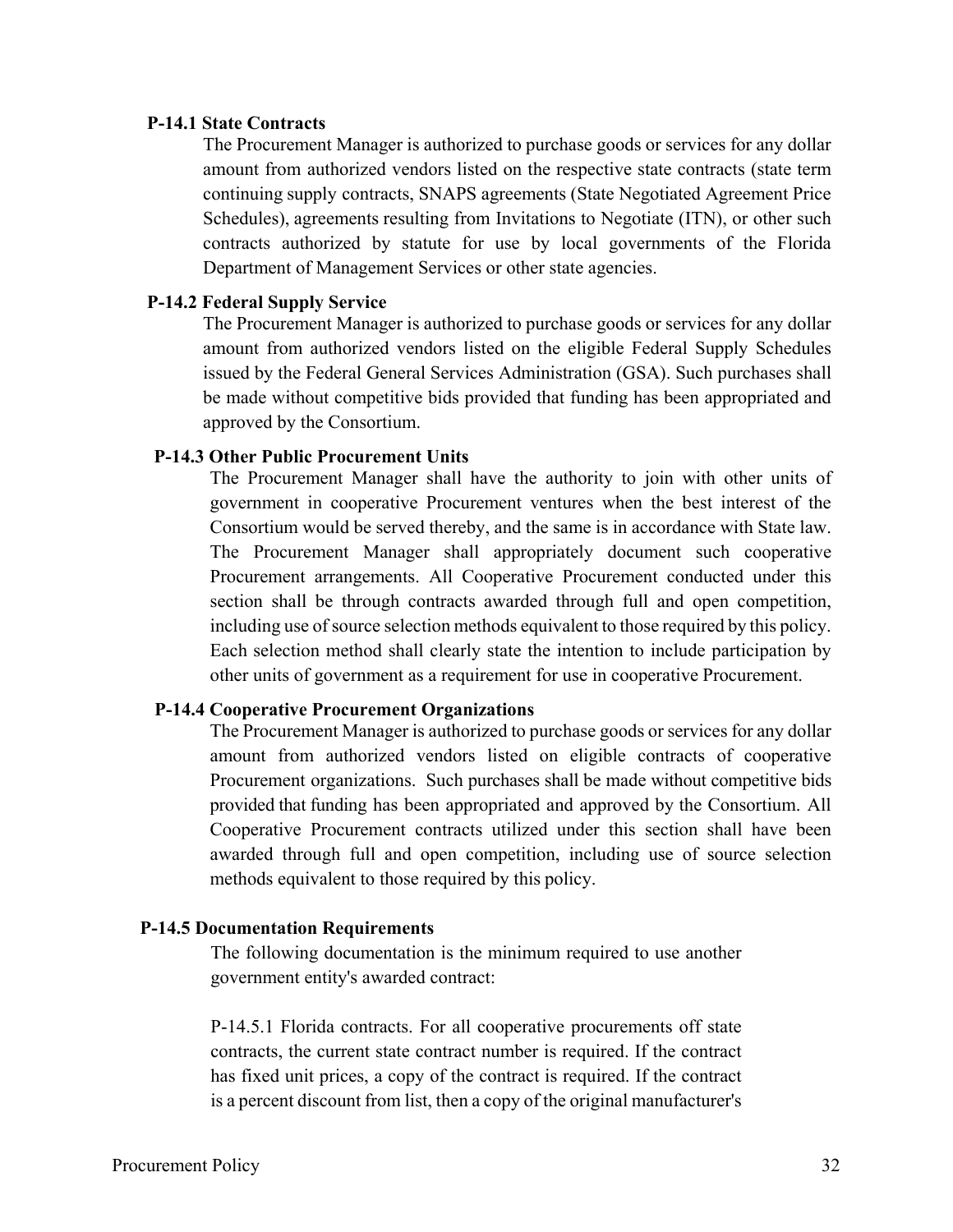list price must be attached. This will usually be in a form of a published price list. If only some of the items on the contract are being sought, then only the pages with those prices are required.

P-14.5.2 Federal GSA contracts. For all cooperative procurements off federal GSA contracts, a copy of the GSA contract showing the contract name, number and contract term is required. The ordering information pages and the pages with the pricing are also required. If the contract is a percent discount from list, then a copy of the original manufacturer's list price must be attached. This will usually be in the form of a published price list. If only some of the items on the contract are being sought, then only the pages with those prices are required.

P-14.5.3 Contracts from other government entities. For all cooperative procurements from other government entities, the required documentation includes:

- 1. A complete copy of the original bid/RFP;
- 2. A copy of award letter/memo/agenda item with minutes by the government entity to the vendor to document award;
- 3. A complete copy of vendor's proposal; and
- 4. A complete copy of the current contract with the vendor and any amendments thereto.

### **P-14.6 Cooperative Procurements Using Federal Funds.**

If the Consortium seeks to cooperatively procure goods or services to be paid for with federal grant funds and for which the provisions of 2 CFR 200 apply, the Consortium shall comply with all applicable rules, regulations, or policies governing cooperative procurement imposed by the granting agency as well as 2 CFR 200.318(e). The Procurement Manager shall consult with the granting agency and General Counsel prior to utilizing a cooperative procurement for goods or services to be funded under a federal grant.

## **P-15. PROTESTING INTENDED DECISIONS AND PROCUREMENT AWARDS**

#### **P-15.1 Right to Protest**

l,

Any person, hereinafter referred to as Protestor, who submits a timely response to a competitive solicitation, and who is aggrieved with an Intended Decision of the Consortium or a Procurement Award rendered by the Board shall have the right to protest. Vendors who do not submit a legitimate response to a competitive procurement do not have standing to file a protest. Furthermore, vendors who would not be awarded the subject contract, even if the protest were successful, lack standing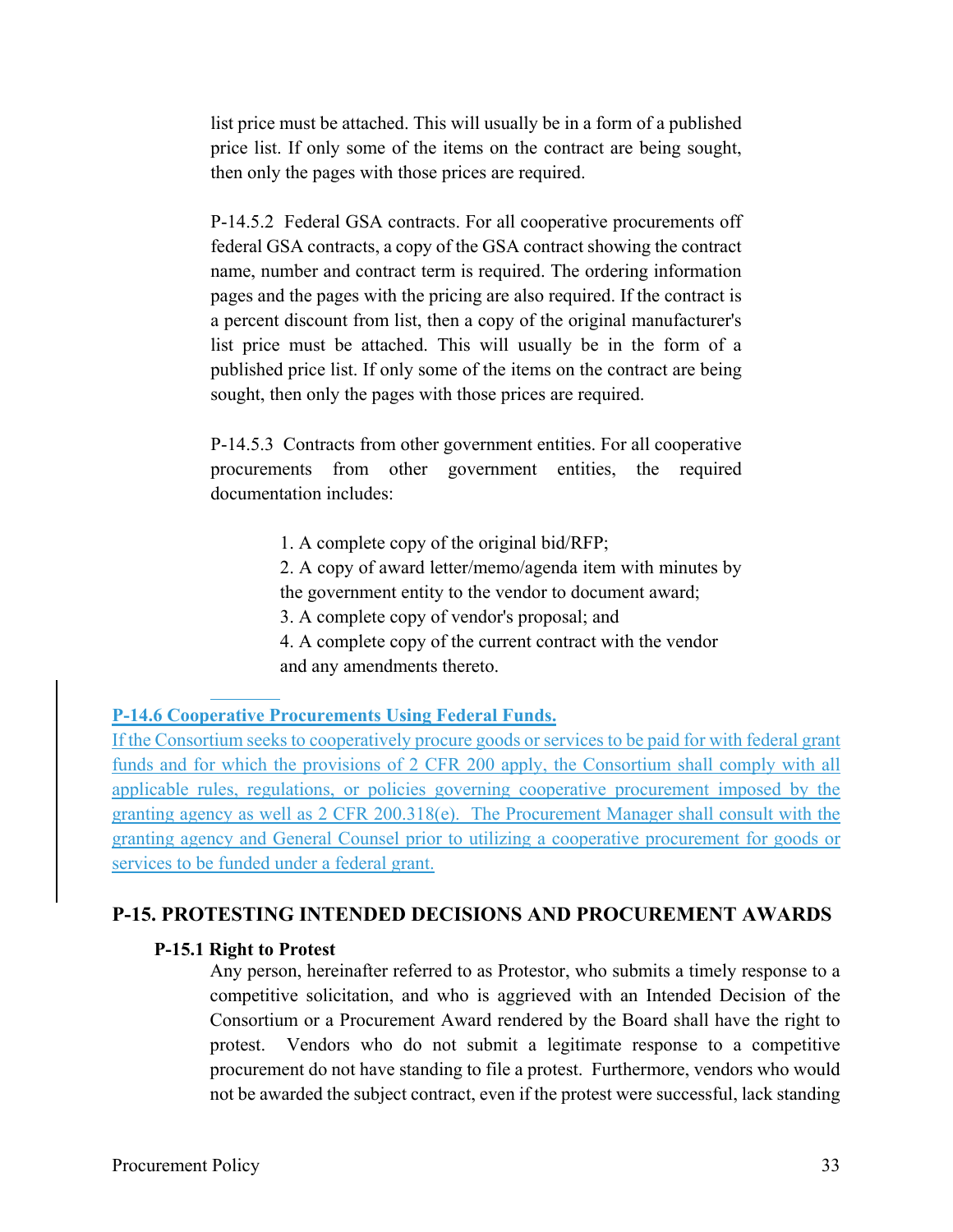to file a protest.

# **P-15.2 Filing a Protest**

A Protestor shall file with the Consortium a notice of intent to protest in writing within 72 consecutive hours after the posting of the notice of Intended Decision or Procurement Award of the Consortium. A formal written protest shall be filed within 7 calendar days after the date the notice of intent to protest has been filed. Failure to timely file a notice of intent to protest or failure to file a formal written protest shall constitute a waiver of the right to proceedings under this Section.

A notice of intent to protest and the formal written protest are deemed filed with the Consortium when it is received by the Procurement Manager.

- P-15.2.1 The notice of intent to protest shall contain at a minimum: the name of the Protestor; the Protestor's address and phone number; the name of the Protestor's representative to whom notices may be sent; the name and number of the solicitation; and, a brief factual summary of the basis of the protest.
- P-15.2.2 The formal written protest shall: identify the Protestor and the solicitation involved; include a plain, clear statement of the grounds upon which the protest is based; refer to the statutes, laws, ordinances, or other legal authorities which the Protestor deems applicable to such grounds; and, specify the relief to which the Protestor deems himself entitled.
- P-15.2.3 A formal written protest shall include the posting of a bond with the General Manager at the time of filing the formal written protest, made payable to the Consortium, in an amount equal to one percent (1%) of the Consortium's estimate of the total dollar amount of the contract or \$5000, whichever is greater. After completion of the bid protest process and any court proceedings, if the Protestor prevails, the protestor shall be entitled to have his bond returned. In no case will the Protestor or Intervenor be entitled to any costs incurred with the solicitation, including bid preparation costs, lost profits, bid protest costs, and/or attorney's fees.
- P-15.2.3 Timeliness of protest determinations. All determinations on the timeliness of notices of intent to protest and formal written protests will be made by the Procurement Manager.

# **P-16. GENERAL PROVISIONS**

# **P-16.1 Time Limits**

The time limits in which formal written protests shall be filed as provided herein may be altered by specific provisions in the invitation to bid, request for proposals, request for qualifications, or upon the mutual written consent of the Protestor and the Consortium.

### **P-16.2 Entitlement to Costs**

In no case will the Protestor be entitled to any costs incurred with the competitive solicitation, including, but not limited to bid preparation costs, lost profits, bid protest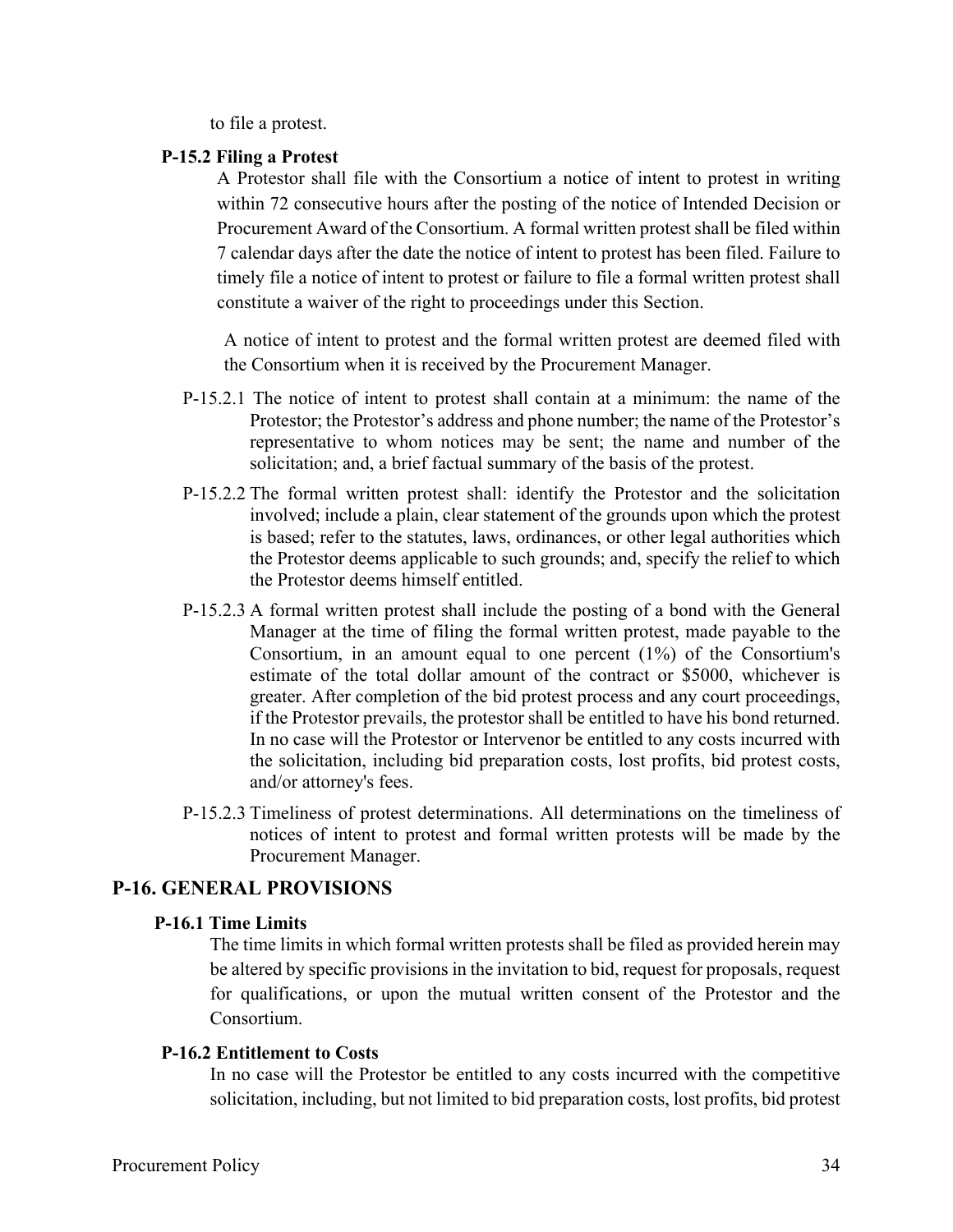costs, and/or attorney's fees.

# **P-16.3 Stay of Procurement During Protests.**

In the event of a timely protest, the Procurement Manager shall not proceed further with the solicitation or award of the contract until all administrative remedies have been exhausted or until the General Manager makes a written determination that the award of a contract without delay is necessary to protect the substantial interests of the Consortium. Additionally, the General Manager, or designee may execute an extension of current contract(s) to ensure the continuation of critical services.

# **P-16.4 Protest of Intended Decisions.**

Upon timely receipt of a notice of intent to protest an Intended Decision, the Procurement Manager shall provide the Protestor with acknowledgement of receipt and a copy of this Section. The Procurement Manager shall within two business days mail a copy of the notice of intent to protest to all persons who responded to the competitive solicitation.

P-16.4.1 Within 7 days of receiving the formal written protest, the Procurement Manager shall respond to the Protestor affirming or denying the protest. Within 5 days of issuance of the Procurement Manager's decision, such decision may be appealed to the General Manager. The General Manager, in coordination with General Counsel, shall within 5 days of receiving the appeal, respond by affirming or overruling the Procurement Manager's decision. The General Manager's decision shall be deemed final action by the Consortium.

# **P-17. CONTRACTING WITH SMALL AND MINORITY BUSINESSES**

In accordance with federal procurement rules, specifically 2 C.F.R. 200.321, the Consortium will take all necessary affirmative steps to assure that minority businesses, women's business enterprises, and labor surplus area firms are used when possible.

Affirmative steps include:

- 1. Placing qualified small and minority businesses and women's business enterprises on solicitation lists;
- 2. Assuring that small and minority businesses, and women's business enterprises are solicited whenever they are potential sources;
- 3. Dividing total requirements, when economically feasible, into smaller tasks or quantities to permit maximum participation by small and minority businesses, and women's business enterprises;
- 4. Establishing delivery schedules, where the requirement permits, which encourage participation by small and minority businesses, and women's business enterprises;
- 5. Using the services and assistance, as appropriate, of such organizations as the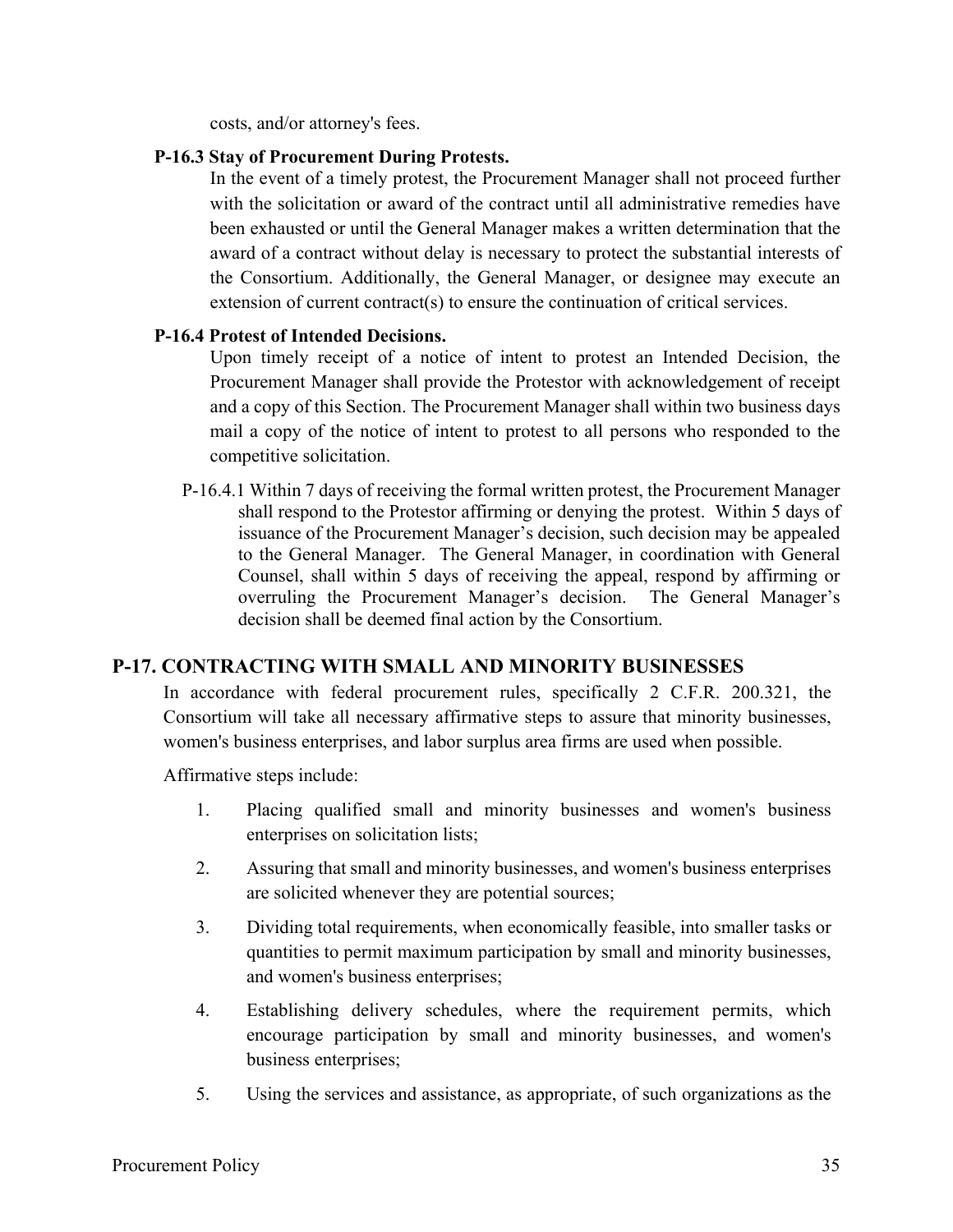Small Business Administration and the Minority Business Development Agency of the Department of Commerce; and

6. Requiring the prime contractor, if subcontracts are to be let, to take the affirmative steps listed in paragraphs (1) through (5) of this section.

The Procurement Manager shall ensure that the requirements are included in competitive procurements as it applies to both primary and subcontractors.

The Consortium will accept certification of 8(a), WOSB or HUBZone status from the Small Business Administration or its contracted certification providers as SBA may designate from time to time or the Florida Department of Transportation (FDOT) DBE program in lieu of creating its own certification program.

The Consortium will utilize the SAM (U.S. System for Award Management, SAM.gov) and FDOT DBE lists to notify certified W/MBE firms of procurement opportunities, as deemed appropriate. The efforts of such outreach shall be maintained in the original purchasing file.

# **P-18. RIGHTS OF THE GULF CONSORTIUM BOARD**

Nothing in this Policy shall be deemed to abrogate, annul, or limit the right of the Board in accordance with Florida law and in the best interests of the Consortium, to reject all bids/proposals received in response to a solicitation , to determine in its sole discretion the responsiveness and responsibility of any bidder/proposer, to approve and authorize or to enter into any contract it deems necessary and desirable for the public welfare, or to vary the requirements of the Policy in any instance when necessary and desirable for the public welfare.

# **P-19. ETHICS IN PUBLIC CONTRACTING**

#### **19.1 Criminal Penalties**

To the extent that violations of the ethical standards of conduct set forth in this policy constitute violations of the State Criminal Code they shall be punishable as provided therein. Such penalties shall be in addition to civil sanctions set forth in this part.

# **P-20. CONSULTANT CONFLICT OF INTEREST**

#### **P-20.1 Participation**

It shall be unethical for any Consultant to participate directly or indirectly in a procurement contract when the Consultant knows that:

a. the Consultant or an immediate family member (father, mother, brother, sister, child, grandparent, or grandchild of Consultant or spouse) has a financial interest pertaining to the procurement contract; or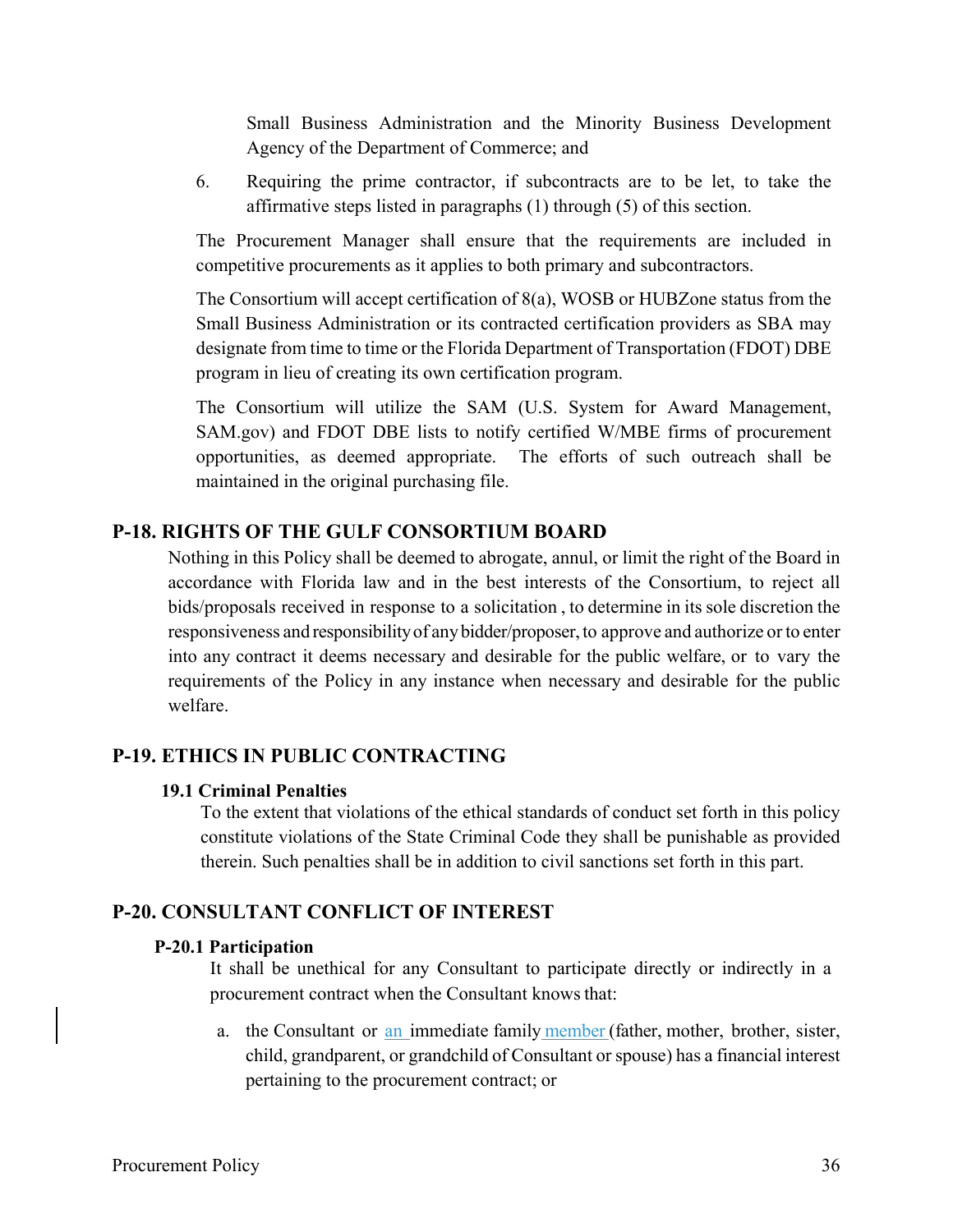b. any other person, business, or organization with whom the Consultant or immediate family is negotiating or has an arrangement concerning prospective employment is involved in the procurement contract.

# **P-20.2 Blind Trust**

A Consultant or immediate family of a Consultant who holds a financial interest in a disclosed blind trust shall not be deemed to have a conflict of interest with regard to matters pertaining to that financial interest.

# **P-21. CONTEMPORANEOUS EMPLOYMENT PROHIBITED**

It shall be unethical for any Consultant who is participating directly or indirectly in the procurement process to become or to be an <del>, while such a Consultant, the e</del>mployee or contractor or consultant of any person contracting with the Consortiumentity that submits a response to such procurement.

# **P-22. GRATUITIES AND KICKBACKS**

### **P-22.1 Gratuities**

It shall be unethical for any person to offer, give, or agree to give any Consortium Board Member, Consultant or their employee to solicit, demand, accept, or agree to accept from another person, a gratuity or an offer of employment in connection with any decision, approval, disapproval, recommendation, or preparation of any part of a program requirement or a purchase request, influencing the content of any specification or procurement standard, rendering of advice, investigation, auditing, or performing in any other advisory capacity in any proceeding or application, request for ruling, determination, claim or controversy, or other particular matter, subcontract, or to any solicitation or proposal therefor.

#### **P-22.2 Kickbacks**

It shall be unethical for any payment, gratuity, or offer of employment to be made by or on behalf of a subcontractor under a contract to the prime contractor or higher tier subcontractor or any person associated therewith, as an inducement for the award of a subcontract or order.

### **P-22.3 Contract Clause**

The prohibition against gratuities and kickbacks prescribed in this section shall be conspicuously set forth in every contract and solicitation therefore.

### **P-23. SANCTIONS**

The Board may impose any one or more of the following sanctions for violation of the ethical standards:

- a. written warnings;
- b. termination of contracts; or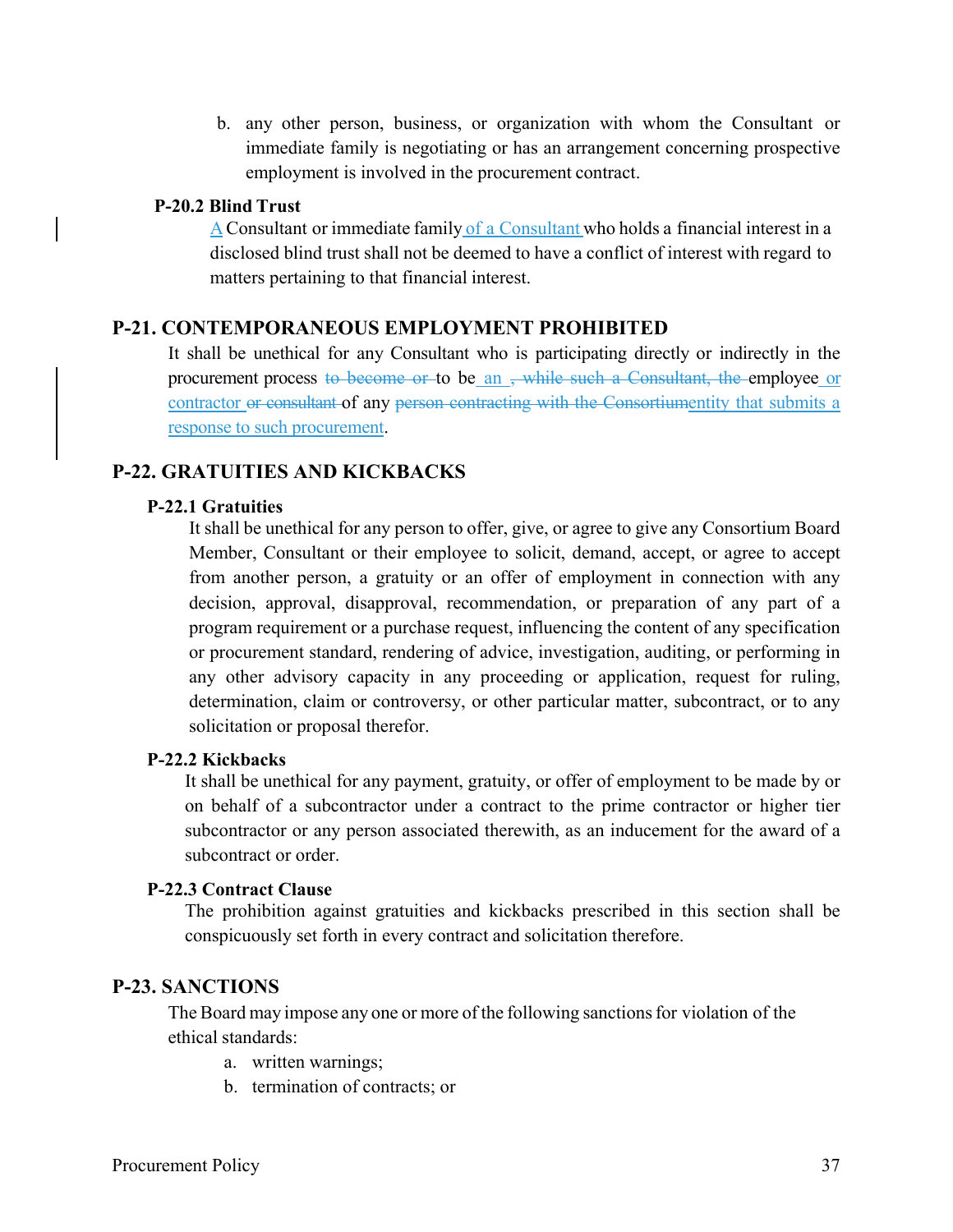c. debarment or suspension (see Section 25).

# **P-24. RECOVERY OF VALUE TRANSFERRED OR RECEIVED IN BREACH OF ETHICAL STANDARDS**

# **P-24.1 General Provisions**

The value of anything being transferred or received in breach of the ethical standards of this policy by a Consortium Board Member or Consultant may be recoverable by the Consortium.

### **P-24.2 Recovery of Kickbacks by the Consortium**

Upon a showing that a subcontractor made a kickback to a prime contractor or a higher tier subcontractor in connection with the award of a subcontract or order there under, it shall be conclusively presumed that the amount thereof was included in the price of the subcontract or order and ultimately borne by the Consortium and will be recoverable hereunder from the recipient. In addition, that amount may also be recovered from the subcontractor making such kickback. Recovery from one offending party shall not preclude recovery from other offending parties.

# **P-25. AUTHORIZATION TO DEBAR OR SUSPEND VENDOR(S)**

# **P-25.1 Suspension**

After consultation with the General Counsel, the Procurement Manager is authorized to suspend a person from consideration for award of contracts if there is probable cause to believe that the person has engaged in any activity, which might lead to debarment. The suspension shall be for a period not to exceed three (3) months, and the Procurement Manager shall immediately inform the Board and provide notice to the affected person.

# **P-25.2 Debarment**

After reasonable notice and a reasonable opportunity for the suspended person to be heard, the Board shall either debar such person or terminate the suspension. The debarment should be for a period of not more than three (3) years.

# **P-25.3 Causes for Debarment**

The causes for debarment include:

- a. entry of a plea of guilty, no contest, or nolo contendere to or conviction of a criminal offense as an incident to obtaining or attempting to obtain a public or private contract or subcontract, or in the performance of such contract or subcontract;
- b. entry of a plea of guilty, no contest, or nolo contendere to or conviction under state or federal statutes of embezzlement, theft, forgery, bribery, falsification or destruction of records, receiving stolen property, or any other offense indicating a lack of business integrity or business honesty which currently, seriously, and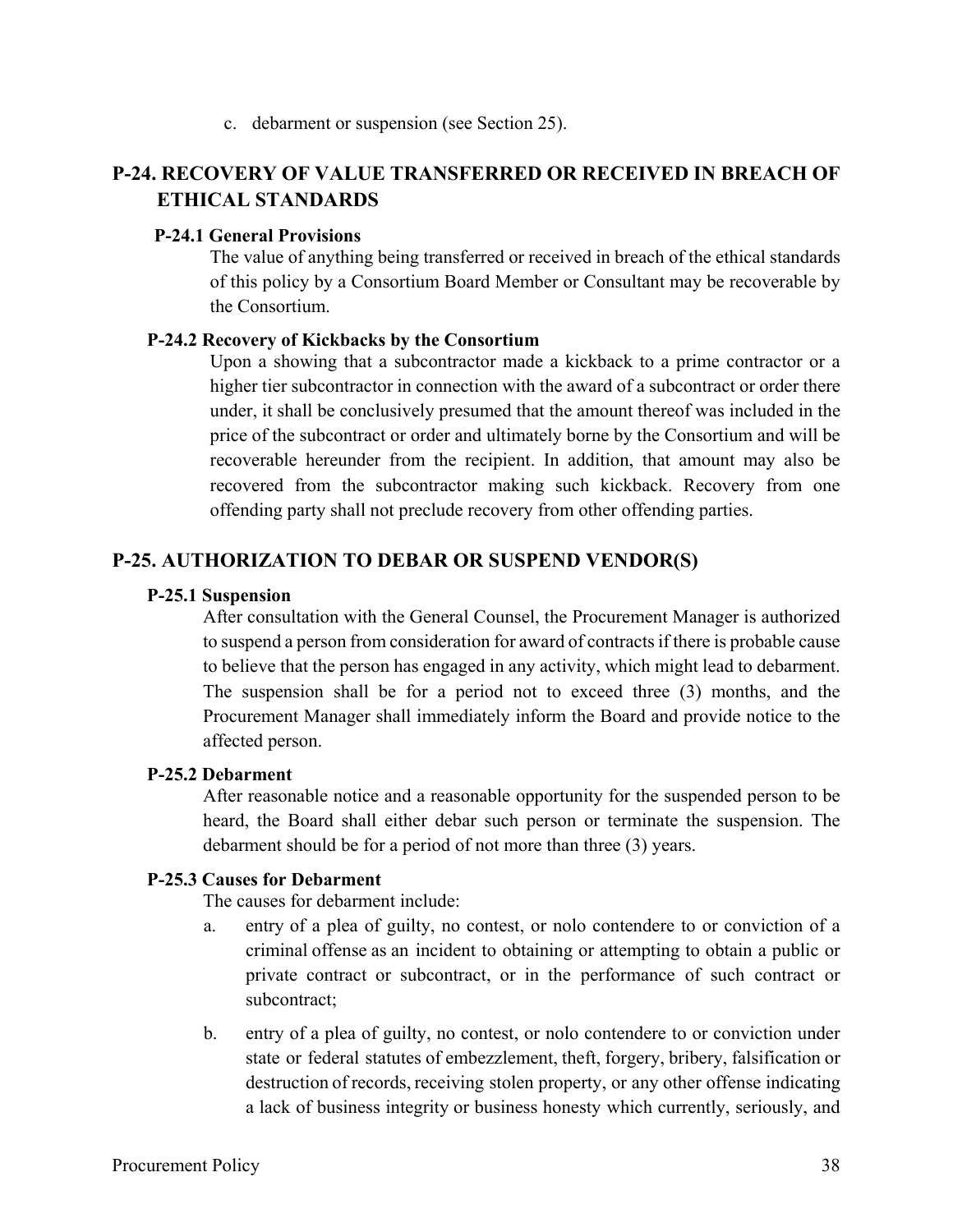directly affects responsibility as a contractor;

- c. entry of a plea of guilty, no contest, or nolo contendere to or conviction under state or federal antitrust statutes arising out of the submission of bids or proposals;
- d. violation of contract provisions, as set forth below, of a character which is regarded by the Board to be so serious as to justify debarment action:
	- 1. deliberate failure without good cause to perform in accordance with the specifications or within the time limit provided in the contract; or
	- 2. a recent record of failure to perform or of unsatisfactory performance in accordance with the terms of one or more contracts; provided that failure to perform or unsatisfactory performance caused by acts beyond the control of the contractor shall not be considered to be a basis for debarment;
- e. having been adjudicated guilty of any violation by the State of Florida Construction Industry Licensing Board within the past twelve (12) month period at the time of bid submittal;
- f. any other cause the Procurement Manager or Board determines to be as serious and compelling as to affect responsibility as a contractor, including debarment by another governmental entity.

# **P-25.4 Notice of Decision**

The Procurement Manager shall issue a written notice to the person of the decision to debar or suspend. The decision shall state the reasons for the action taken and inform the debarred or suspended person involved of his/her rights concerning judicial or administrative review. The written decision shall be mailed or otherwise furnished immediately to the debarred or suspended person.

### **P-25.5 Appeal of Decision to Debar or Suspend**

The debarred or suspended person may appeal the Procurement Manager's decision to the Board within 10 days from the date of the decision. The Board's decision shall be deemed final action by the Consortium.

### **P-25.6 System for Award Management**

All Contractors must be registered in the System for Award Management (SAM). The Consortium shall check SAM to verify that the Contractor has a correct registration and is not debarred.

# **P-26. INSURANCE REQUIREMENTS**

### **P-26.1 Minimum Requirements.**

Contractor shall purchase and maintain such insurance as necessary to protect it from claims under Workers' Compensation laws, disability benefit laws or other similar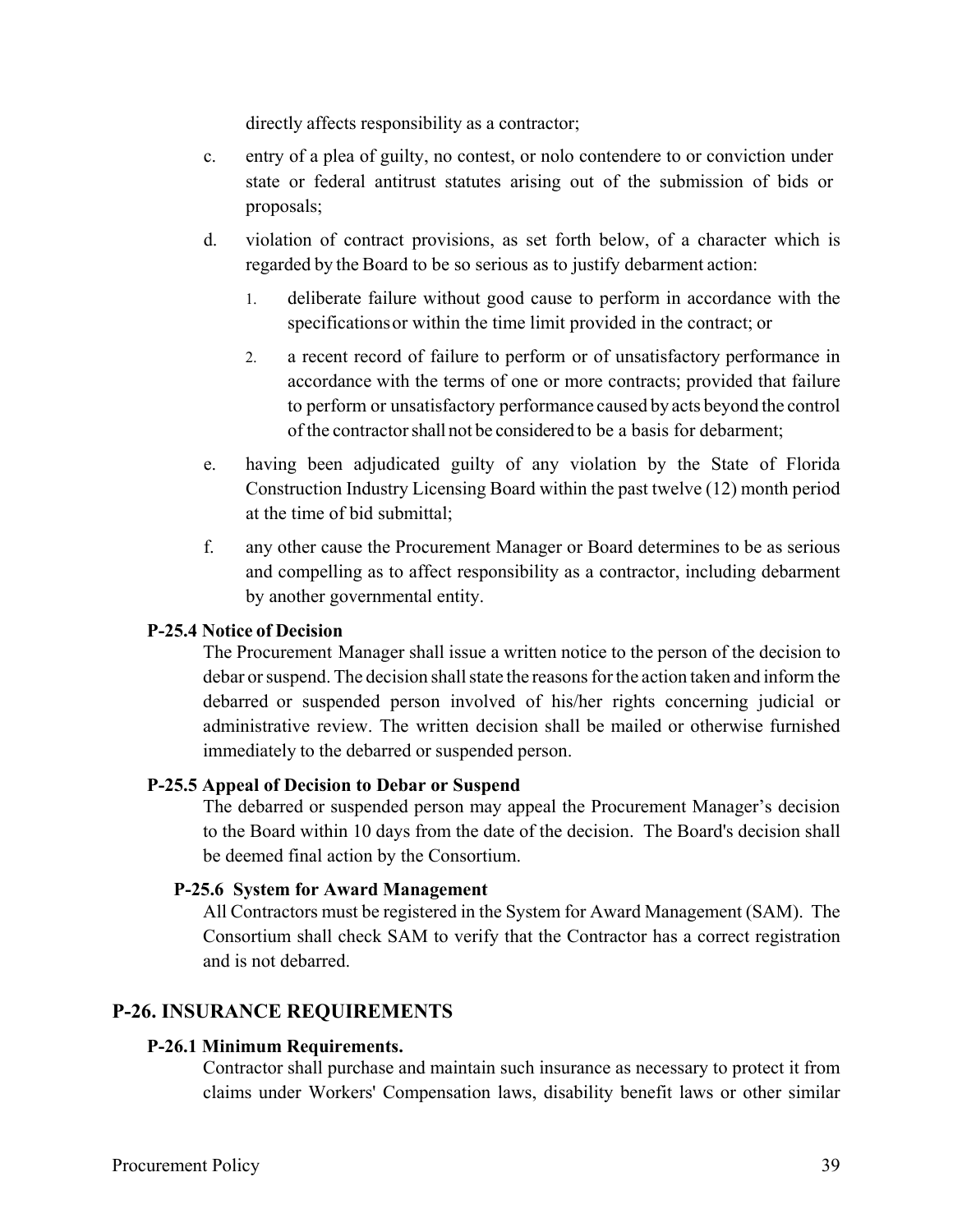employee benefit plans; from claims or damages because of bodily injury, occupational sickness or disease or death of its employees and claims insured by usual personal injury liability coverage in amounts as set forth in the ITB, RFP or RFQ.

# **P-26.2 Certificates of Insurance**

Certificates of Insurance naming the Consortium as an additional insured shall be filed with the General Manager prior to the commencement of the work and periodically thereafter upon any renewals during the term of the contract.

# **P-26.3 Change of Insurance Requirements**

The Consortium reserves the right to change the insurance requirements based on the project scope, or when determined in the best interest of the Consortium.

# **P-27. PAYMENT TO VENDORS**

The Procurement Manager shall establish administrative procedures, processes, and forms necessary for the implementation and administration of payments for all contracts entered into by the Consortium.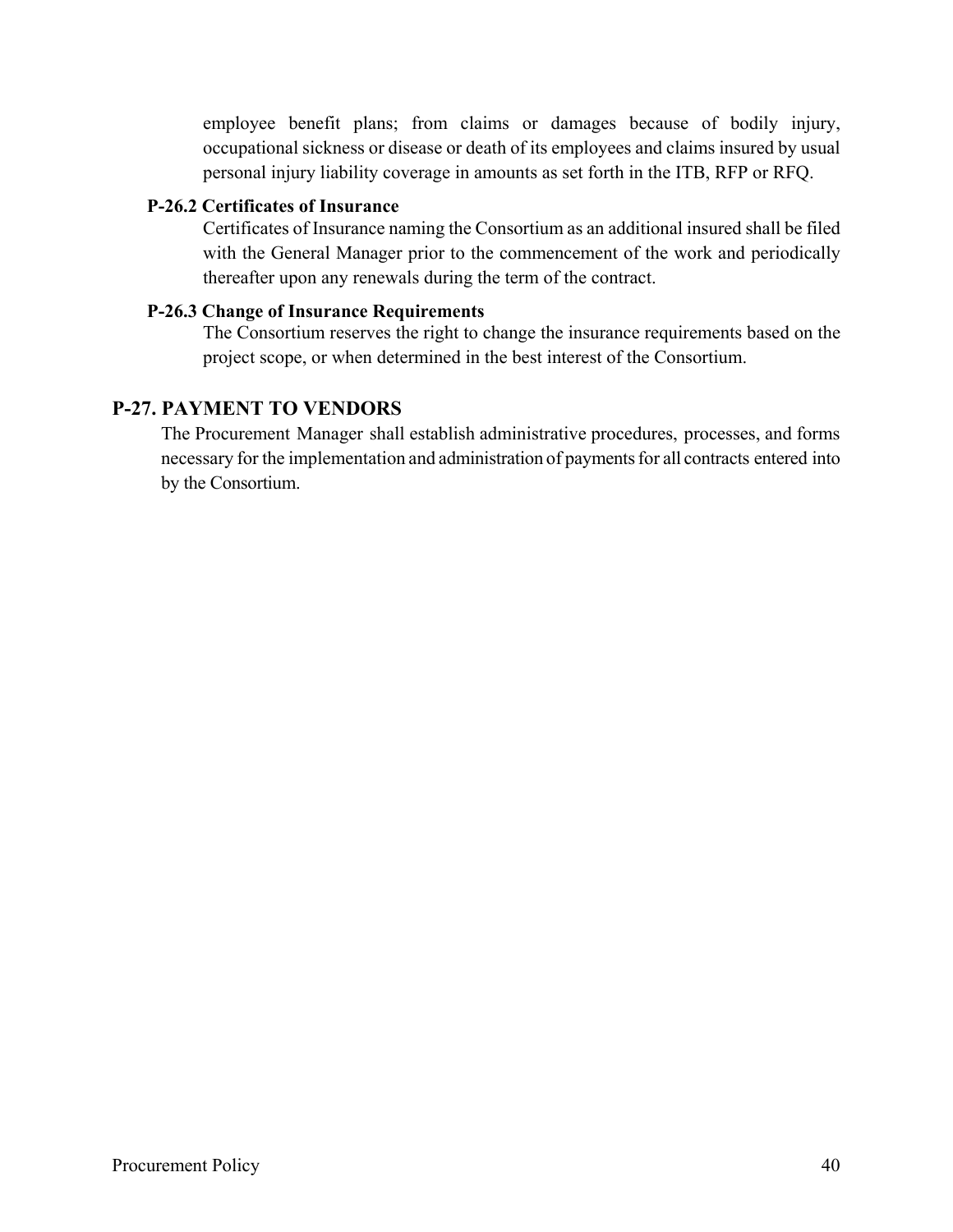# **SAMPLE REFERENCE CHECK FORM**

| <b>REFERENCE VERIFICATION</b>                               |  |
|-------------------------------------------------------------|--|
| PROCUREMENT/CONTRACT NO.:                                   |  |
| <b>PROJECT/SERVICE TITLE:</b>                               |  |
| <b>CONSULTING FIRM:</b>                                     |  |
| <b>REFERENCE</b>                                            |  |
| CONTACTED:                                                  |  |
| <b>PROJECT</b>                                              |  |
| REFERENCED:                                                 |  |
| <b>QUESTIONS:</b>                                           |  |
| 1. Please verify the accuracy of the information submitted? |  |
| [Proposer's description of completed project/service.]      |  |

- 2. What was the time period that they worked on the project? Start Date: Completion Date:
- 3. Did they efficiently and effectively carry out their contractual obligations?
- 4. Did the final product meet all required criteria?
- 5. Were any change orders. Specification changes or schedule extensions required to complete the project?

Did you encounter any problems with the Contractor, their Staff or Subs Consultants throughout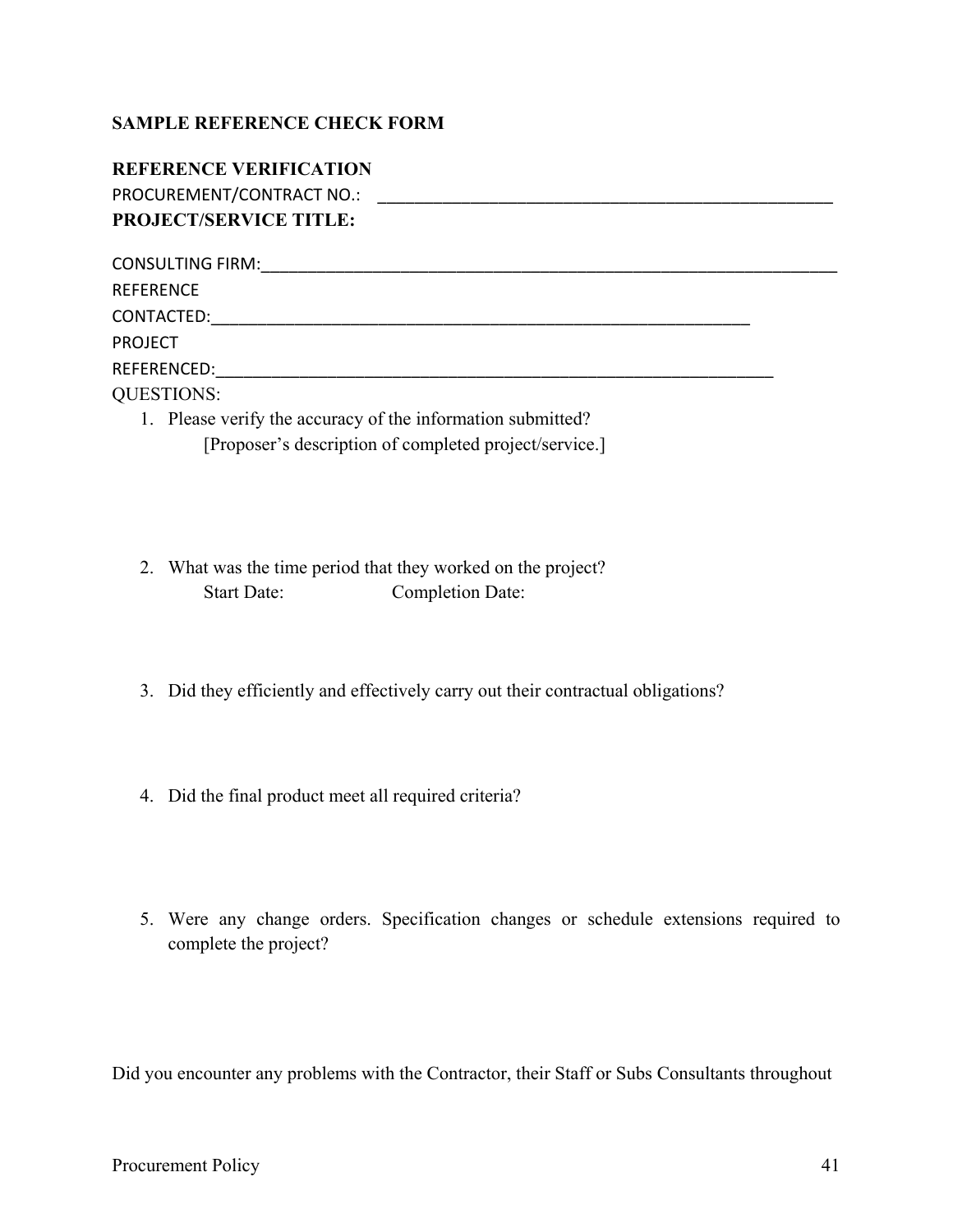# **AGENDA ITEM 7**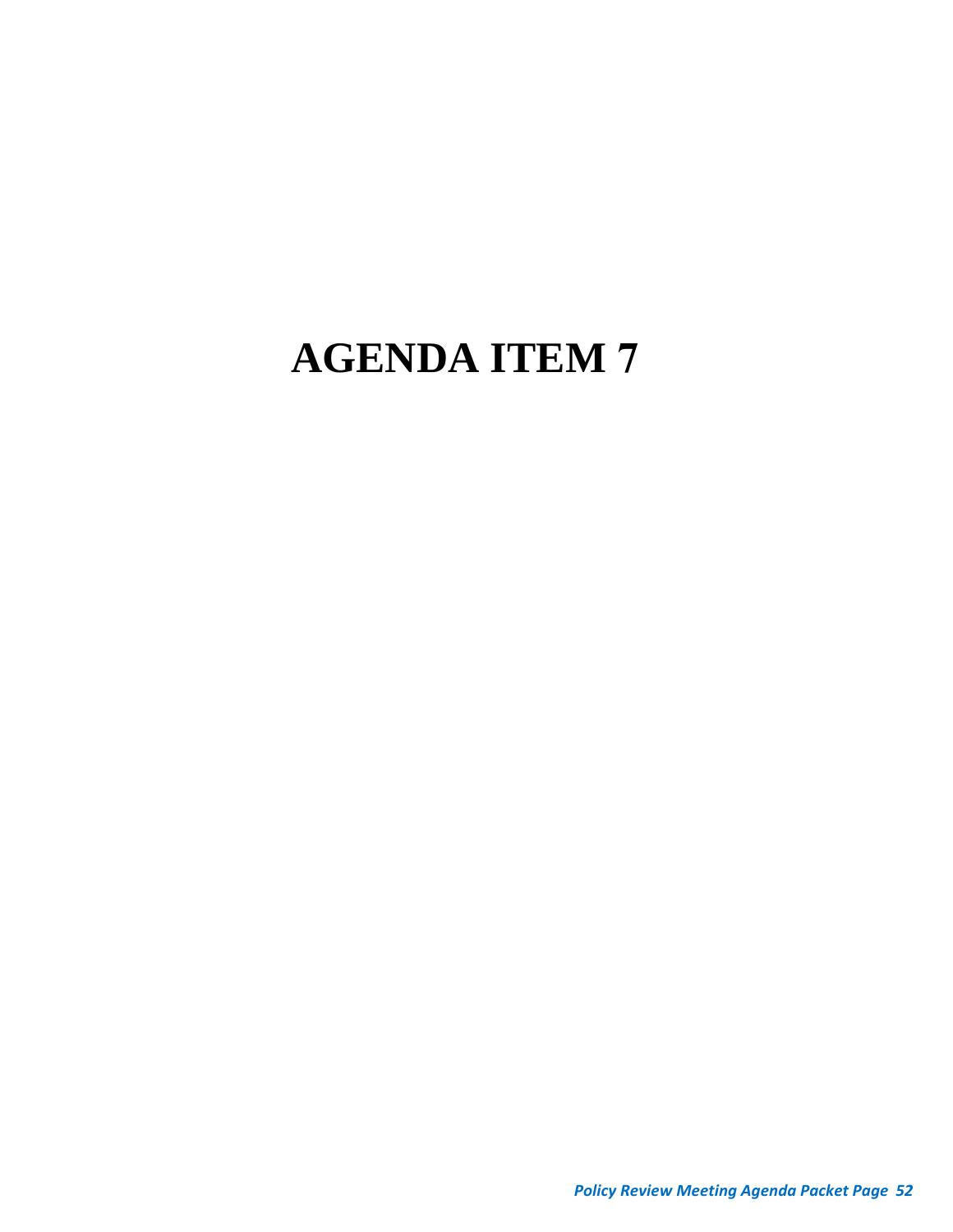# PROCEDURES REVIEW POLICY

for The Gulf Consortium

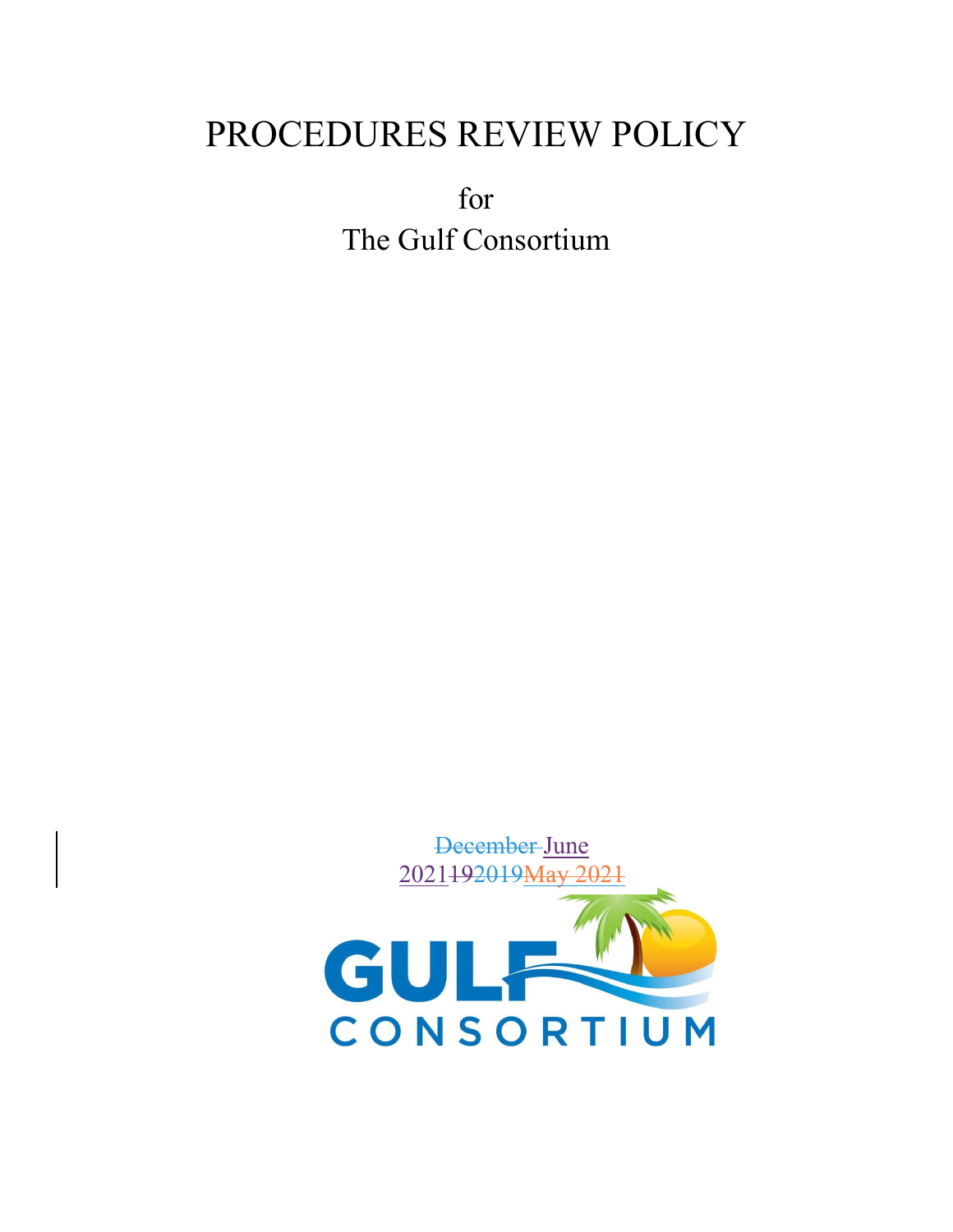# **Contents**

| PR-3.3 Document all proposed comments and changes to the policy, prepare for Board |  |
|------------------------------------------------------------------------------------|--|
|                                                                                    |  |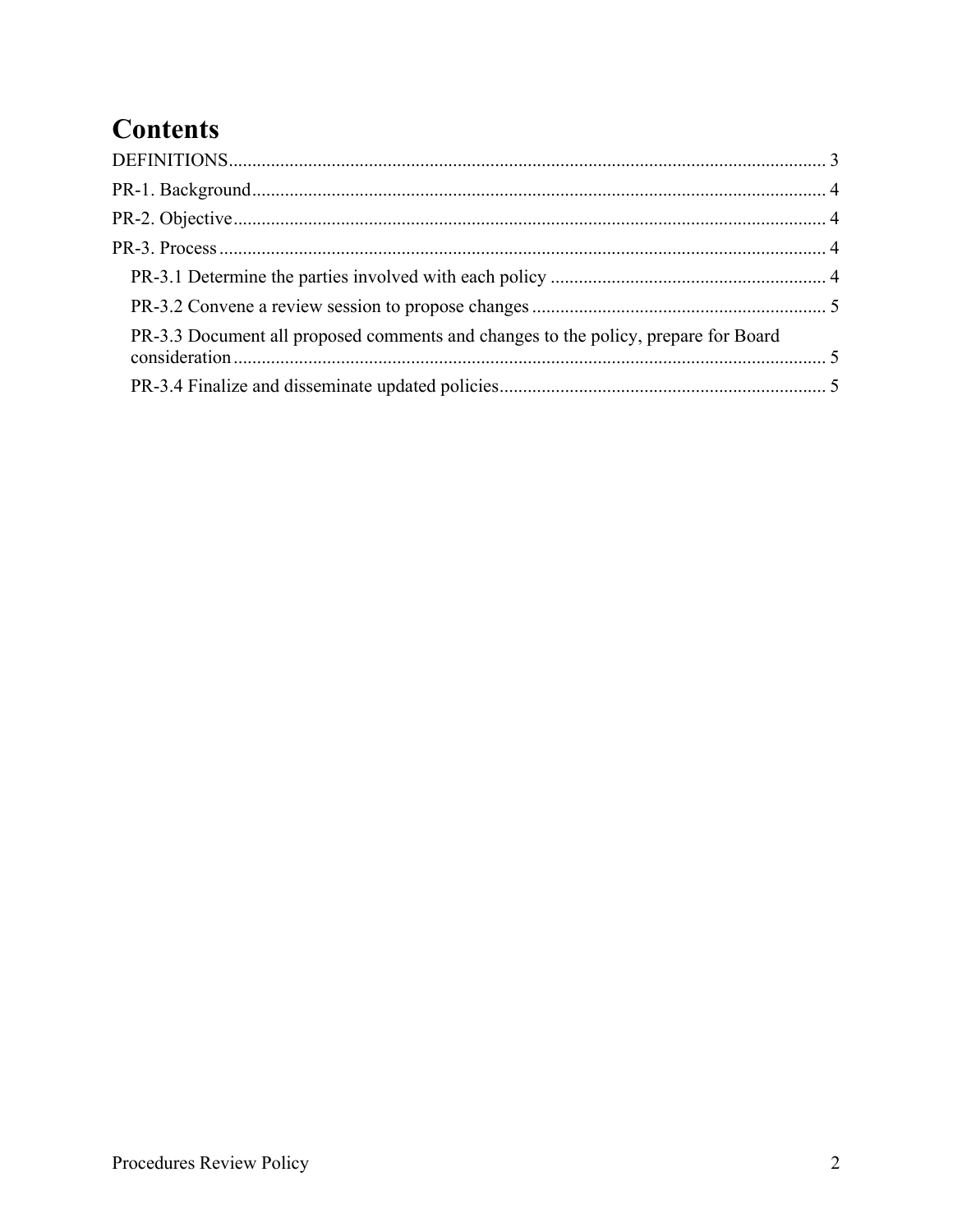# **DEFINITIONS**

The following terms defined in this section shall have the meanings set forth below whenever they appear in the Gulf Consortium Policies:

- 1. "Board" means the Board of Directors of the Gulf Consortium.
- 2. "Consortium" shall mean the Gulf Consortium, created under the Florida Interlocal Cooperation Act (Part I of Chapter 163, Florida Statutes) and the Interlocal Agreement entered into by its members on September 12, 2012.
- 3. "General Counsel" shall refer to the person or persons retained to provide legal counsel to the Consortium.
- 4. "General Manager" shall refer to the staff so designated by the entity contracted to provide General Manager services for the Consortium.
- 5. "Person" means any business, individual, committee, club, other organization, or group of individuals.
- 6. "Procurement" means buying, procuring, leasing, or otherwise acquiring any materials, supplies, services, or equipment. It also includes all functions that pertain to the obtaining of any material, supplies, services, construction, and equipment, including description of specifications and requirements, selection and solicitation of resources, preparation, and award of contract.
- 7. "Services" means the furnishing of labor, time, or effort by a contractor, not involving the delivery of a specific end product other than those which is not defined as supplies and which are merely incidental to the required performance.
- 8. "Specification" means any description of the physical or functional characteristics of the nature of a material, supply, service, construction, or equipment item. It may include a description of any requirement for inspection, testing, recycled, or degradable materials content, or preparing a material, supply, service, construction, or equipment item for delivery.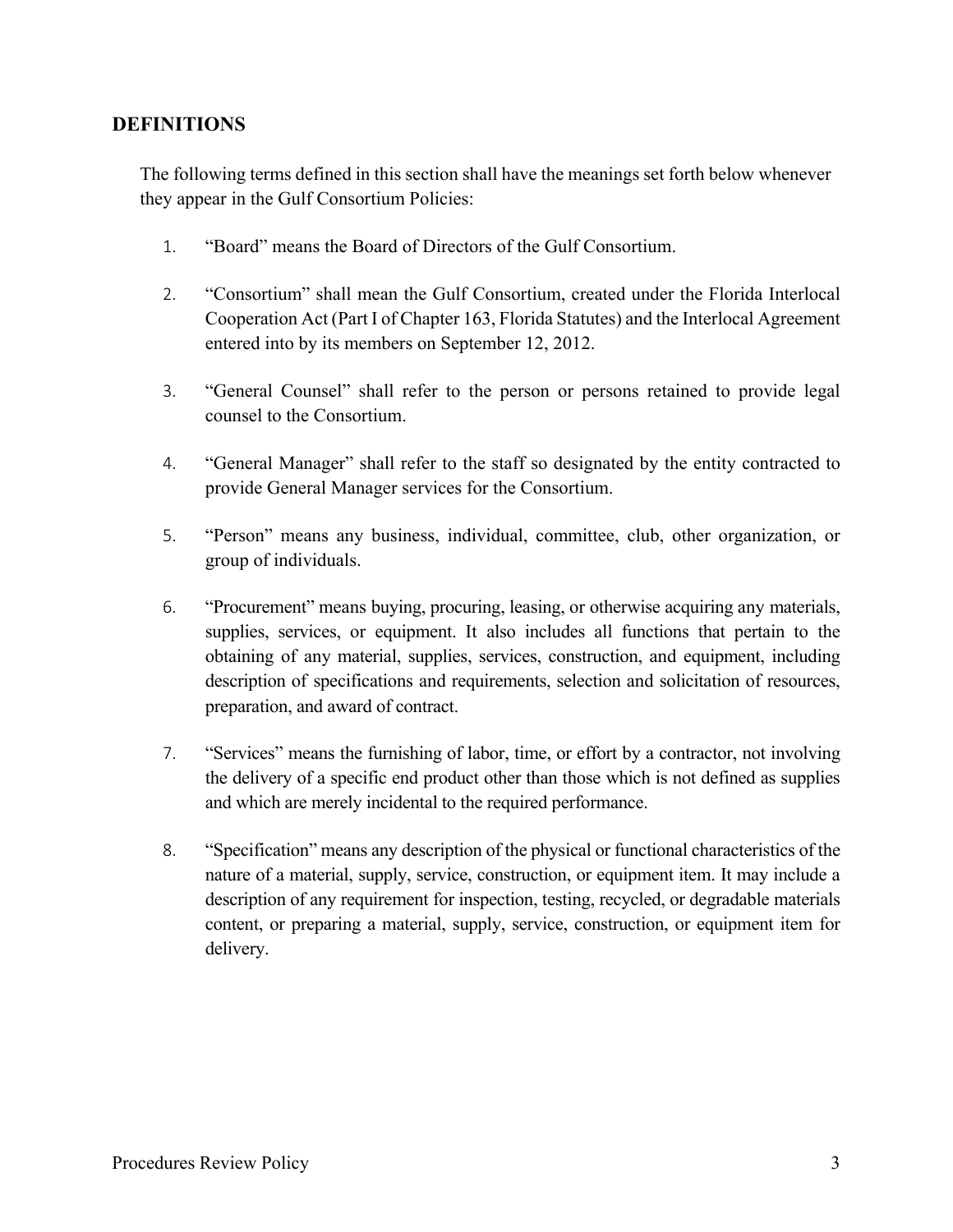# **PR-1. BACKGROUND**

Outdated policies can expose the Gulf Consortium to risk. Old policies may fail to comply with new laws and regulations. They may not address new systems or technology, which can result in inconsistent practices. This Procedures Review Policy is intended to ensure periodic review of the Gulf Consortium's policies and procedures in order to ensure that such policies and procedures remain up to date with the latest regulations, technology, and industry best practices.

# **PR-2. OBJECTIVE**

Each policy review will address the following questions:

# **a. Is the policy being implemented as intended?**

Each review should consider whether employees, consultants, subrecipients, or other persons or parties to which the policy is addressed are complying with such policy and/or procedure. If there are instances of non-compliance, a review of the reasons why should be conducted. Is the policy outdated? Are the procedures difficult to follow? Have accounting or technology platforms changed during the year that the policy doesn't address? Has sufficient training been completed?

# **b. Is the policy having the desired effect?**

Each policy is intended to meet a clear goal or objective. Over time, review of the policy objectives will help to assess whether a policy is effective. For example, if a policy was put in place to improve employee safety and employees are following the policy but accidents are still occurring at the same rate, the policy should be examined to identify how to revise it to be more effective.

# **c. Are the policies and procedures current and relevant?**

Each review should confirm that policies and procedures align with current systems and structures. If the policies and procedures refer to outdated structures or technology, employees, consultants, subrecipients or other persons or parties to which the policy is addressed are more likely to ignore them or think that they are no longer relevant. For example, if the policies refer to contact individuals that are no longer in place, updates are necessary.

# **PR-3. PROCESS**

Unless the Board approves a different schedule, nNinety days prior to the established annual review date for all policies, which shall be the anniversary of acceptance by the RESTORE Council of the Consortium's OSA unless the Board approves exceptions to this schedule, the following process will commence. Exceptions are likely to occur in years when Board member transitions result from elections, and new Board members are not seated until late January.

### **PR-3.1 Determine the parties involved with each policy**

Depending on the policy, the individuals and entities involved with the policy may differ. One or more Policy Review Committees shall be created by the Board. The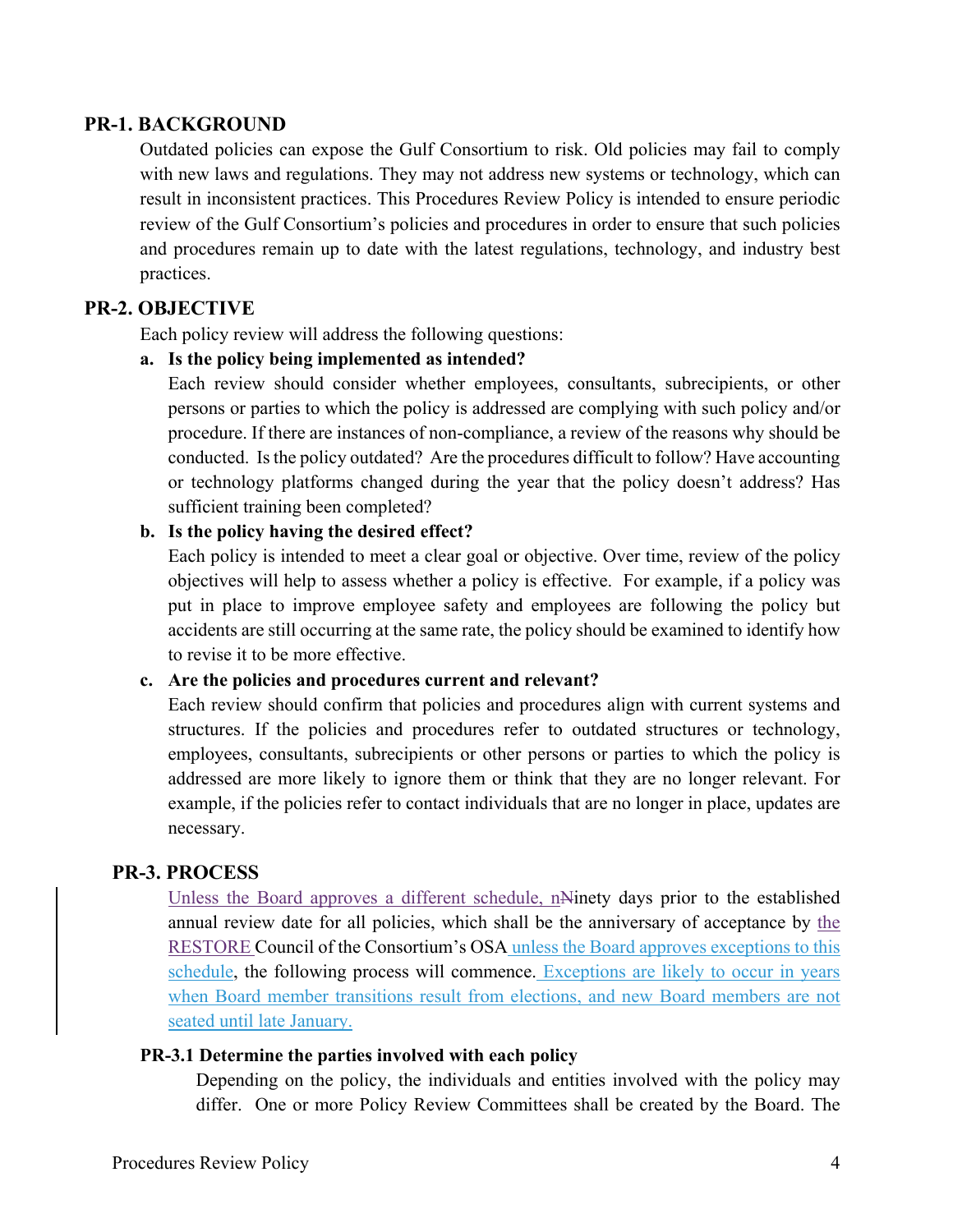purpose of such Policy Review Committees shall be to review the Consortium's current policies in accordance with the criteria described in Section PR-2 and recommend any proposed changes to the Board. Generally speaking, the Policy Review Committee(s) shall be comprised of a member of the General Counsel, at least one Board representative, at least one non-Board RESTORE Coordinator and representatives from Accounting, Procurement and Grants Administration. A Consortium staff person or consultant will be designated as a point person for the review of each policy. In addition, General Counsel will be asked to conduct a legal review of statutory references throughout existing policies to ensure they remain accurate and relevant. The following policies at a minimum will be formally reviewed:

- a. Accounting and Financial Management
- b. Communications and Public Records
- c. Conduct and Conflict of Interest
- d. Grant Management
- e. Internal Controls
- f. Procurement
- g. Subrecipient Management

### **PR-3.2 Convene a review session to propose changes**

The Policy Review Committee shall convene at least one group session to review proposed changes put forward by the point person for each policy and to receive the report from General Counsel of any required updates. As needed, additional sessions may be scheduled to allow time for consideration and discussion of all proposed updates or refinements to policy.

# **PR-3.3 Document all proposed comments and changes to the policy, prepare for Board consideration**

The General Manager will maintain an inventory of all policies and procedures and log all proposed changes to each policy proposed by the Procedures Review Committee(s). A summary of all proposed changes and supporting justification will be prepared for the Board's consideration.

#### **PR-3.4 Finalize and disseminate updated policies**

Changes that are approved by the Board to any policy will be updated in all Gulf Consortium documents and made available within 30 days as a part of the permanent record.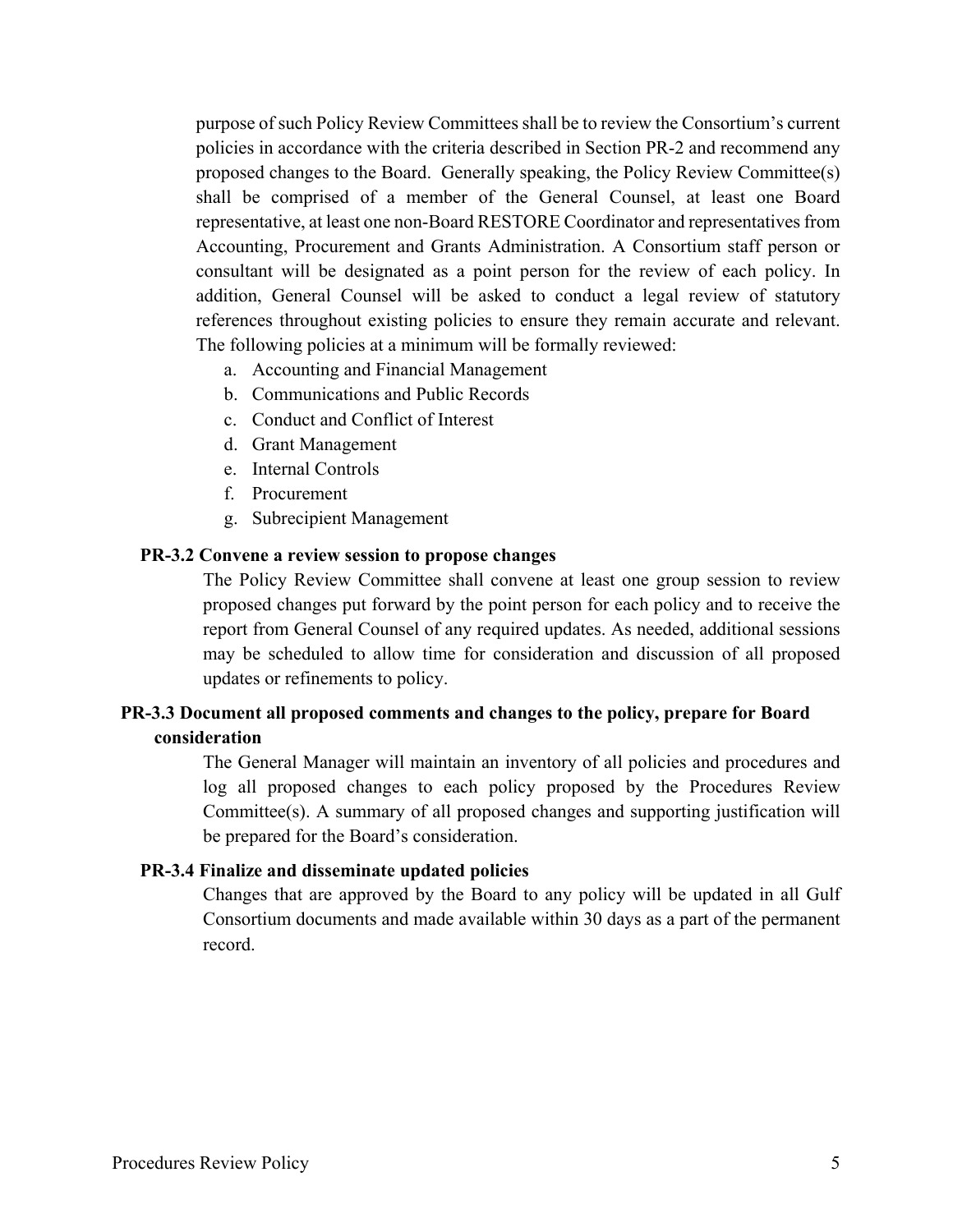# **AGENDA ITEM 8**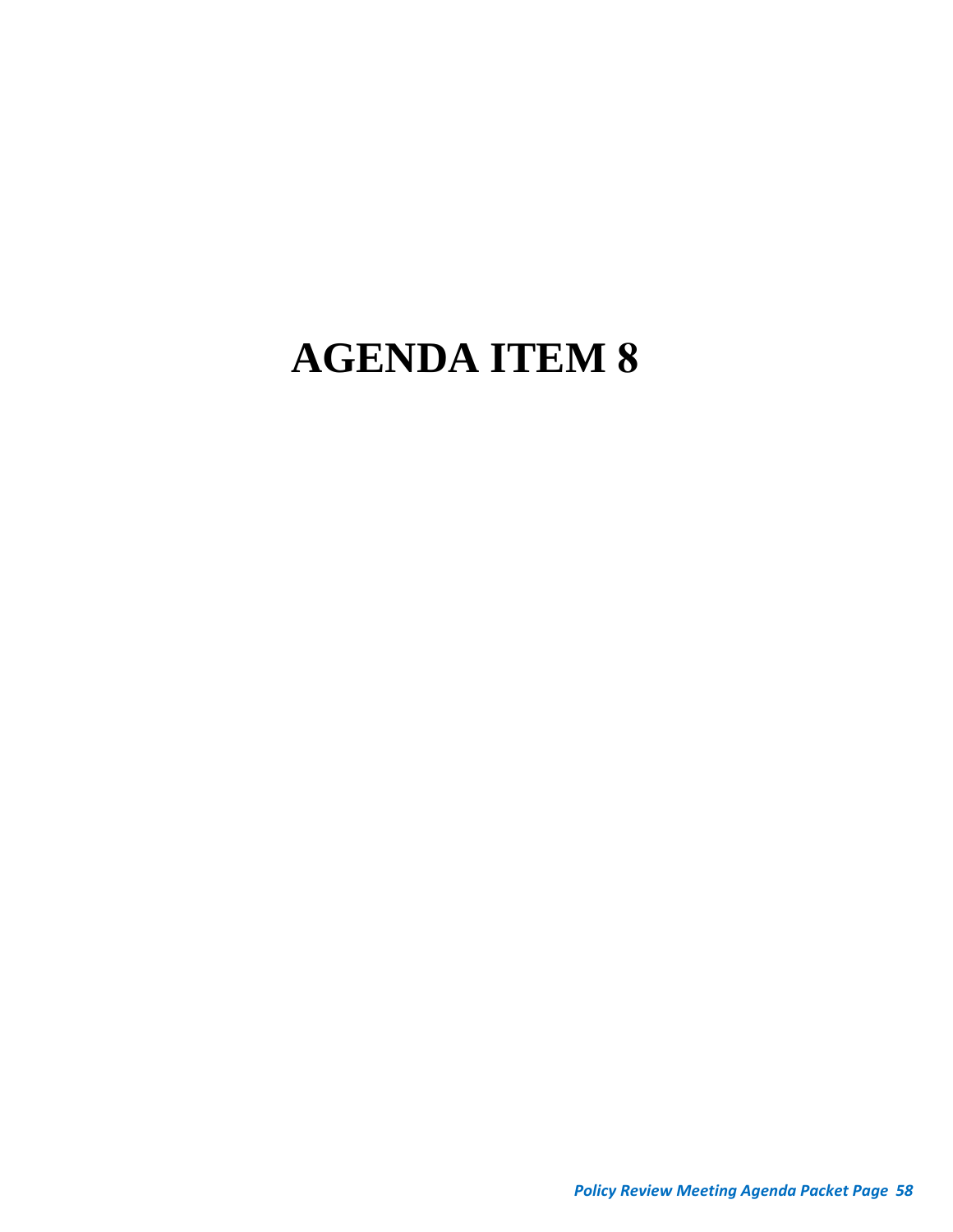# COMMUNICATIONS AND PUBLIC RECORDS POLICY

for The Gulf Consortium

> December June <del>2019</del>2021<del>2019</del>

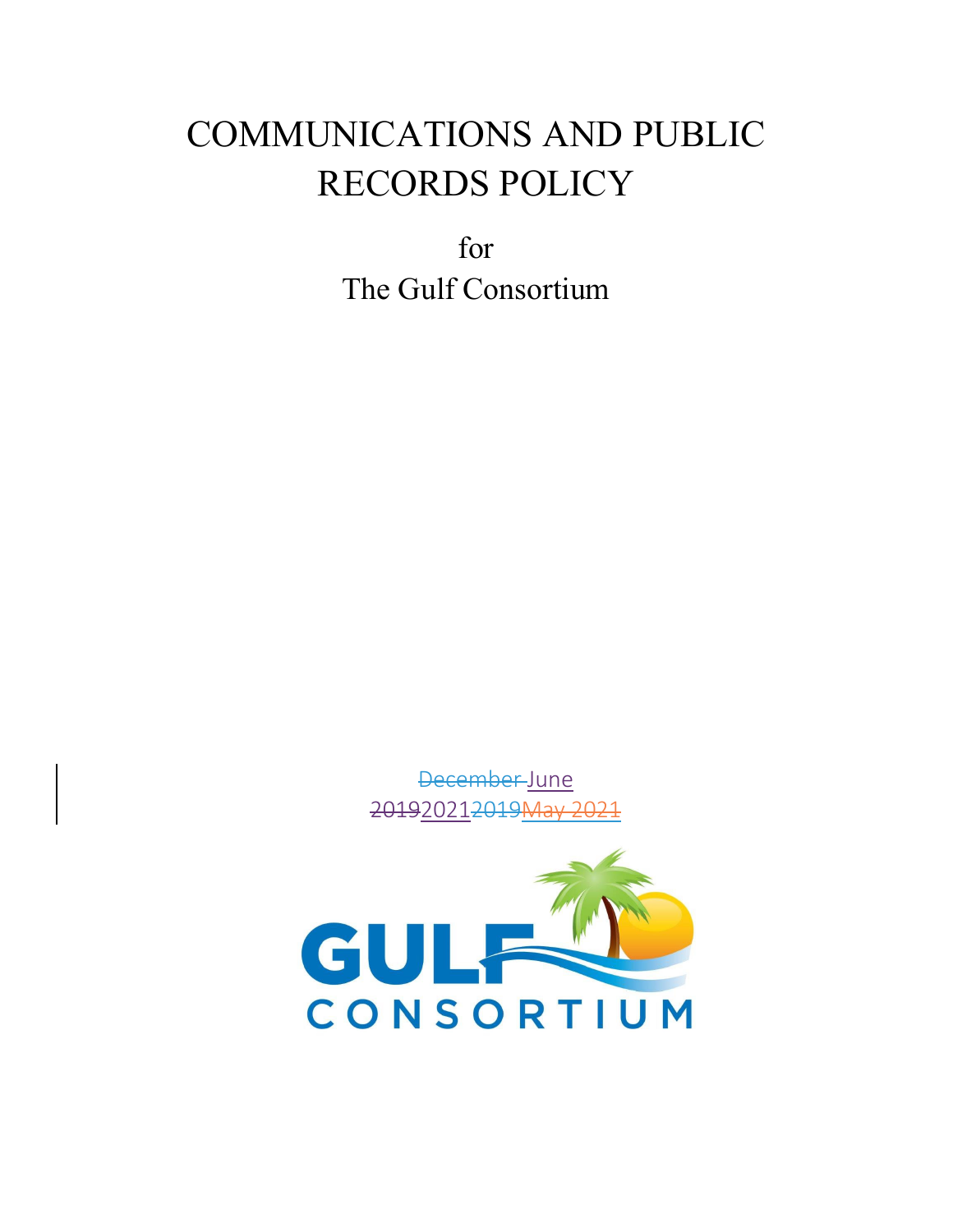# **Contents**

| COMMUNICATIONS AND PUBLIC RECORDS POLICY Background  4 |  |
|--------------------------------------------------------|--|
|                                                        |  |
|                                                        |  |
|                                                        |  |
|                                                        |  |
|                                                        |  |
|                                                        |  |
|                                                        |  |
|                                                        |  |
|                                                        |  |
|                                                        |  |
|                                                        |  |
|                                                        |  |
|                                                        |  |
|                                                        |  |
|                                                        |  |
|                                                        |  |
|                                                        |  |
|                                                        |  |
|                                                        |  |
|                                                        |  |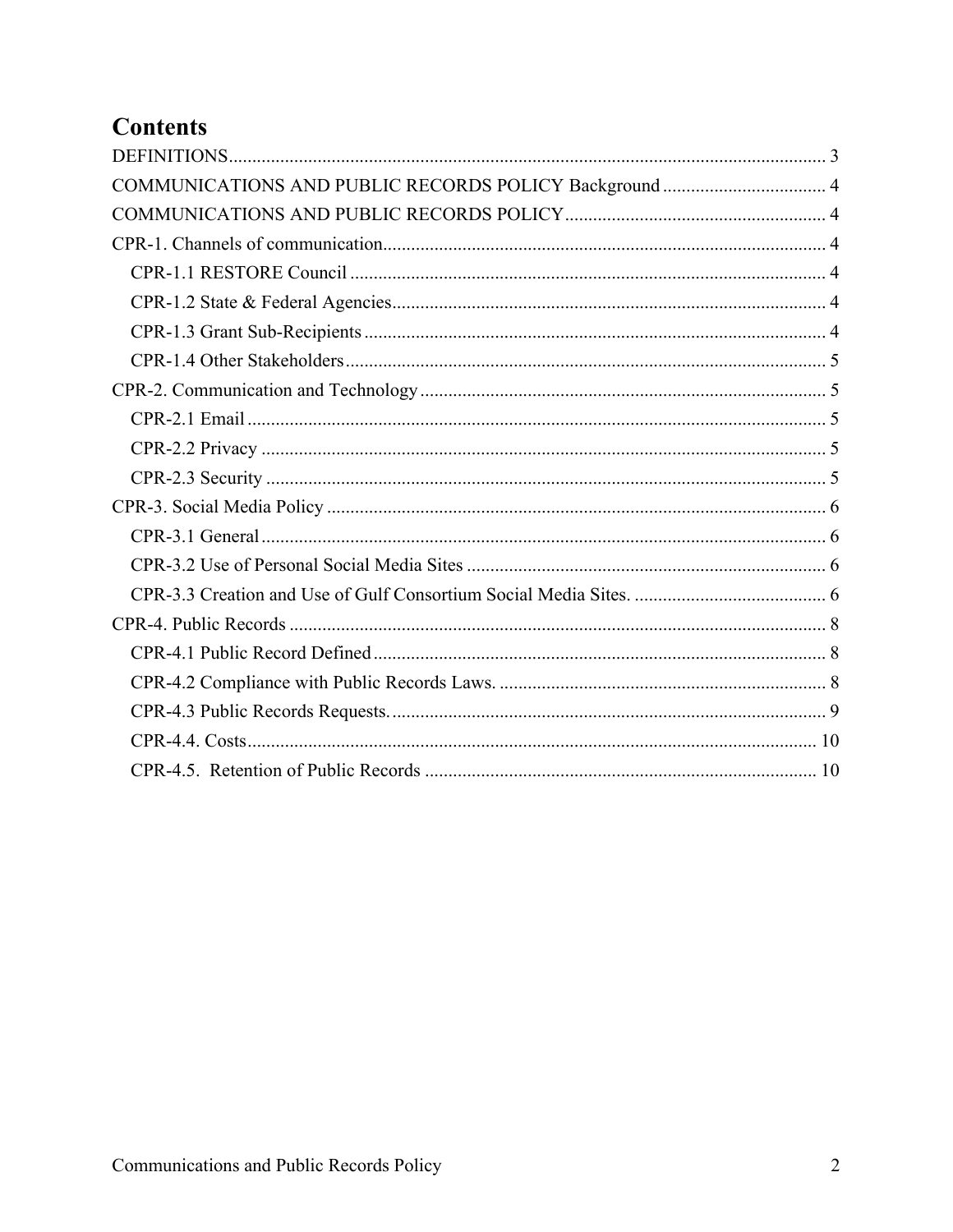# **DEFINITIONS**

The following terms defined in this section shall have the meanings set forth below whenever they appear in the Gulf Consortium Policies:

- 1. "Board" means the Board of Directors of the Gulf Consortium.
- 2. "Business" means any corporation, partnership, individual, sole proprietorship, joint stock company, joint venture, or any other private legal entity.
- 3. "Consortium" shall mean the Gulf Consortium, created under the Florida Interlocal Cooperation Act (Part I of Chapter 163, Florida Statutes) and the Interlocal Agreement entered into by its members on September 12, 2012.
- 4. "Contractor/Consultant" means any person having a contract with the Consortium.
- 5. "Data" means recorded information, regardless of form or characteristic.
- 6. "Designee" means a duly authorized representative of a person holding a superior position.
- 7. "General Counsel" shall refer to the person or persons retained to provide legal counsel to the Consortium.
- 8. "General Manager" shall refer to the staff so designated by the entity contracted to provide General Manager services for the Consortium.
- 9. "Person" means any business, individual, committee, club, other organization, or group of individuals.
- 10. "Services" means the furnishing of labor, time, or effort by a contractor, not involving the delivery of a specific end product other than those which is not defined as supplies and which are merely incidental to the required performance.
- 11. "Subrecipient" means a Gulf Consortium member county that receives a subaward of a grant received by the Gulf Consortium from a federal agency.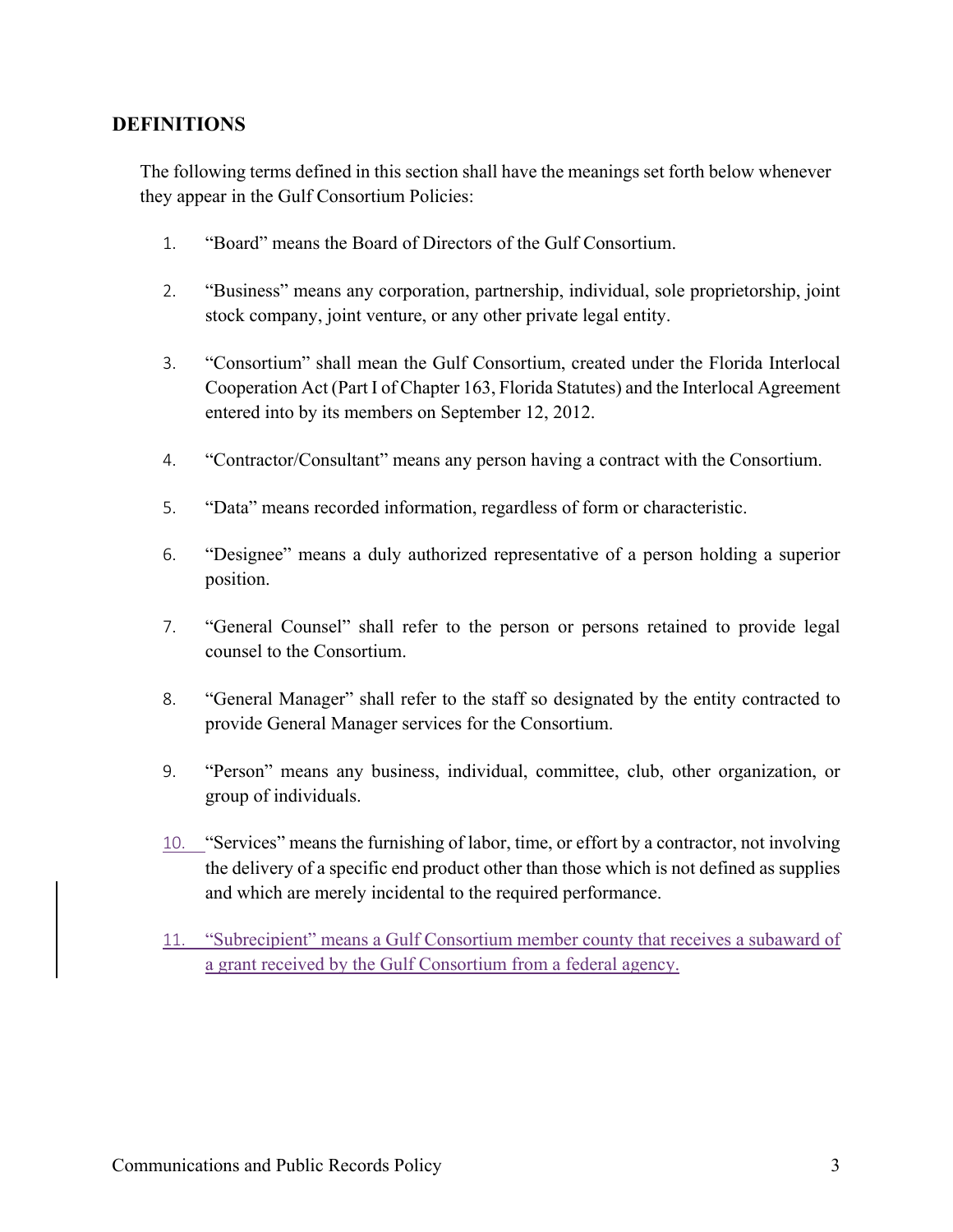# **COMMUNICATIONS AND PUBLIC RECORDS POLICY BACKGROUND**

The purpose of this Communications and Public Records Policy is to: (1) provide policies and procedures for the Gulf Consortium to follow when engaging with the public and other governmental agencies to foster clear and effective channels of communication; and (2) ensure compliance with public records inspection, production, and retention requirements imposed by Florida law.

# **COMMUNICATIONS AND PUBLIC RECORDS POLICY**

# **CPR-1. CHANNELS OF COMMUNICATION**

## **CPR-1.1 RESTORE Council**

The Board has delegated to the General Manager and General Counsel all day to day correspondence with the RESTORE Council and its staff. The General Manager shall work to ensure that Gulf Consortium Board Members are timely informed of interactions with and material information disseminated by the RESTORE Council at regularly scheduled intervals, but not less than quarterly, including through communication with individual Board members when necessary.

- CPR-1.1.1 The General Manager shall assign at least one contact person to be available for the RESTORE Council to communicate with directly.
- CPR-1.2.1 From time to time the Board may delegate other Consultants to engage in communication with RESTORE Council.

#### **CPR-1.2 State & Federal Agencies**

The Gulf Consortium may delegate the responsibility for communicating and coordinating with State and Federal agencies to the General Manager, General Counsel, or such other Consultants as determined by the Board. The General Manager shall ensure that the Board is timely informed of any relevant communications with State and Federal agencies, including through communication with individual Board Members when necessary.

- CPR-1.2.1 All formal inter agency correspondences and agreements will be made publicly available on the Gulf Consortium's website.
- CPR-1.2.2 Communication with individual board members must be conducted in a manner which complies with Chapter 286, Florida Statutes, the "Sunshine Law."

#### **CPR-1.3 Grant Subrecipients**

The General Manager will be the direct point of contact for the Subrecipients for all matters pertaining to grant applications and management. The General Manager shall compile all activity of the Subrecipients in a meaningful way and routinely disseminate that information to the Board.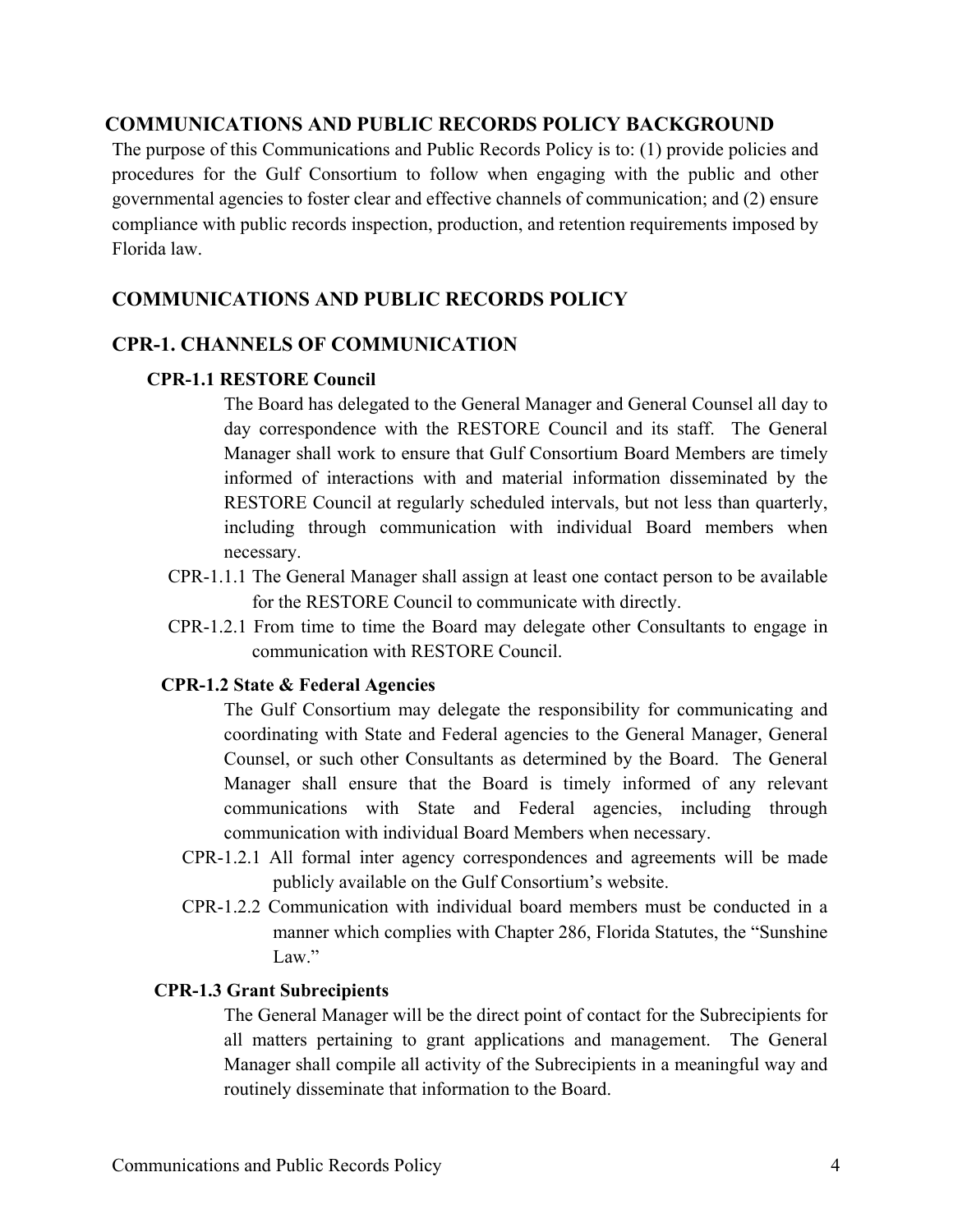CPR-1.3.1 The General Manager shall designate at least one individual staff member who will be the primary point of contact for the Subrecipients.

#### **CPR-1.4 Other Stakeholders**

Communication with all other stakeholders shall be through the General Manager. The General Manager shall inform the Board of relevant communications with stakeholders where appropriate.

# **CPR-2. COMMUNICATION AND TECHNOLOGY**

All Gulf Consortium communication outlets including but not limited to email, telephone, social media sites, and websites operated by or on behalf of the Gulf Consortium are for business use only and personal use is prohibited. The use of any of these mediums to transmit or receive inappropriate messages, to access inappropriate information, or to harass another party is strictly prohibited. Inappropriate messages and information include but are not limited to, those that are for personal benefit and those involving discriminatory, hostile, suggestive, obscene, or otherwise unsuitable language and downloading of software onto the Gulf Consortium's computers, website(s) and/or social media sites.

### **CPR-2.1 Email**

The General Manager oversees incoming and outgoing email for the Consortium and may use email to manage internal affairs and communications on a daily basis.

CPR-2.1.1 All email users are responsible for the content of the messages they send. Each message should be courteous, professional, businesslike, and written in language and tone acceptable for general public review.

#### **CPR-2.2 Privacy**

CPR-2.2.1 E-mail users should have no expectation of privacy in the content of their email. All e-mail, whether personal, transitory, or public record, is subject to inspection by the General Manager or its designee.

#### **CPR-2.3 Security**

The General Manager is responsible for the security and maintenance of their local area network-password.

- CPR-2.3.1 In order to maintain security, passwords shall be changed on a regular basiscomply with cybersecurityCybersecurity best practicespractice. Users shall not disclose their passwords to others or record/post their password where it can be compromised.
- CPR-2.3.2 Certain sensitive information, such as personally identifiable information, will be only accessible by the senior members of the General Manager's team. If senior members of the General Manager's team depart, those members' security rights shall be terminated immediately.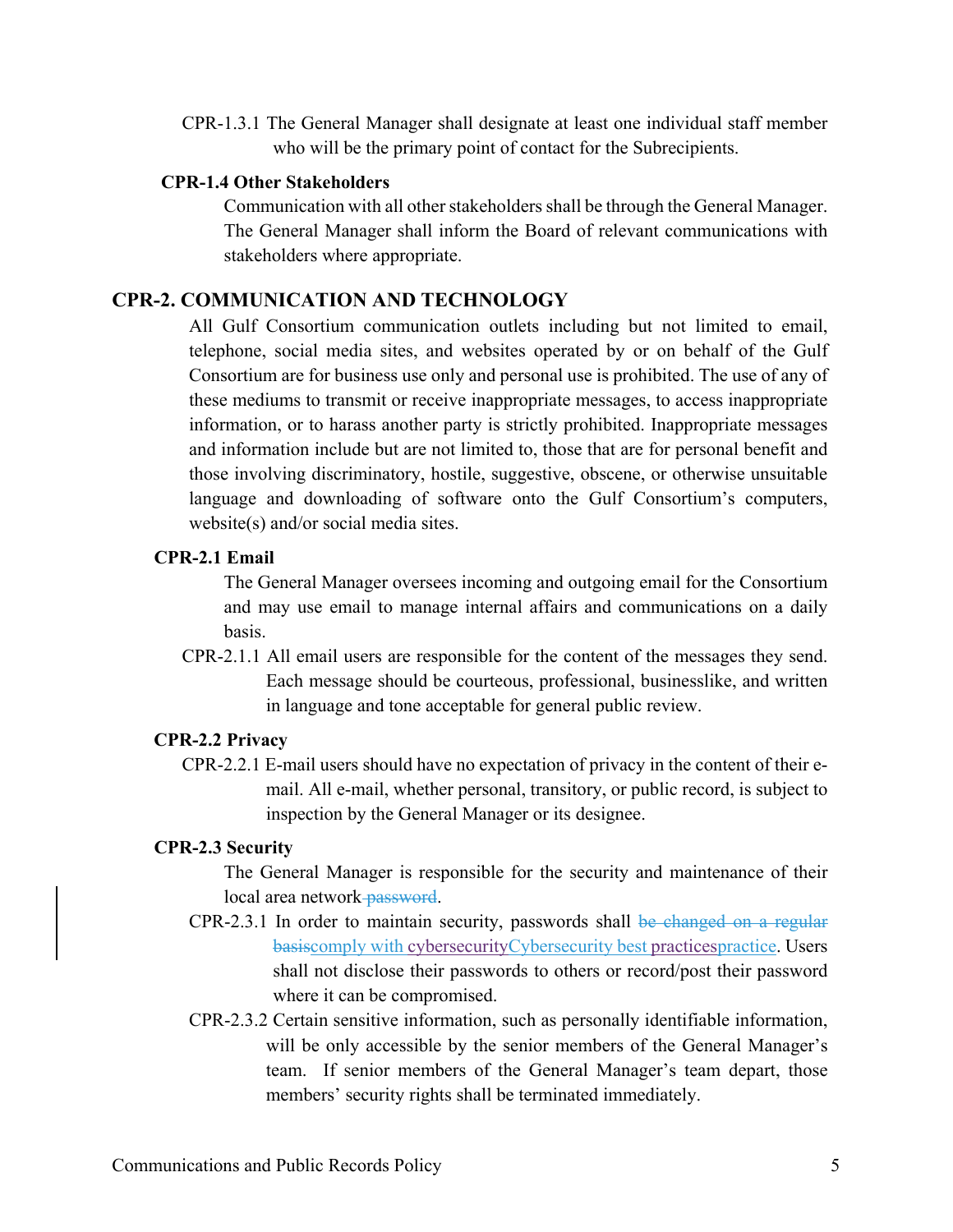CPR-2.3.1 The General Manager shall oversee and provide due care for the Gulf Consortium's electronic data including back-up solutions which adhere to industry standards. Any data loss or theft shall be immediately reported to the Board.

# **CPR-3. SOCIAL MEDIA POLICY**

#### **CPR-3.1 General**

The Gulf Consortium may at times utilize Social Media as a means to disseminate information to the public and provide for news and updates concerning the goals and objectives of the Consortium, the State Expenditure Plan, and the status of projects contained in same. "Social Media," as used herein, means and includes blogs, websites, Facebook profiles/pages, Twitter feeds, Instagram, and related websites available for the dissemination of information and viewing by the public. The rules set out herein are intended to provide for the responsible and appropriate use of social media in furtherance of this purpose.

### **CPR-3.2 Use of Personal Social Media Sites**

Gulf Consortium Members, employees, and consultants, including the General Manager, may create, manage, administer, or communicate news and their own views and opinions regarding Consortium business through Social Media, but must ensure that they do not hold out such views as representative of the Consortium as a whole. As further described in Section 4 of this Policy, communications on personal Social Media sites may constitute Public Records and must be retained in accordance with Florida law.

### **CPR-3.3 Creation and Use of Gulf Consortium Social Media Sites.**

- CPR-3.3.1 The Board may authorize the General Manager to create and manage Social Media Sites on behalf of the Gulf Consortium. Each Consortium Social Media Site shall have at least one individual designated by the General Manager who shall be responsible for the administration, updating, and maintenance of thereof (the "Page Administrator"). Each Page Administrator shall be required to undergo training covering state public records laws including but not limited to those contained in Chapter 119, Florida Statutes.
- CPR-3.3.2 The Page Administrator shall post the following on a Consortium Social Media Site:

The Gulf Consortium's name and approved logo;

- 1. An e-mail address or telephone number for contact purposes;
- 2. Official Gulf Consortium information, resources, calendars, events,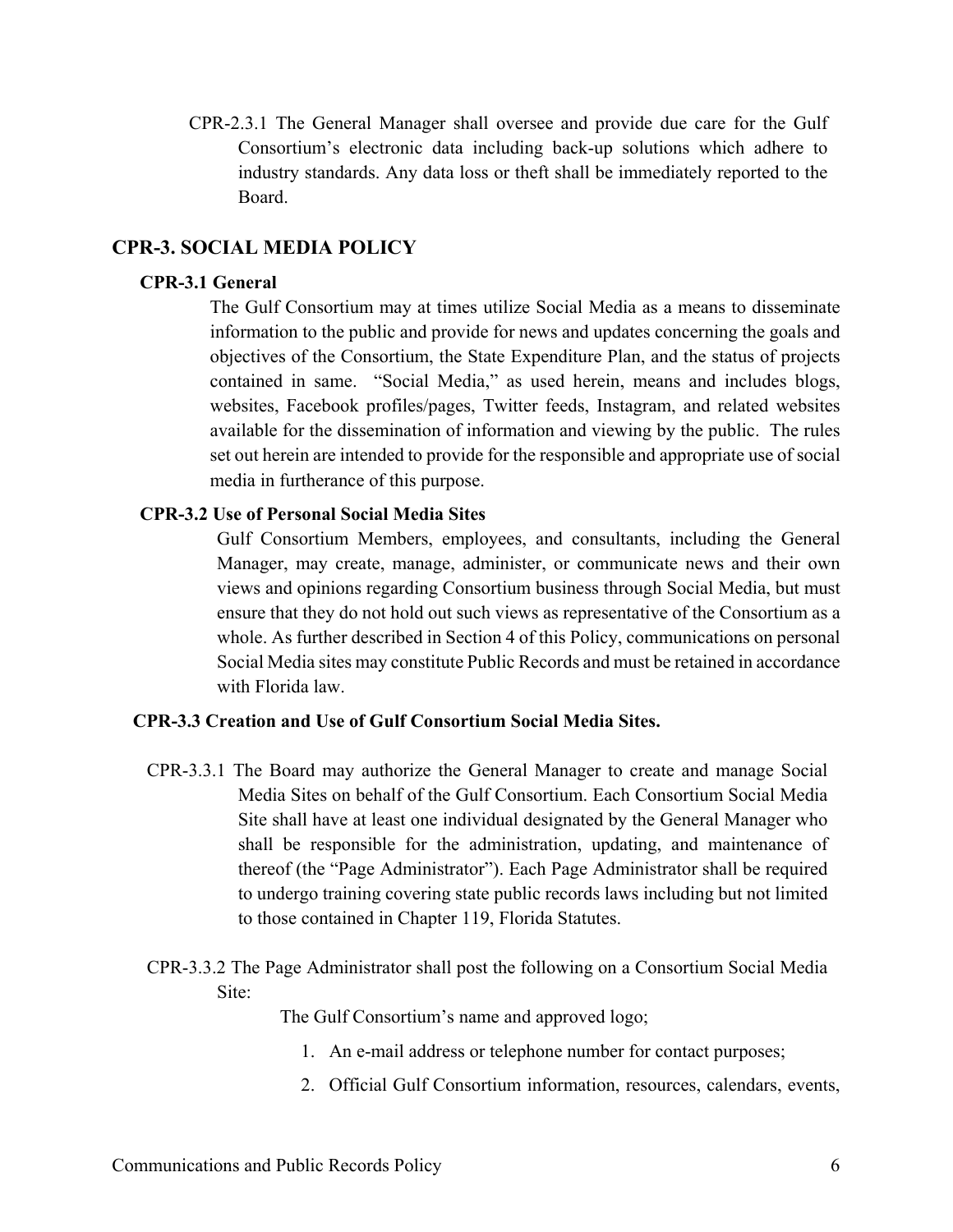and news; and

3. A link to the Gulf Consortium's website.

Gulf Consortium Social Media Sites may not be used for the following:

- 1. To communicate political advertisements or electioneering communications concerning an issue, referendum, or other matters that may be subject to the vote of the electors, except for electioneering communications limited to solely factual information in accordance with section 106.113, Florida Statutes;
- 2. To communicate personal opinions; or
- 3. To communicate irrelevant, impertinent or slanderous information.
- CPR-3.3.3 Two-Way Communication.At the discretion of the General Manager, Consortium Social Media Sites may be structured to allow for two-way communication between the Consortium and the Public. Where two-way communication is permitted, members of the general public may be allowed to post comments and other content which relates to the general purpose and subject matter of the site. In the event the Consortium elects to allow for two-way communication, the following terms of use shall be posted on the Consortium Social Media Site:

"The Gulf Consortium has created this page as a limited public forum for the purpose of facilitating the dissemination of information and communication with the public concerning [Insert Description of Type of Info to Be Provided]. Please be aware that when engaging with the Gulf Consortium through social media, you agree to adhere to the following terms of use:

- a. Florida has broad public records laws. All postings on this page, including personal information, may be public records under Florida public records laws and all information is being preserved by the Gulf Consortium.
- b. Please keep all comments and discussion on topic and related to the purpose of the page.
- c. The following are **expressly prohibited:** pornography; graphic or obscene content; content that promotes illegal activity; violations of copyrights and trademarks; content that promotes, fosters or perpetuates discrimination on the basis of race, creed, color, age, religion, gender, marital status, status with regard to public assistance, national origin, physical or mental disability, gender identity or sexual orientation; content that constitutes an imminent threat; and solicitations, advertisements, or other content that is commercial in nature."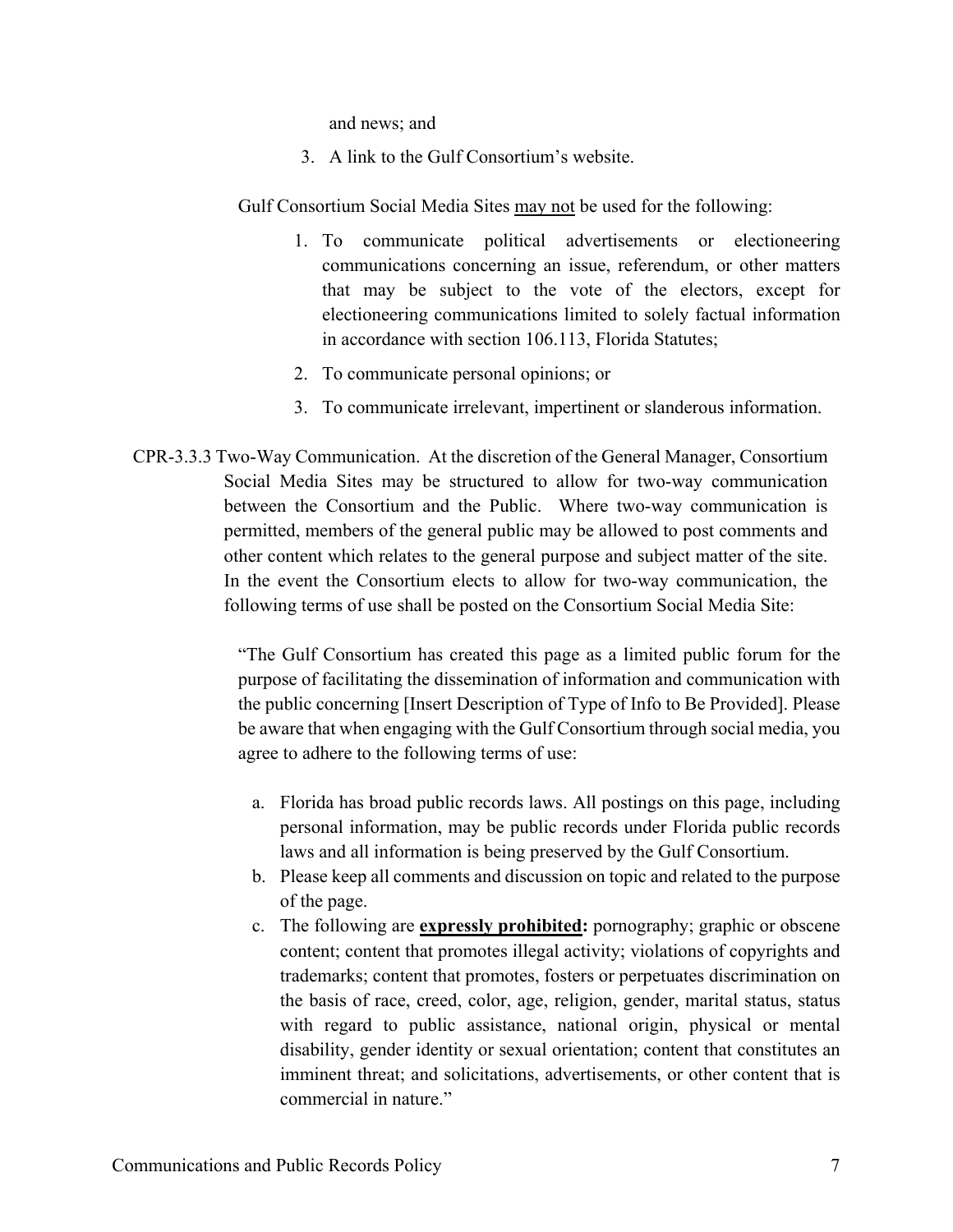#### CPR-3.3.4 Retention of Records

- a. In accordance with Chapter 119, Florida Statutes, all communications made through Social Media regarding Gulf Consortium business by Consortium Board Members, agents, employees, volunteers, or contractors and comments by the public on Consortium Social Media Sites are Public Records and must be stored according to the retention schedule established by the Department of State.
- b. Communications on personal Social Media sites regarding Gulf Consortium business may also be considered a public record under the definitions in Chapter 119, Florida Statutes. It is the sole responsibility of the Consortium Board Members, agents, employees, volunteers, and/or contractors who utilize personal Social Media sites to capture and save any communications received on the social media sites which relate to official Consortium business and provide such communications to the Consortium's public records custodian so that such communications may be retained according to the retention schedule established by the Department of State.
- CPR-3.3.5 Sunshine Law Requirements for Board Members Utilizing Gulf Consortium or Personal Social Media.Board Members who use Gulf Consortium Social Media Sites or personal Social Media sites must exercise caution to comply with Chapter 286, Florida Statutes. Pursuant to the requirements of Chapter 286, Florida Statutes, Board Members must not engage in an exchange or discussion of matters with other Board Members via Social Media on matters that will foreseeably come before that Board.

# **CPR-4. PUBLIC RECORDS**

## **CPR-4.1 Public Record Defined**

The term "Public Record" refers to all documents, papers, letters, maps, books, tapes, photographs, films, sound recordings, data processing software, or other material, regardless of the physical form, characteristics, or means of transmission, made or received pursuant to law or ordinance or in connection with the transaction of official business by the Gulf Consortium.

### **CPR-4.2 Compliance with Public Records Laws.**

The Gulf Consortium, any committees, consultants, and all Members shall fully comply with the public records laws embodied in Chapter 119, Florida Statutes. The General Manager shall serve as the custodian of Public Records for the Gulf Consortium. It shall be the duty of the custodian to ensure that Public Records are kept secure, reasonably protected from alteration or destruction, and readily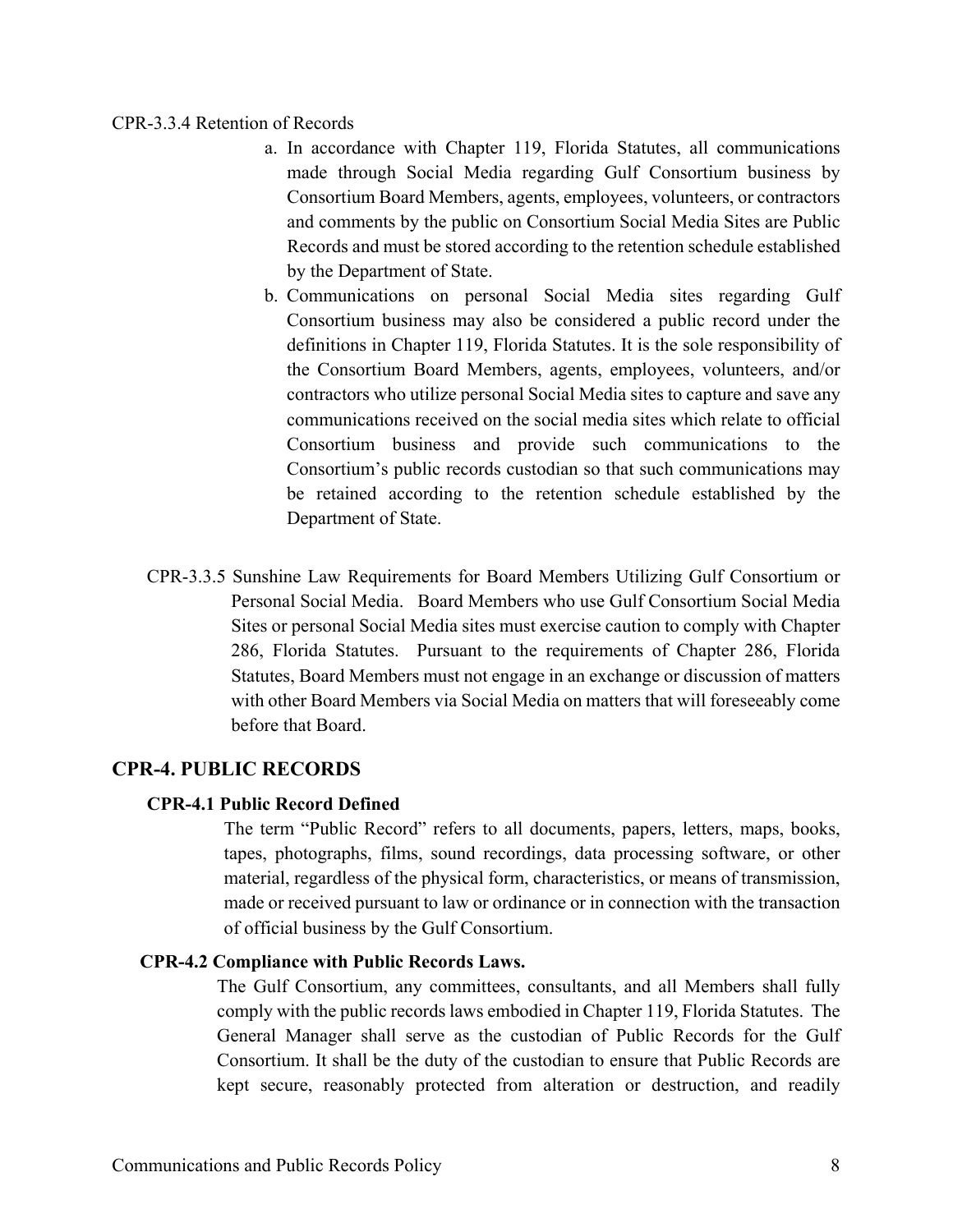available for inspection.

CPR-4.2.1 Request log – The Consortium will maintain a record of each Public Records request which will identify the date of the request; the name of the requestor if identified; and a general description of the records requested. Completed public records requests will be logged either manually or electronically. Such logs will allow the General Manager to review the timeliness of responses.

# **CPR-4.3 Public Records Requests.**

- CPR-4.3.1 Public Records requests may be made in person, in writing, by phone, by email, or fax. The contact information for the custodian to be used for receiving and processing public records requests shall be maintained on the Gulf Consortium's website and prominently posted in the primary administrative building in which public records are routinely created, sent, received, maintained, and requested. The requestor does not have to provide a name, contact information, or show any special or legitimate interest in the record requested. However, if an individual requests records that are deemed confidential or entitled to exemption and the requestor claims entitlement to view the records, then identification may be requested.
- CPR-4.3.2 The Gulf Consortium cannot refuse a request because it is "over broad," but can request clarification from the person requesting records. The custodian is not required to answer questions concerning the requested records, create records that do not already exist, or reformat its records in a particular form other than the form in which they already exist. The custodian must allow inspection and copying within limited reasonable time. The custodian shall retrieve the record, review for exemptions and/or confidential information (in coordination with the Gulf Consortium's legal counsel where appropriate), and redact or delete any portion claimed exempt.
- CPR-4.3.3 Public Records are to be made available for inspection and copying within a reasonable amount of time but in no case longer than five (5) business days following the original request, except for unusual circumstances, such as voluminous records or requests requiring extensive staff time. When unusual circumstances arise, the custodian should contact persons requesting documents every five (5) days until the request is fulfilled to inform them of progress in obtaining requested material. When a person desires to review original public record files, it is necessary that a representative of the Consortium be present to ensure the integrity of the public records is maintained. As such, the Consortium may impose a special service charge for time personnel time that is in excess of 30 minutes needed to oversee a person's review of original public records in accordance with CPR-4.4 below.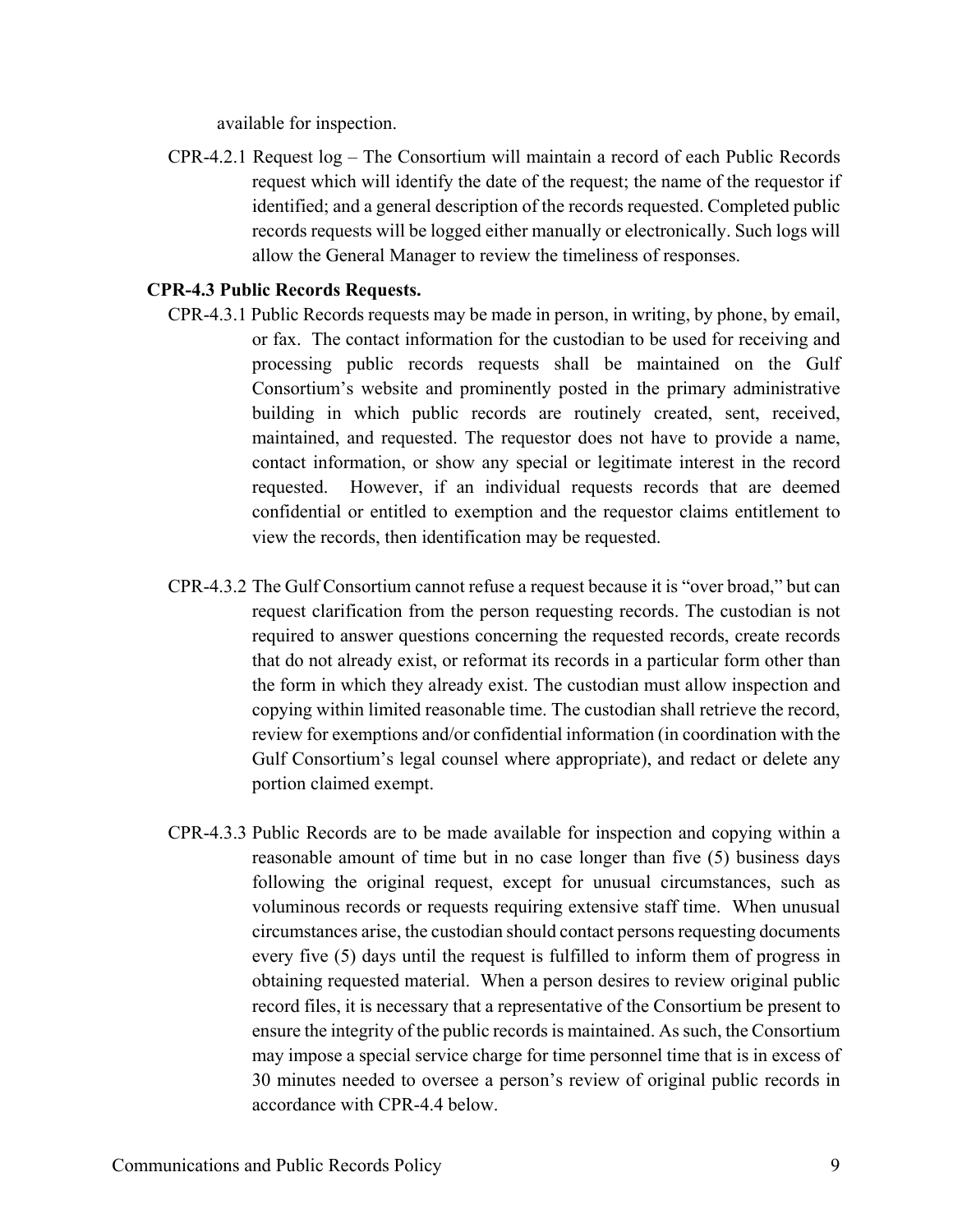## **CPR-4.4. Costs**

For all physical copy Public Records requests, the following fee schedule shall apply:

> \$.15 per page for single page copies (8.5" x 11" and 8.5"x 14) \$. 20 per page for double sided copies \$1.00 per CD/DVD \$1.00 per page for a certified copy of a public record

Costs for duplication of larger sized documents and records (i.e. planning maps, topographical maps, bound books, etc.) are charged at the actual cost associated with the duplication.

There shall be no charge for the first 30 minutes of time spent by the custodian or such other person as designated by the Gulf Consortium or General Manager in compiling Public Records pursuant to a Public Records request. If the nature or volume of Public Records requested to be inspected or copied is such as to require extensive use of information technology resources or extensive clerical or supervisory functions, a special service charge may be imposed. Any such special service charge so imposed shall be reasonable and shall be based on the actual cost incurred for the extensive use of information technology resources or the labor cost of the personnel providing the service that is actually incurred by the Gulf Consortium or attributable to the clerical and supervisory assistance required, or both. Actual cost means base salary plus benefits for the lowest paid employee who is qualified to perform the service or the applicable contractual rates for contracted Consortium services.

CPR-4.4.1 In order to maximize the efficient use of Gulf Consortium resources, upon receipt of a Public Records request, the custodian shall estimate all costs associated with fulfilling that request and provide that estimate to the requestor within two (2) business days of receipt of the request. Any estimates in excess of \$10 must be paid in full before the custodian begins producing the requested records. Upon receipt of a deposit of all estimated costs, the requested materials shall be made available within a reasonable time thereafter, which should not to exceed five (5) business days unless unusual circumstances exist. If the deposit exceeds the cost of the request, the balance will be returned to the requestor. In all cases, the total cost associated with processing a Public Records request must be paid before any materials will be provided to the requestor.

## **CPR-4.5. Retention of Public Records**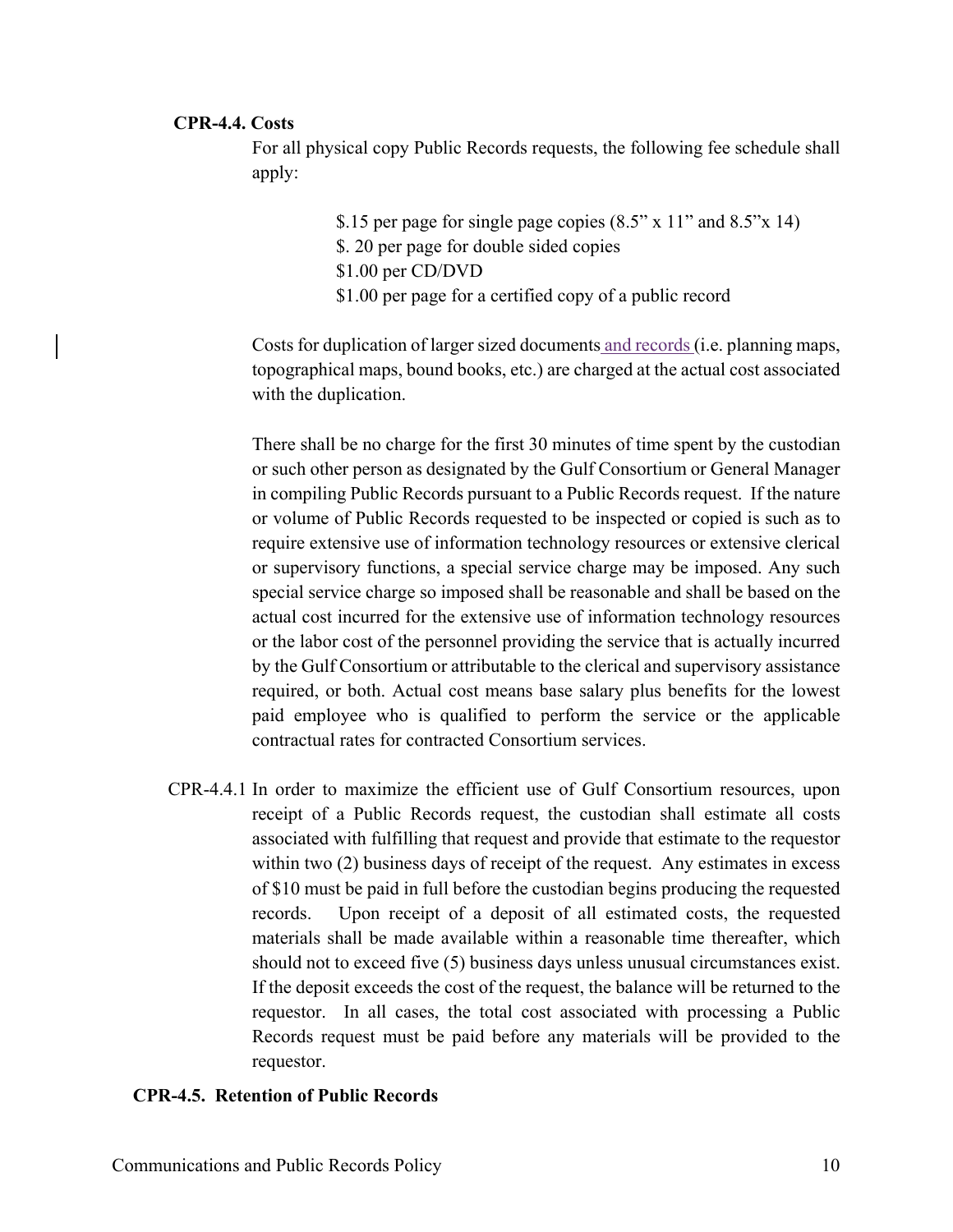- CPR-4.5.1 The custodian shall be responsible for ensuring that all Gulf Consortium Public Records are preserved in accordance with the retention schedule for state and local government agencies established by the State of Florida, General Records Schedule for State and Local Government Agencies. The custodian must keep records secure, reasonably protected from alteration or destruction, and readily available.
- CPR-4.5.2 Every Consortium officer, employee, and consultant must ensure the retention of public records within their control and must ensure that such records are made available to the custodian when responsive to public records requests.
- CPR-4.5.3 Emails relating to official Consortium business are Public Records. All Consortium Board Members, employees, agents, and contractors are responsible for ensuring the preservation of all emails constituting Public Records and shall provide such to the custodian for inspection and copying upon request.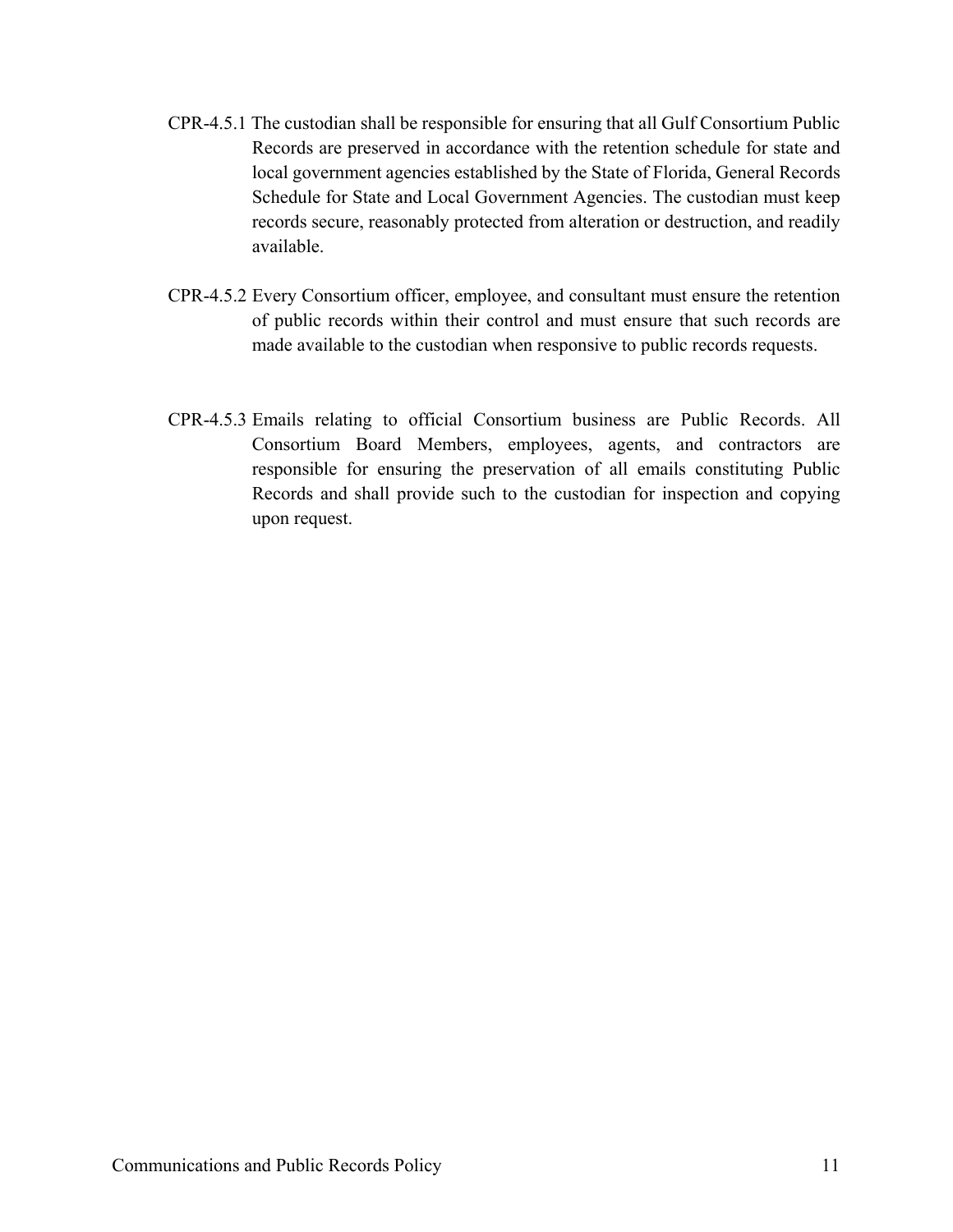# **AGENDA ITEM 9**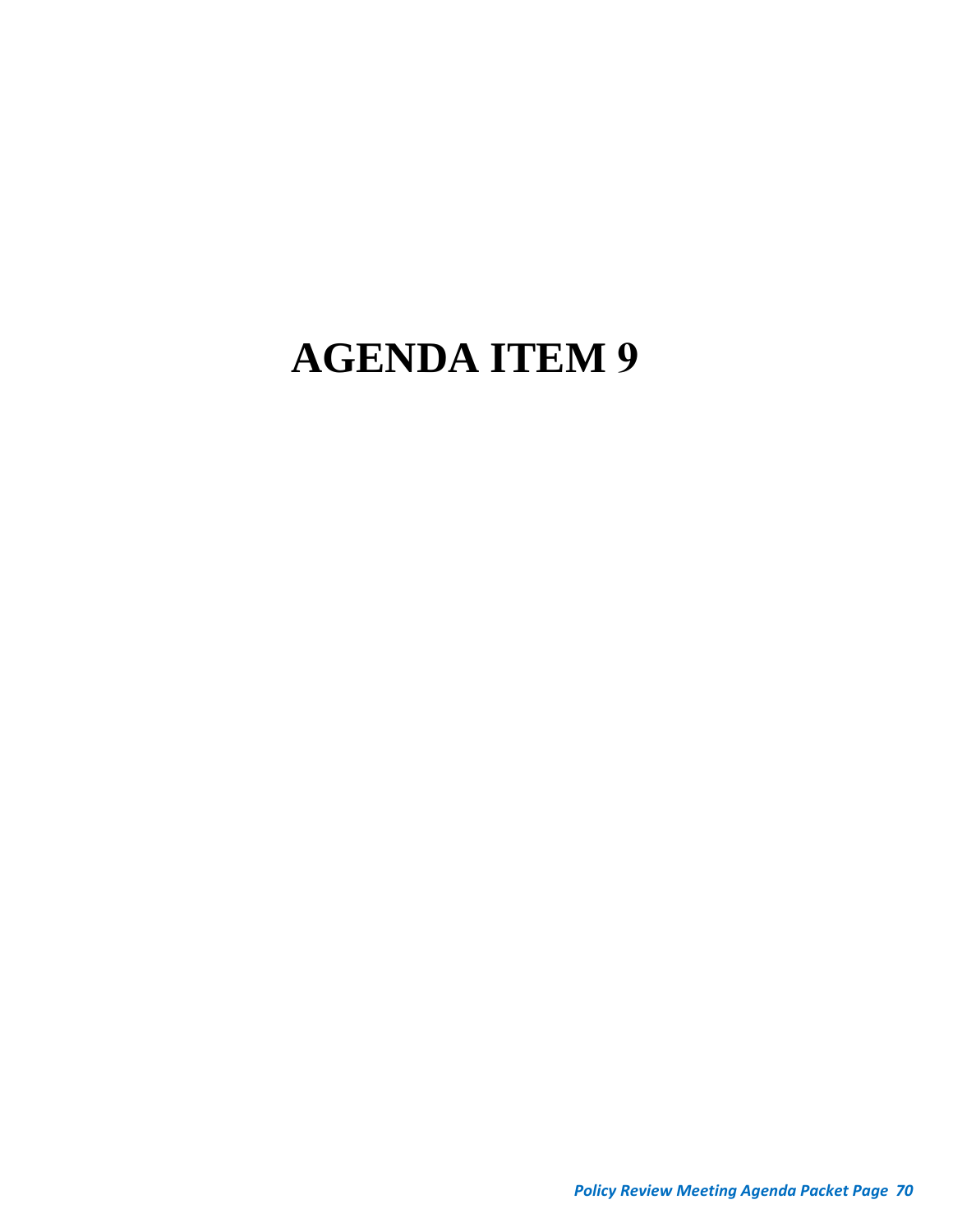# CONDUCT POLICY

for The Gulf Consortium

December 2019JuneMay 2021

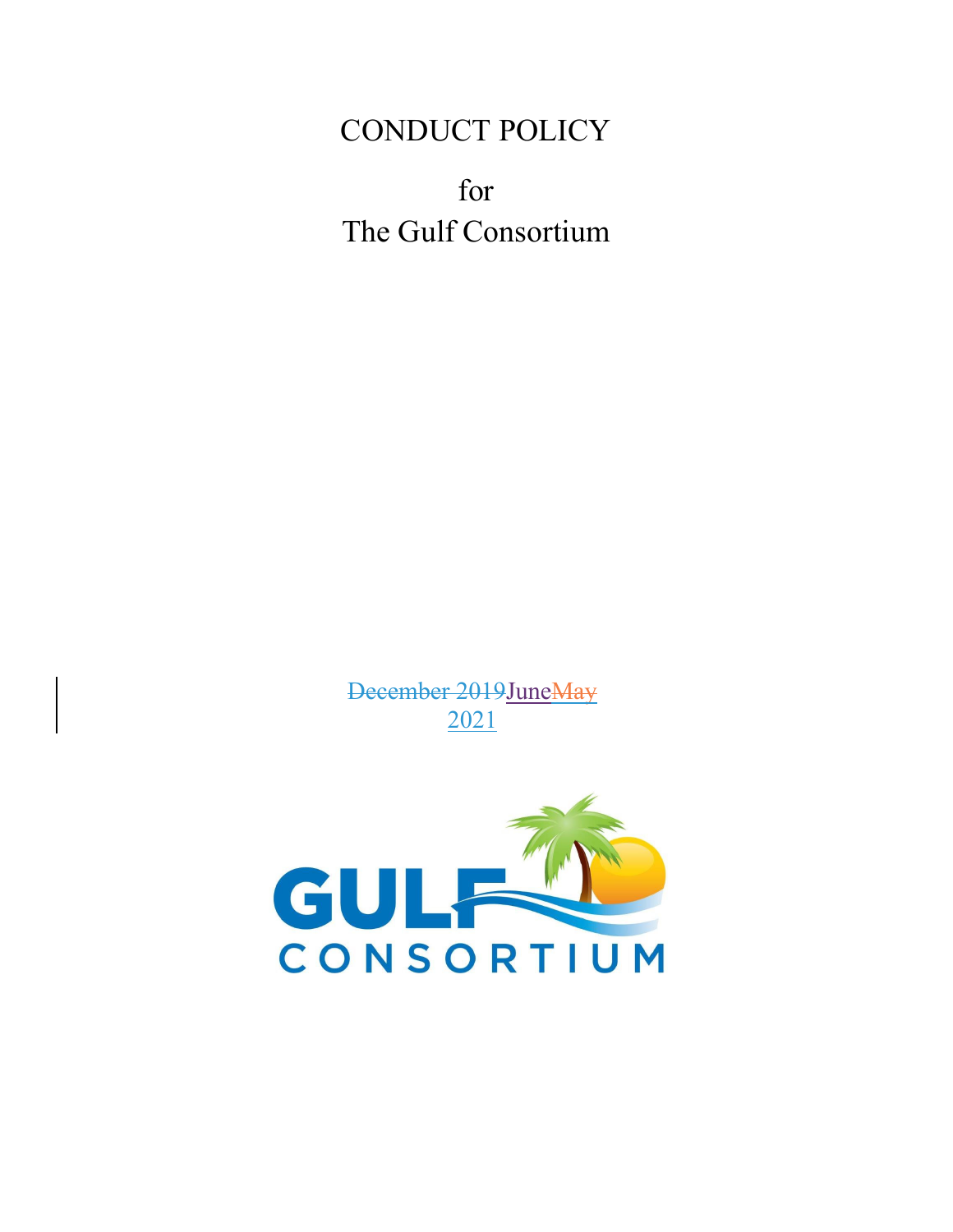# **Contents**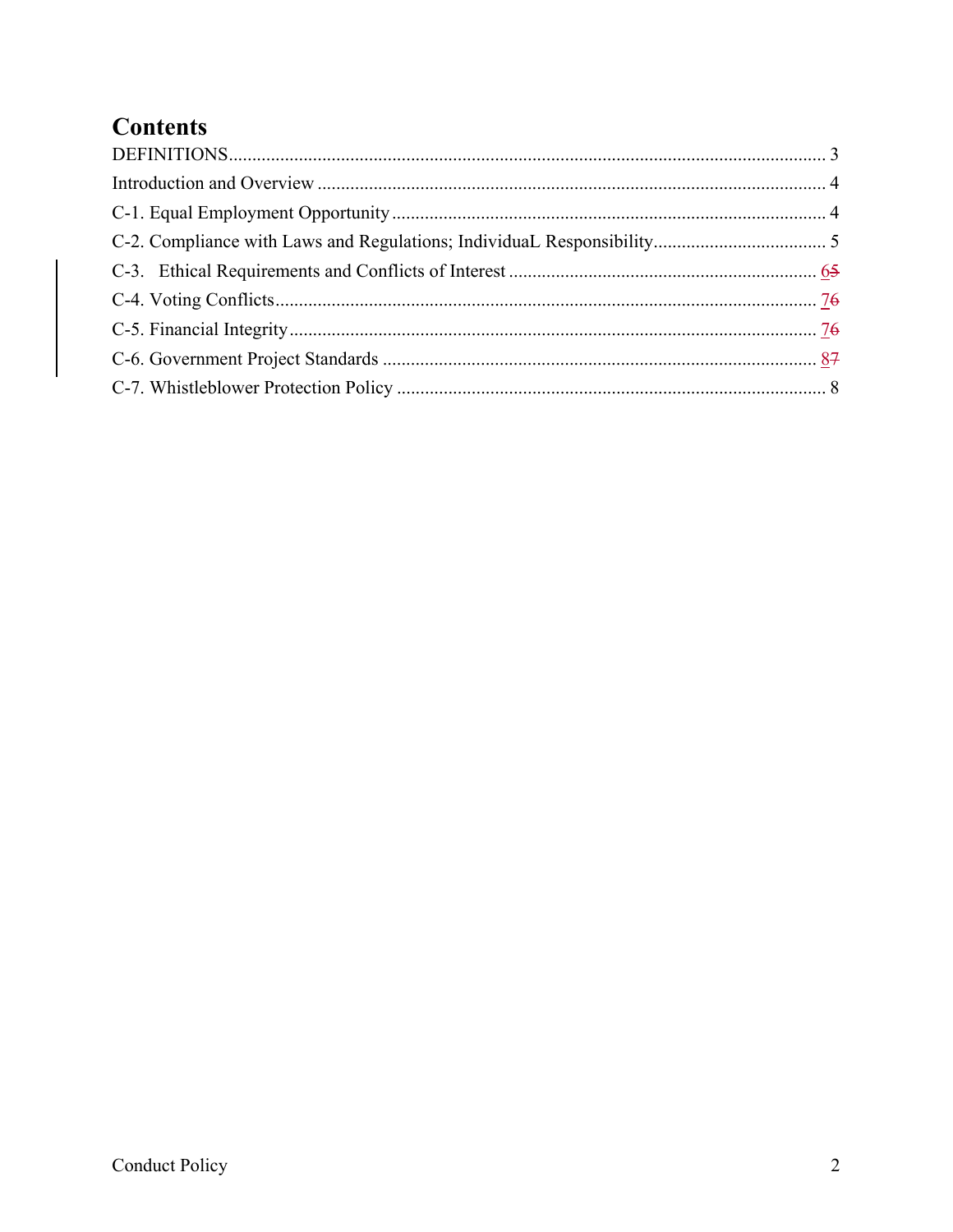#### **DEFINITIONS**

The following terms defined in this section shall have the meanings set forth below whenever they appear in the Gulf Consortium Policies:

- 1. "Board" means the Board of Directors of the Gulf Consortium.
- 2. "Business" means any corporation, partnership, individual, sole proprietorship, joint stock company, joint venture, or any other private legal entity.
- 3. "Consortium" shall mean the Gulf Consortium, created under the Florida Interlocal Cooperation Act (Part I of Chapter 163, Florida Statutes) and the Interlocal Agreement entered into by its members on September 12, 2012.
- 4. "Data" means recorded information, regardless of form or characteristic.
- 5. "General Counsel" shall refer to the person or persons retained to provide legal counsel to the Consortium.
- 6. "General Manager" shall refer to the staff so designated by the entity contracted to provide General Manager services for the Consortium.
- 7. "Member County" shall mean a county which is a member of the Gulf Consortium, created under the Florida Interlocal Cooperation Act (Part I of Chapter 163, Florida Statutes) and the Interlocal Agreement entered into by its members on September 12, 2012.
- 8. "Person" means any business, individual, committee, club, other organization, or group of individuals.
- 9. "Procurement" means buying, procuring, leasing, or otherwise acquiring any materials, supplies, services, or equipment. It also includes all functions that pertain to the obtaining of any material, supplies, services, construction, and equipment, including description of specifications and requirements, selection and solicitation of resources, preparation, and award of contract.
- 10. "Specification" means any description of the physical or functional characteristics of the nature of a material, supply, service, construction, or equipment item. It may include a description of any requirement for inspection, testing, recycled, or degradable materials content, or preparing a material, supply, service, construction, or equipment item for delivery.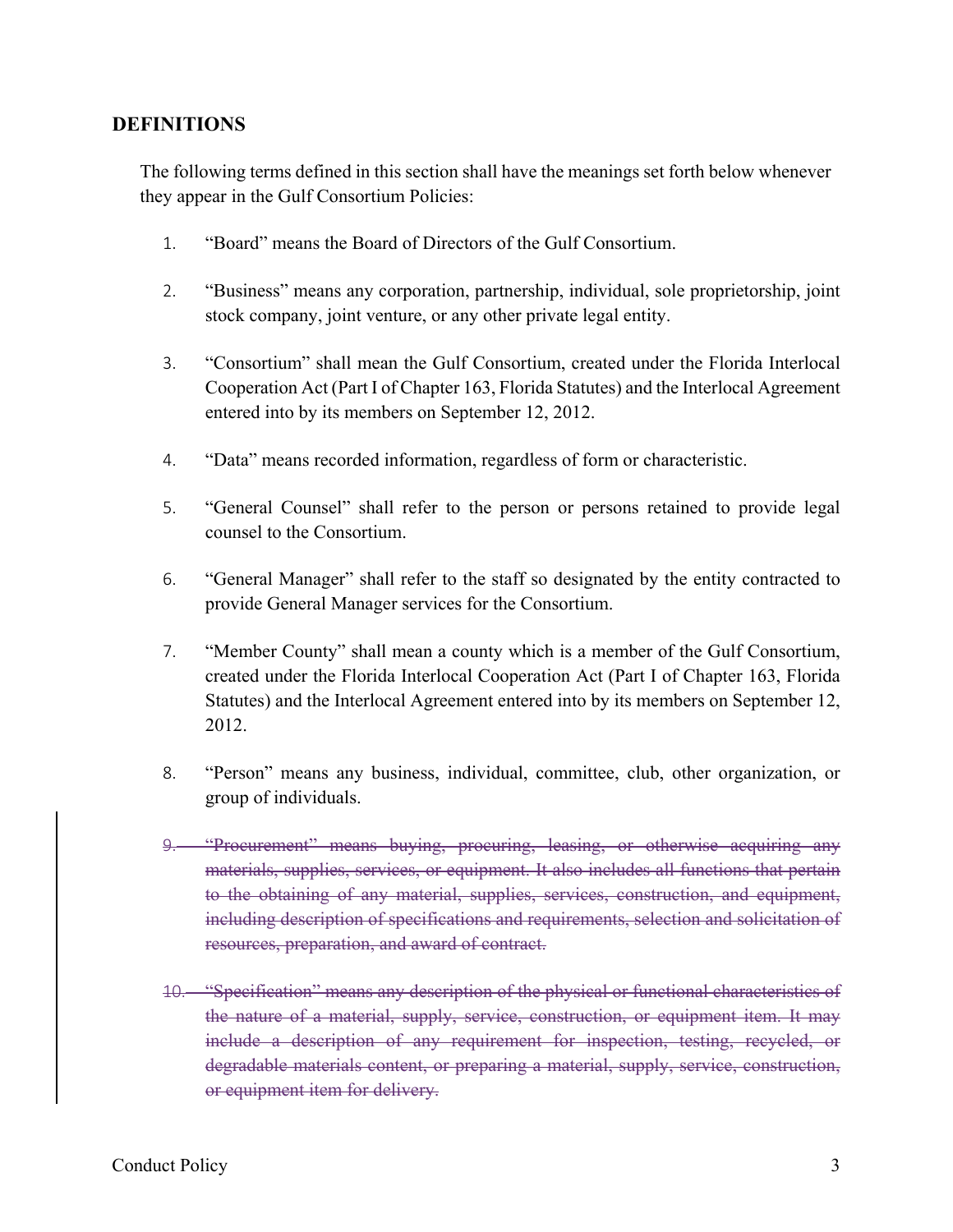## **INTRODUCTION AND OVERVIEW**

The Gulf Consortium adheres to sound professional and ethical standards without compromise. The intent of this Code of Conduct ("Code") is to establish clear ethical guidelines and requirements applicable to all persons and entities working for or on behalf of the Gulf Consortium. Every Director, employee, contractor, consultant, or agent appointed or working on behalf of the Gulf Consortium must read, understand, and comply fully with the principles established by this Code of Conduct.

Ethical conduct is a matter of proper intent, characterized by truthfulness and honesty, compliance with all applicable laws and regulations, and the careful exercise of good professional judgment. Occasionally, one may be placed in situations in which there is a good-faith disagreement as to what may be the appropriate course of conduct. This Policy is not an exhaustive description of appropriate conduct, because it is impractical to cover in a document of this nature all the significant legal requirements of each jurisdiction in which the Gulf Consortium operates.

The Gulf Consortium requires its Directors, employees, and consultants (including but not limited to the General Manager and General Counsel) to:

- Abide by the ethical requirements set forth in the Florida Constitution and Chapter 112, Florida Statutes;
- Uphold the highest standards of ethical conduct in every action they take;
- Know the rules and laws that govern their duties, and follow them;
- Perform all duties to the best of their ability at all times;
- Use their best efforts to promote and protect the interests of the Gulf Consortium; and
- Operate in the best interest of the public and the member counties the Gulf Consortium serves.

The Gulf Consortium regards violations of this Conduct Policy as serious matters. A breach of established policy can put the Gulf Consortium and its member Counties at risk. Anyone who violates this Conduct Policy may be subject to disciplinary action. In addition, violations of law can result in civil or criminal penalties to the individual as well as the Gulf Consortium. This can also apply to an employee, contractor, consultant, or agent at any level of the Gulf Consortium who directs, approves, or condones violations, or who has knowledge of violations and does not promptly report and correct them.

## **C-1. EQUAL EMPLOYMENT OPPORTUNITY AND TITLE VI POLICY**

It is the Gulf Consortium's policy to provide equal consideration in all employment matters regardless of race, color, religion, sex, age, national origin, handicap/disability, veteran's status, or sexual preference. The Gulf Consortium seeks to provide an environment that is free of unlawful discrimination and harassment. The Gulf Consortium complies with all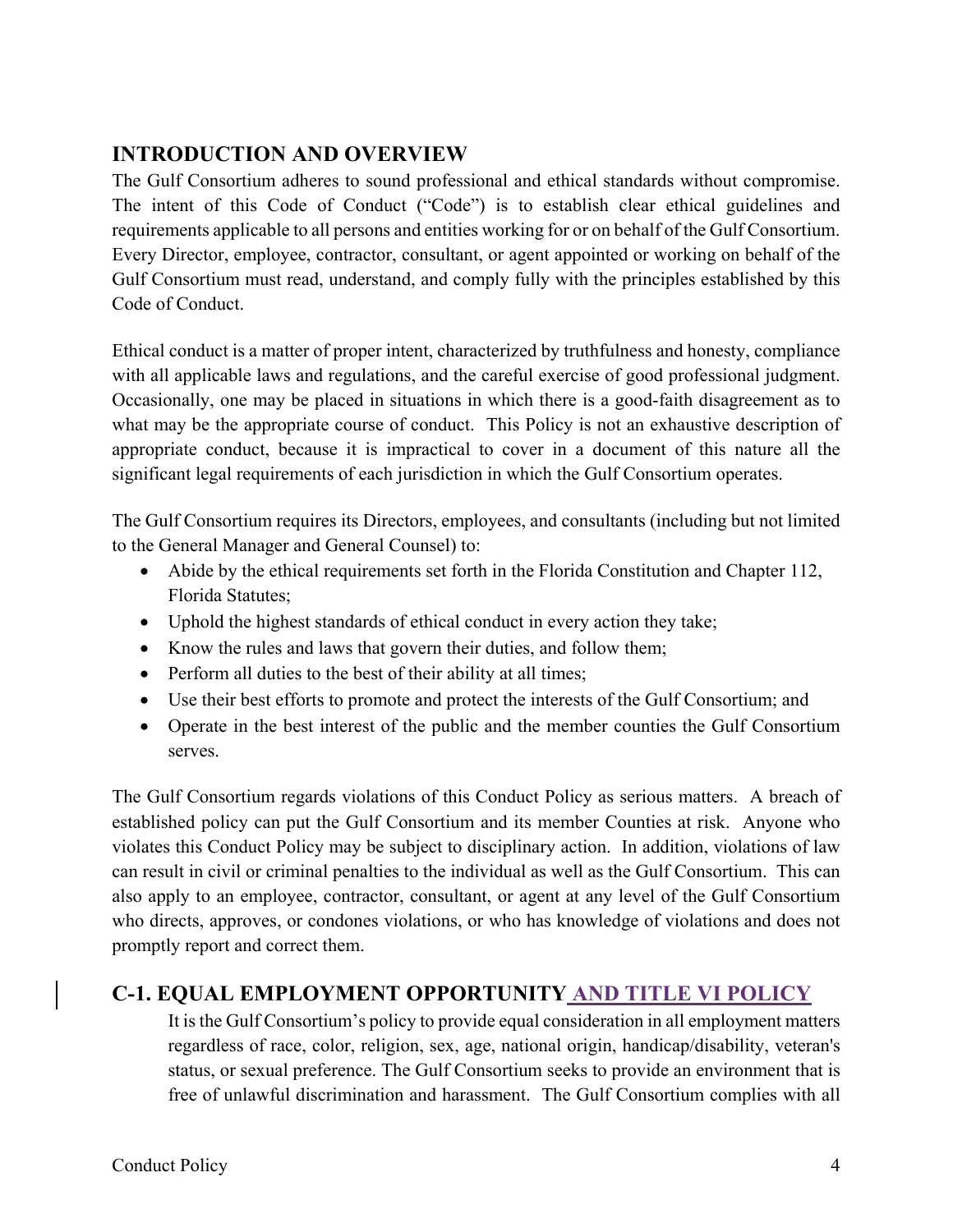applicable government employment laws and regulations.

The Gulf Consortium complies with the mandates of the Americans with Disabilities Act of 1990, as amended (ADA). In that regard, qualified individuals with disabilities are encouraged to participate with the Gulf Consortium and the Gulf Consortium will reasonably accommodate such individuals.

The Gulf Consortium operates in compliance with Title VI of the Civil Rights Act of 1964, which prohibits discrimination on the basis of race, color, or national origin in programs and activities receiving Federal financial assistance. Specifically, Title VI provides that "no person in the United States shall, on the ground of race, color, or national origin, be excluded from participation in, be denied the benefits of, or be subjected to discrimination under any program or activity receiving Federal financial assistance." (42 U.S.C. Section 2000d). The Gulf Consortium is committed to ensuring that no person is excluded from participation in, or denied the benefits of the programs and services it offers.

Persons requiring special language services related to any program, service, or activity offered by the Gulf Consortium should contact the General Manager via the contact information provided below.

The Gulf Consortium has established a discrimination complaint procedure and will take prompt and reasonable action to investigate and eliminate discrimination when found. Any person who believes that he or she has been subjected to discrimination based upon race, color, national origin, sex, age, disability, religion, income or family status in any of Consortium's programs, services or activities may file a complaint with the Consortium.

Complaints should be submitted to:

ATTN: Gulf Consortium General Manager The Balmoral Group 165 Lincoln Avenue Winter Park, FL 32789 Phone: 407-629-2185 Email: DDourte@balmoralgroup.us

If possible, the complaint should be submitted in writing and contain the identity of the complainant, the basis for the allegations (i.e., race, color, national origin, sex, religion, age, disability, family or income status); and a description of the alleged discrimination with the date of occurrence. If the complaint cannot be submitted in writing, the complainant should contact the General Manager for assistance.

## **C-2. COMPLIANCE WITH LAWS AND REGULATIONS; INDIVIDUAL RESPONSIBILITY**

It is of critical importance that all Gulf Consortium Directors, employees, contractors,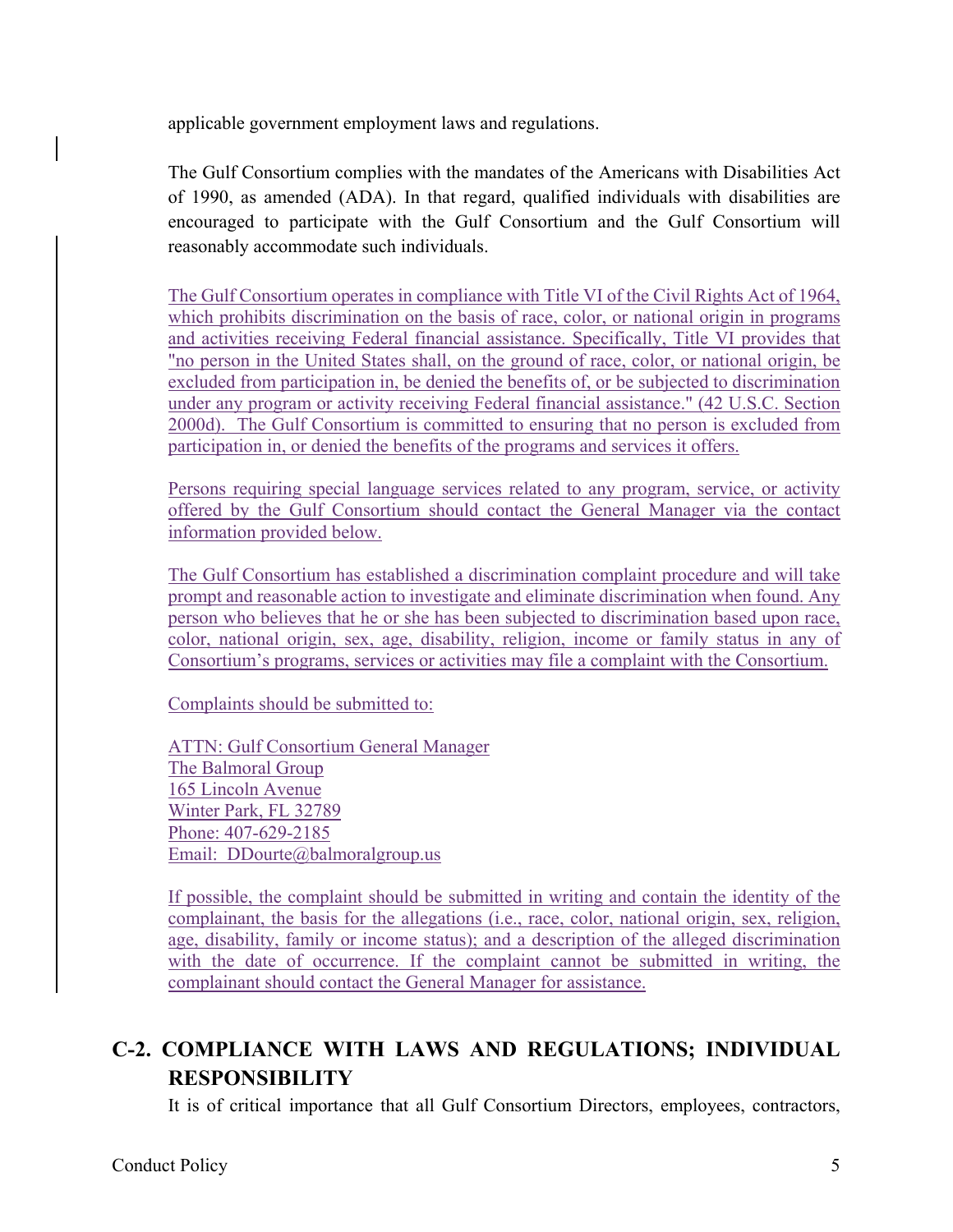consultants, and agents understand and comply with all applicable federal, state and local laws. If Gulf Consortium Directors, employees, contractors, consultants, or agents have questions concerning a specific legal or regulatory requirement or concerning a particular situation, they should, consult with the Gulf Consortium's General Counsel.

As a basic tenant tenetteneant of high professional and ethical standards, each person is responsible for their own conduct. Consortium Directors, employees, contractors, consultants, and agents may not justify illegal or unethical conduct by claiming they were ordered by someone else or that such conduct was only "minor" in nature. Nor may Consortium Directors, employees, contractors, consultants, or agents direct someone to commit an illegal or unethical act or omission, regardless of the perceived "minor" nature of the conduct. If a representative of the Gulf Consortium is approached by anyone inside or outside the Gulf Consortium with a request to do something unethical or illegal, that person should refuse to do so and immediately report the incident to the General Manager and/or General Counsel.

## **C-3. ETHICAL REQUIREMENTS AND CONFLICTS OF INTEREST**

The Gulf Consortium shall adhere to the Code of Ethics for Public Officers and Employees codified in Chapter 112, Part III, Florida Statutes. Chapter 112, Part III, Florida Statutes, prohibits, among other things, the following:

- A Gulf Consortium Director, employee, or consultant (including the General Manager and General Counsel) from soliciting or accepting any gift, loan, favor, reward, or service (i.e. anything of value) that would cause a reasonably prudent person to be influenced in the discharge of official duties, or that is based upon any understanding that the action and/or judgment of the official or employee "would be influenced thereby."
- A Gulf Consortium Director, employee, or consultant (including the General Manager and General Counsel) from transacting business on behalf of the Gulf Consortium with any business entity in which either the Director, employee, managing consultant, General Counsel or their immediate family has a "material interest," defined as direct or indirect ownership of more than 5% of the total assets or capital stock of such business entity.
- A Gulf Consortium Director, employee, or consultant (including the General Manager and General Counsel) from accepting compensation to influence any action in his/her official capacity with the Gulf Consortium.
- A Gulf Consortium Director, employee, or consultant (including the General Manager and General Counsel) from using his/her position to secure a special privilege, benefit, or exemption for him/herself or others.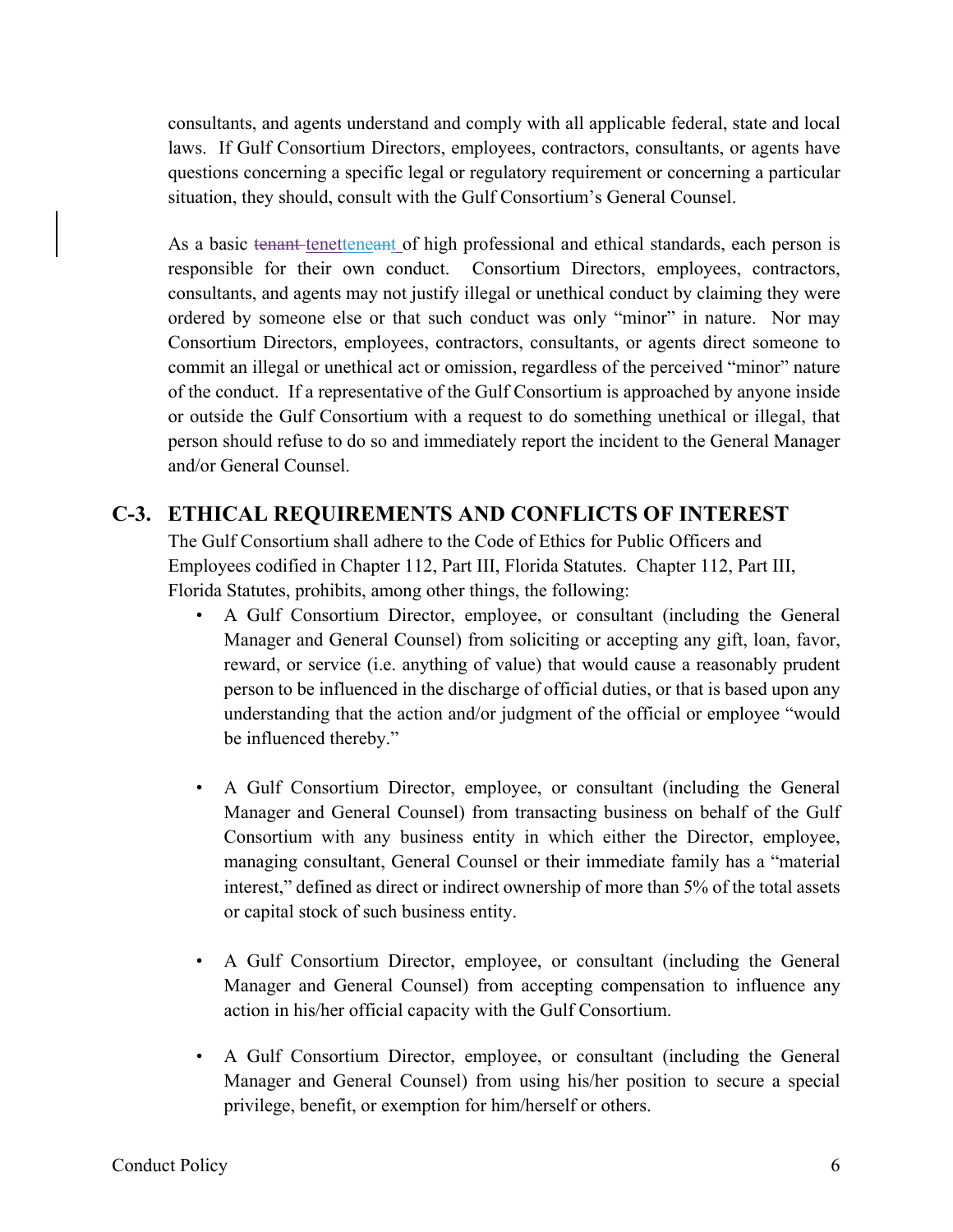- A Gulf Consortium Director, employee, or consultant (including the General Manager and General Counsel) from holding any employment or contractual relationship with any business entity or any agency which is subject to the regulation of, or is doing business with, the Gulf Consortium.
- A Gulf Consortium Director, employee, or consultant (including the General Manager and General Counsel) from disclosing or using information not available to the general public, gained by reason of their official position, for his/her personal gain or for the gain of any other person or business entity.

All contractors and suppliers engaging in business transactions with the Gulf Consortium shall be advised of these prohibitions. Any questions concerning these or other ethical requirements applicable to the Consortium should be referred to the Consortium's General Counsel.

## **C-4. VOTING CONFLICTS**

In accordance with section 112.3143, F.S., Gulf Consortium Directors are prohibited from voting on any matter that the Director knows would inure to his or her special private gain or loss, or to the special private gain or loss of: (1) any principal by whom the Director is retained; (2) any "relative" as defined in section 112.3143, F.S.; or any business associate of the Director.

In the event of a voting conflict, Directors must: (1) disclose the nature of the conflict prior to the vote being taken, and (2) refrain from voting on the item. Directors shall make every reasonable effort to disclose the nature of the conflict in a written memorandum filed with the General Manager prior to the vote. In the event it is not possible for the Director to file such memorandum before the vote, it shall be filed with the General Manager no later than 15 days after the vote. Upon disclosing the nature of the conflict, the Director may participate in Board discussion of the item.

Directors are strongly encouraged to consult with Gulf Consortium General Counsel prior to Board meetings at which official action will be taken to identify potential voting conflict issues.

### **C-5. FINANCIAL INTEGRITY**

The financial books, records, and accounts of the Gulf Consortium must accurately and fairly reflect in reasonable detail the Gulf Consortium's assets, liabilities, revenues, and expenses. Any person or entity having occasion to prepare such records must do so in conformity with 2 CFR Part 200, generally accepted accounting principles (GAAP), generally accepted auditing standards (GAAS), and the U.S. Foreign Corrupt Practices Act, as amended. No false or fictitious entries may be made on the books, records, or accounts of the Gulf Consortium, nor shall funds or accounts be established or maintained for purposes that are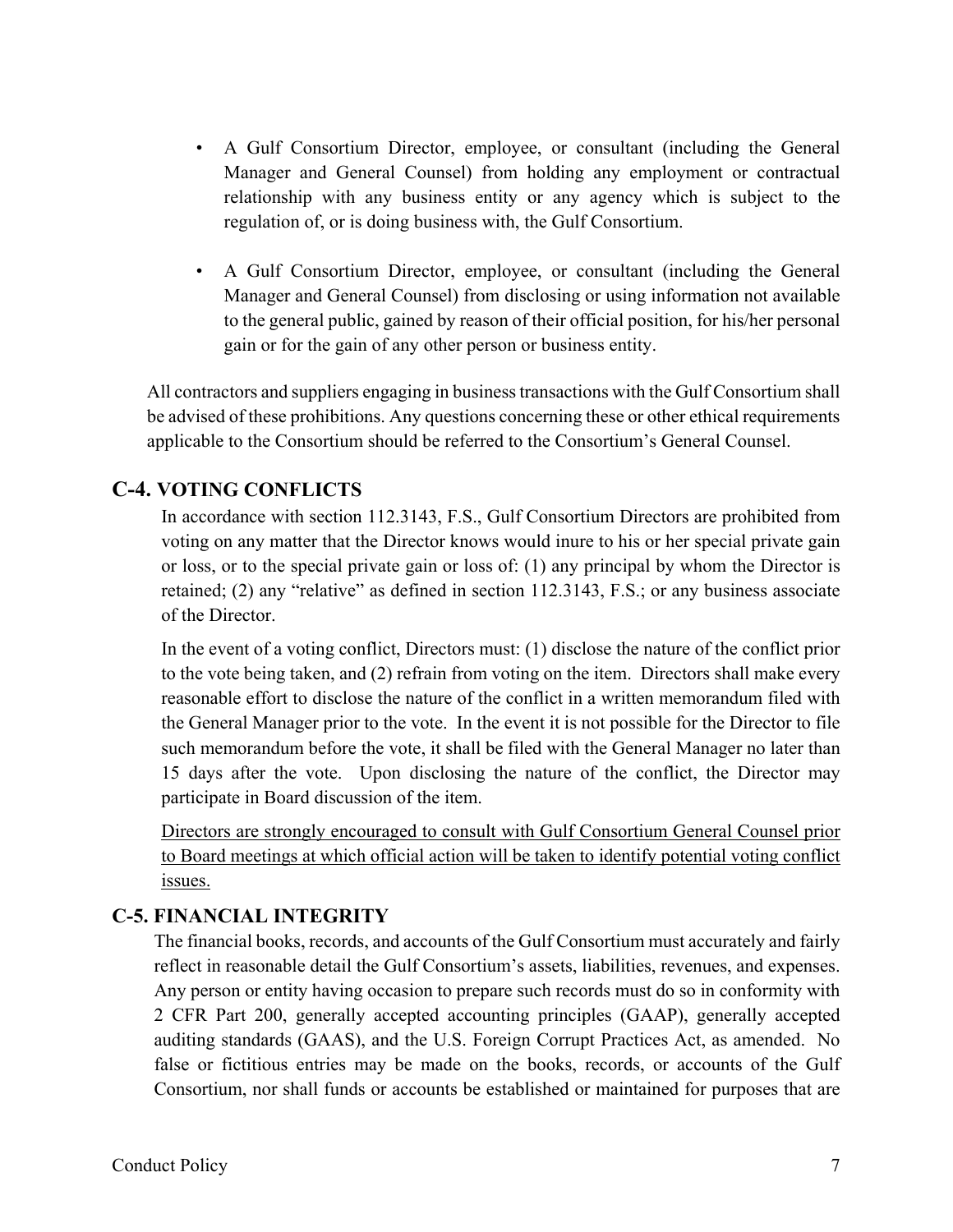not fully and accurately described. Payments may be made only to the contracting party or a valid assignee, and only for actual services rendered or products delivered. The use of the Gulf Consortium's funds or assets for unlawful purposes is strictly prohibited. Any consultant working on behalf of the Gulf Consortium which prepares financial information for the Gulf Consortium must also be aware of and abide by these standards.

### **C-6. GOVERNMENT PROJECT STANDARDS**

Throughout all dealings with any governmental entity, no false, fictitious, or fraudulent statements may be made by a Director, employee, contractor, consultant, or agent on behalf of the Gulf Consortium. This is true whether any such statement is made in proposals, invoices, reports, or negotiations, including negotiations of disputes. It is imperative that all invoices and claims submitted to governmental agencies on behalf of the Gulf Consortium accurately reflect the work performed and are in strict conformance with the requirements of the applicable grants. When negotiating disputes with a governmental entity on behalf of the Consortium, such as scope, quality of work, or price, it is not permissible for Consortium agents or representatives to bolster the Gulf Consortium's position with unsupportable claims. Similarly, absent appropriate approval, there will be no use of government-owned equipment for purposes other than its intended contractual use.

In any transaction involving the United States Government, Consortium Directors, employees, contractors, consultants, and agents must comply with the provisions of the Truth in Negotiations Act, 10 U.S.C. § 2306. All "cost and pricing data" on Federal projects must be accurate, current, and complete, and records of such information must be retained. Further, it is a fundamental principle of the United States procurement process that government contractors must not improperly obtain, use, or disclose source selection or proprietary information.

The Gulf Consortium will neither give nor encourage anyone else to give inducements to governmental employees or contractors for the purpose of obtaining favorable treatment in connection with a contract or subcontract. Further, the Gulf Consortium shall not contribute or donate, or commit to contribute or donate, Gulf Consortium funds, services, or other resources for any political cause, party, or candidate. However, Gulf Consortium Directors, employees, contractors, consultants, and agents may make voluntary personal contributions to any lawful political causes, parties, or candidates as long as such individuals do not represent that such contributions come from the Gulf Consortium.

## **C-7. WHISTLEBLOWER PROTECTION POLICY**

The Gulf Consortium is committed to providing an environment in which there is open discussion of operations and practices. Accordingly, any person, including any Gulf Consortium Director, employee, contractor, consultant, or agent who has reason to believe the Gulf Consortium or any of its Directors, employees, contractors, consultants, and agents are violating or not complying with State or Federal statutes, rules, or regulations is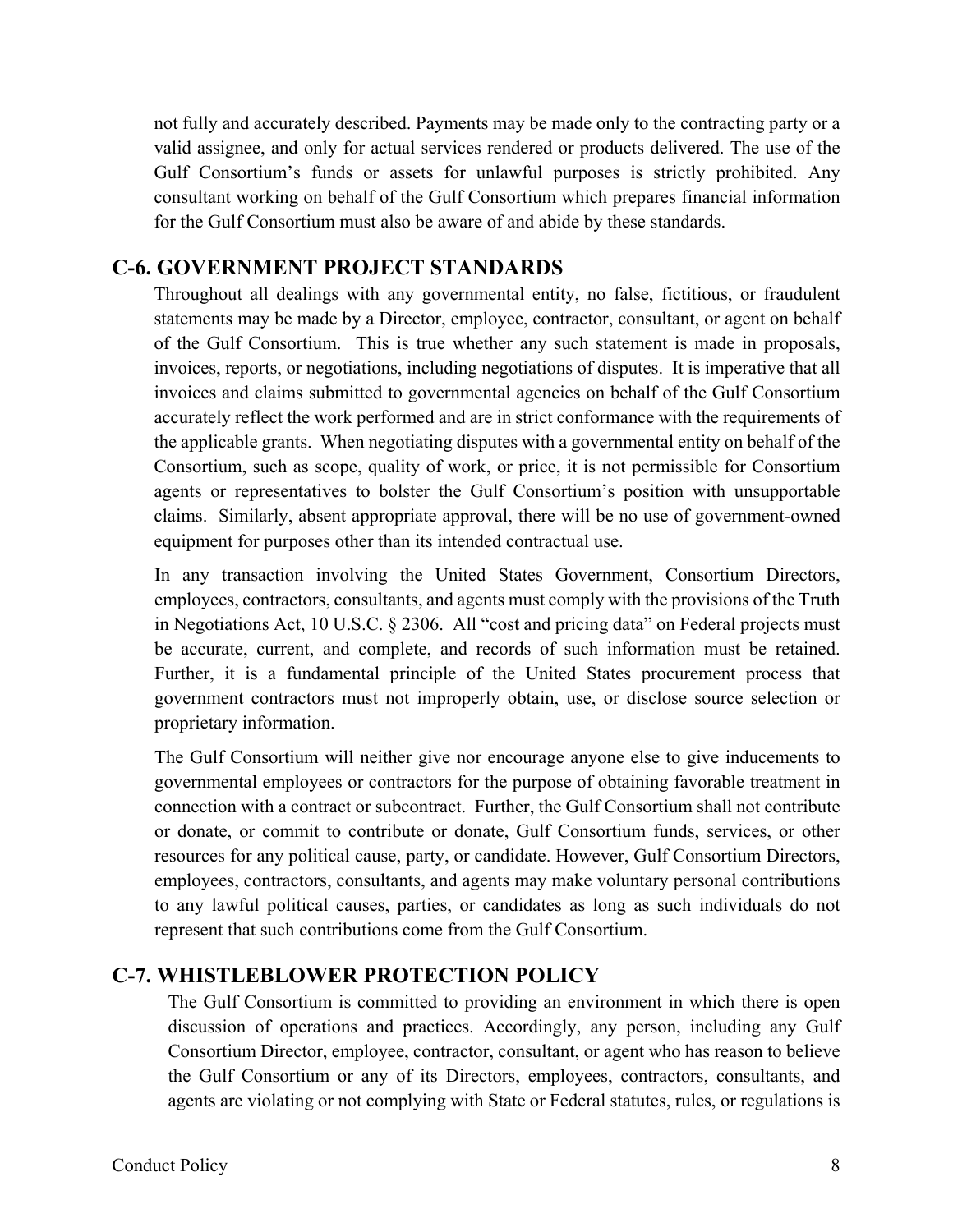encouraged to report such concerns to the Consortium's General Manager or General Counsel.

The Gulf Consortium shall fully comply with Florida's "Whistle-blower's Act," codified at sections 112.3187 to 112.31895, Florida Statutes. Pursuant to such Act, no adverse personnel action shall be taken against any person who reports suspected misconduct, fraud, gross mismanagement, or abuse, irrespective of whether the information contained in the report is ultimately substantiated. Adverse personnel action includes but is not limited to termination, demotion, suspension, transfer, reduction in salary or benefits, harassment, or any other type of discrimination or adverse action. The whistleblower protections contained herein shall also apply to personnel employed by Gulf Consortium contractors and consultants.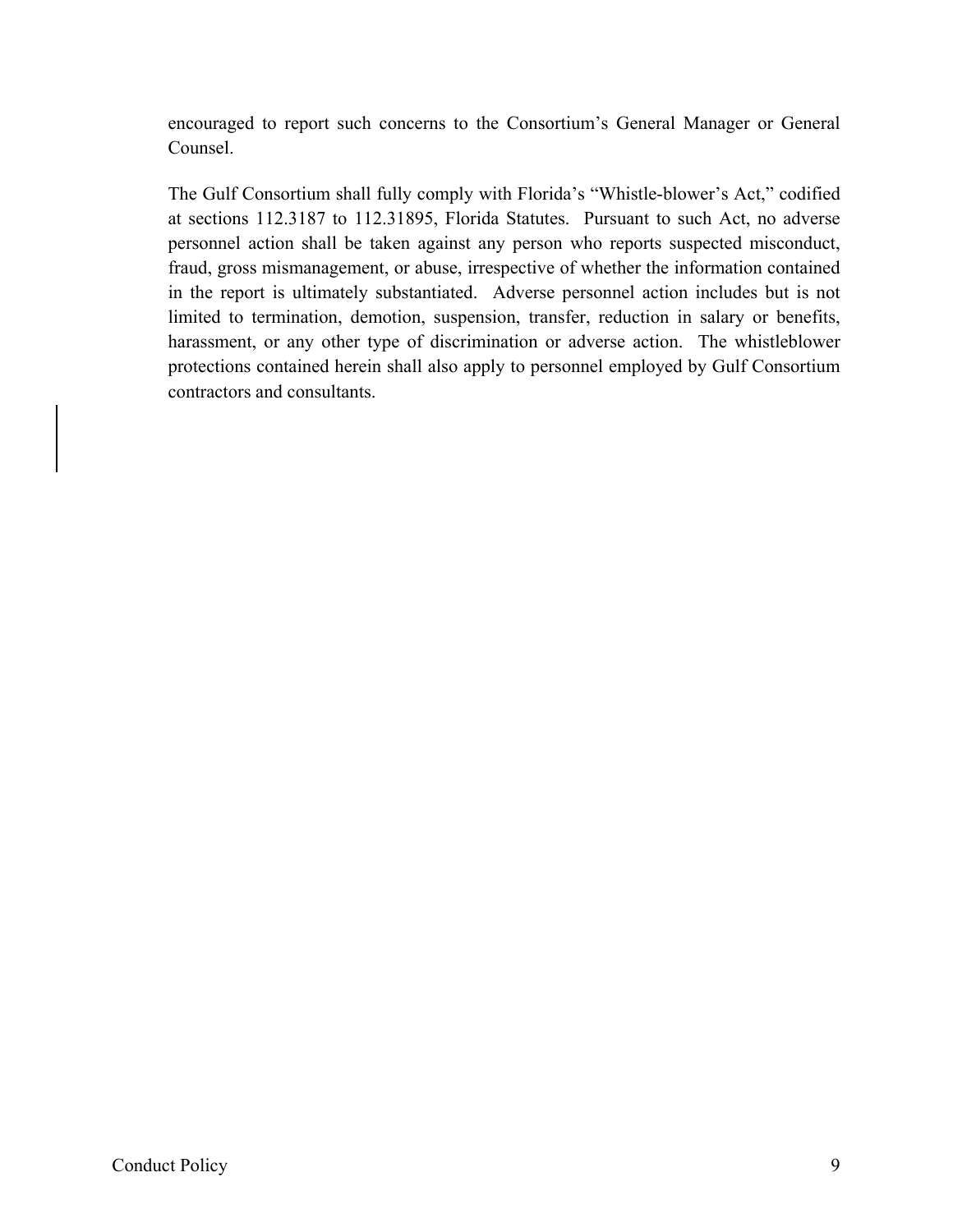# **AGENDA ITEM 10**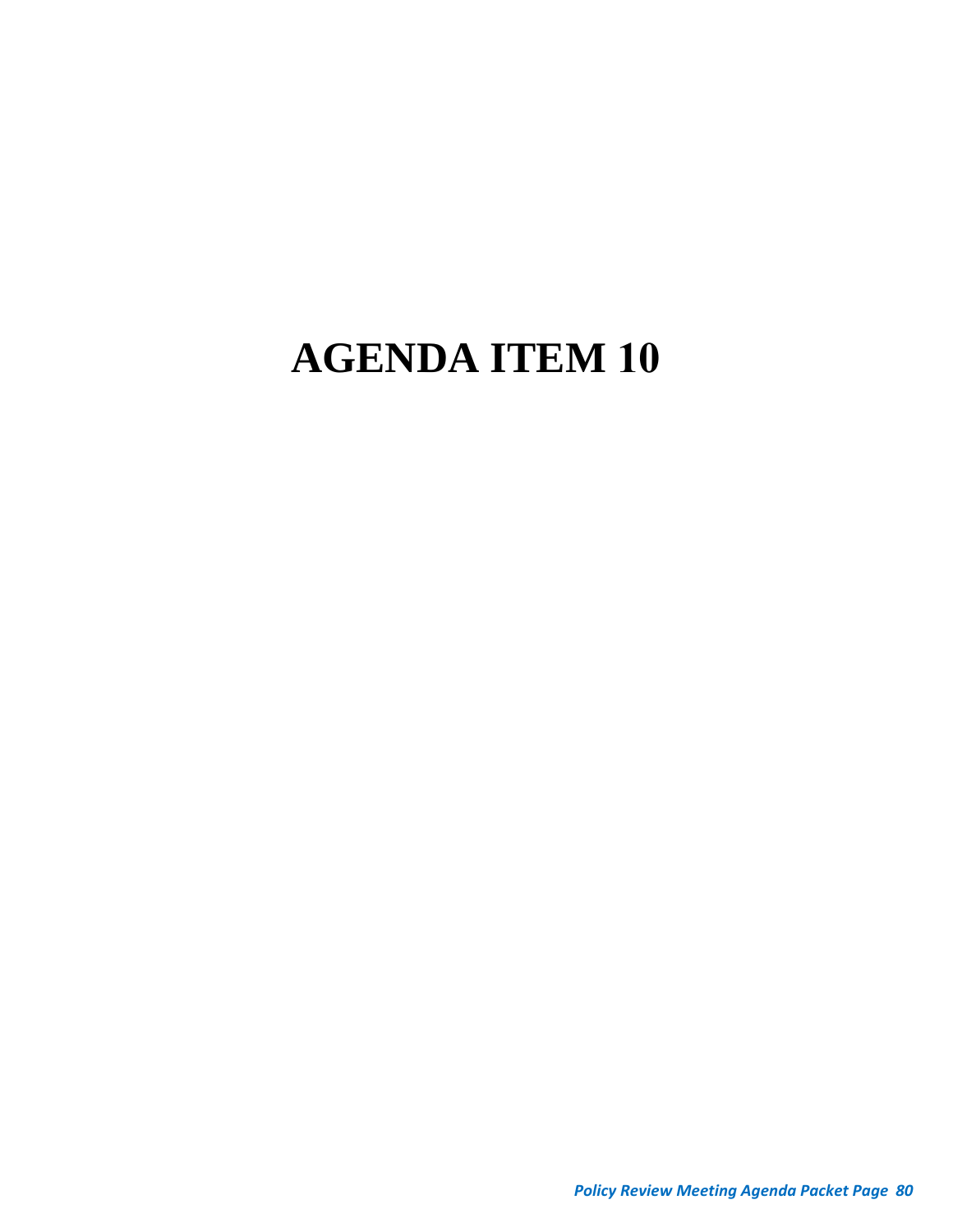#### **Gulf Consortium Policy Review Committee Meeting May 25, 2021**

#### **Agenda Item 10 Public Comments**

#### **Statement of Issue:**

The public is invited to provide comments on issues that are NOT on today's agenda.

#### **Attachments:**

None

## **Prepared by:**

Ashantee Webb The Balmoral Group General Manager On: May 19, 2021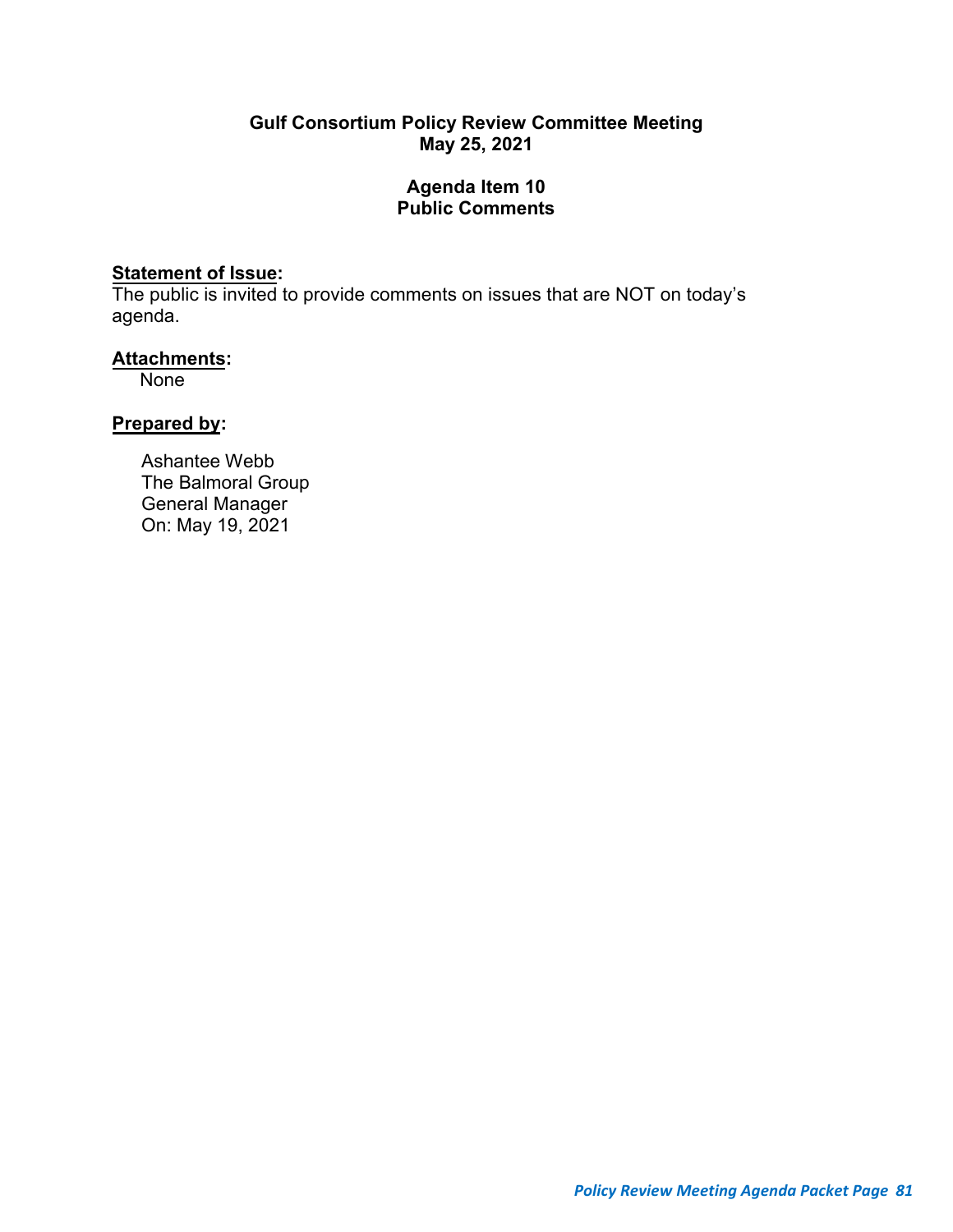# **AGENDA ITEM 11**